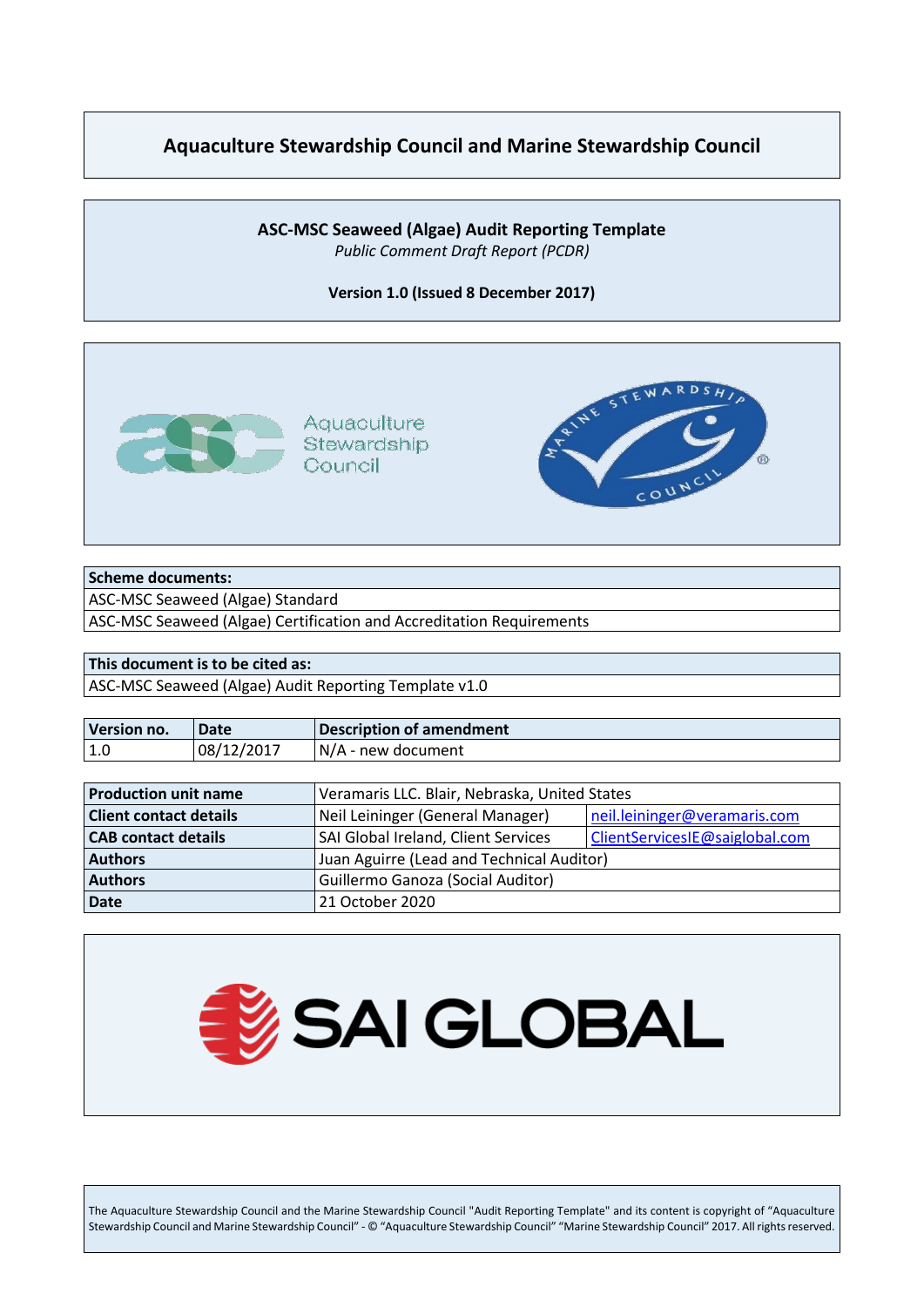

## <span id="page-1-0"></span>**1. Contact details**

| Conformity | Name of CAB:                     | <b>SAI Global</b>                                                 |
|------------|----------------------------------|-------------------------------------------------------------------|
| Assessment | Lead auditor:                    | Juan Aguirre                                                      |
| Body (CAB) | Point of contact for assessment: | SAI Global, Ireland                                               |
|            | Email address:                   | ClientServicesIE@saiglobal.com                                    |
|            | <b>Phone Number:</b>             | +353 42 932 0912                                                  |
|            | Mailing address:                 | Block 3 & 4, Quayside Business Park, Mill Street, Dundalk, County |
|            |                                  | Louth, Ireland.                                                   |
| Client     | Name of company:                 | Veramaris (USA) LLC                                               |
|            | Point of contact:                | Neil Leininger                                                    |
|            | Position:                        | <b>General Manager</b>                                            |
|            | Email address:                   | neil.leininger@veramaris.com                                      |
|            | <b>Phone Number:</b>             | +1 402 237 3624                                                   |
|            | Mailing address:                 | P.O. Box 197, 650 Industrial Park Drive, Blair, NE 68008, USA.    |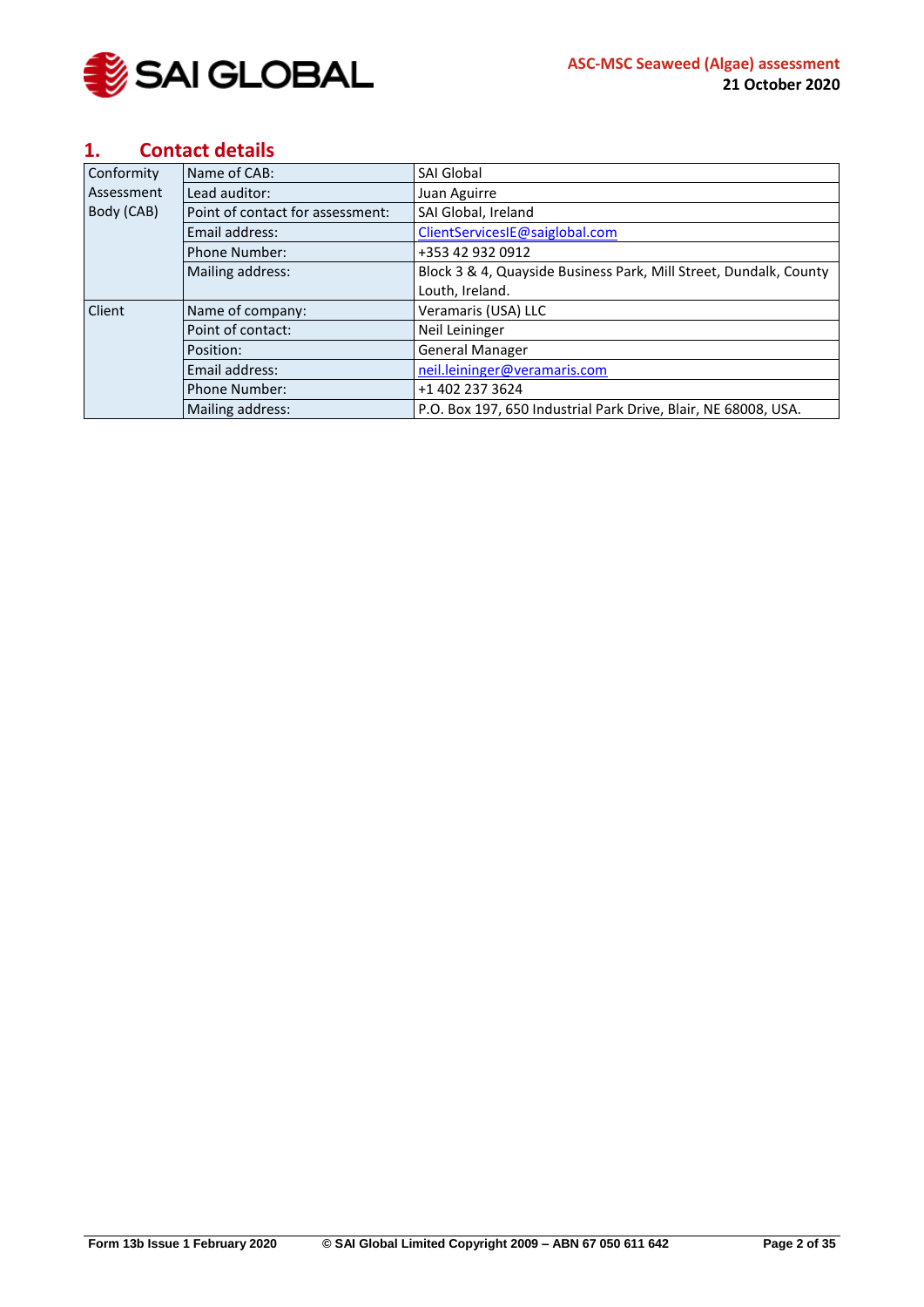

# <span id="page-2-0"></span>**2. Executive Summary**

| A brief description of | The scope of the audit was an entirely enclosed, land-based production facility located in Blair,            |
|------------------------|--------------------------------------------------------------------------------------------------------------|
| the scope of the       | Nebraska USA.                                                                                                |
| audit                  |                                                                                                              |
|                        | The production unit under assessment was determined to be category $C_{ii}$ , meaning 'Cultivation           |
|                        | entirely in land-based systems without needing to be supplied with seeds from wild stocks'.                  |
| Main strengths and     | <b>Strengths:</b>                                                                                            |
| weaknesses of the      | Given its entirely enclosed nature and category C <sub>ii</sub> status, the production unit under assessment |
| unit of assessment     | has essentially no impact on wild stocks of the algae species being cultured or on the wider                 |
|                        | natural environment including Endangered Threatened and Protected (ETP) species and Other                    |
|                        | species.                                                                                                     |
|                        |                                                                                                              |
|                        | Again, given its enclosed nature, the production unit is tightly controlled with outputs managed             |
|                        | and minimized where appropriate.                                                                             |
|                        | The facility's initial production capacity of Omega-3 fatty acids rich in EPA (eicosapentaenoic acid)        |
|                        | and DHA (docosahexaenoic acid) is equivalent to that derived from 1.2 million tons of wild-                  |
|                        | caught fish. Note. EPA and DHA are long-chain omega-3 polyunsaturated fatty acids (O-3s).                    |
|                        |                                                                                                              |
|                        | <b>Weaknesses:</b>                                                                                           |
|                        | Some of the consultation processes in place initially fell short of the very specific requirements           |
|                        | of the ASC-MSC Standard.                                                                                     |
| A summary of the       | The production unit is largely compliant with the ASC-MSC Standard.                                          |
| major findings         |                                                                                                              |
|                        | A number of critical conditions and "non-critical" conditions have been raised that required                 |
|                        | action as outlined in the "Summary of Critical Conditions" and "Summary of Conditions" sections              |
|                        | of this report.                                                                                              |
| Audit determination    |                                                                                                              |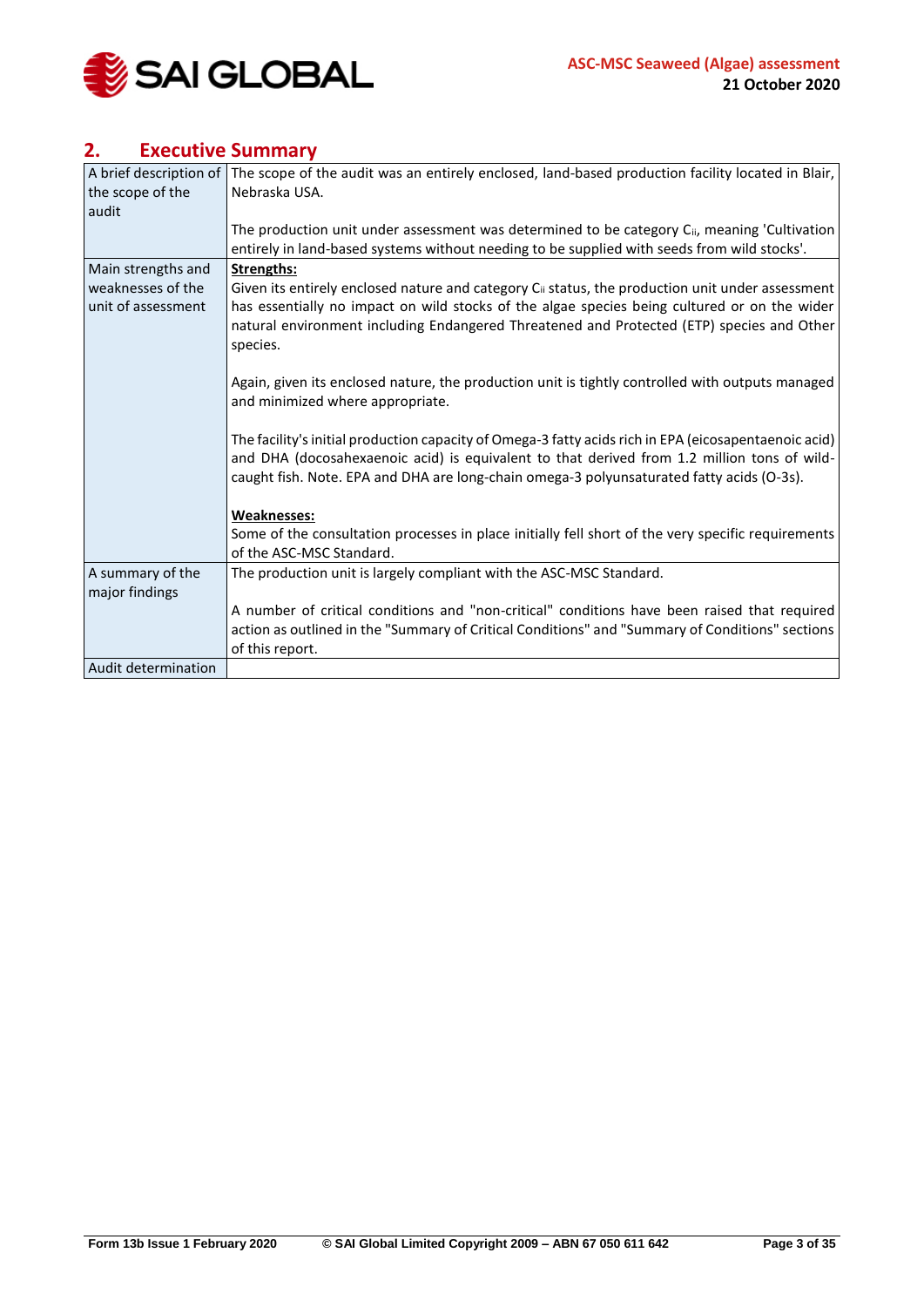

#### <span id="page-3-0"></span>**Table of contents**  $3.$

| 1.  |      |  |  |  |  |
|-----|------|--|--|--|--|
| 2.  |      |  |  |  |  |
| 3.  |      |  |  |  |  |
| 4.  |      |  |  |  |  |
| 5.  |      |  |  |  |  |
| 6.  |      |  |  |  |  |
|     | 6.1. |  |  |  |  |
|     | 6.2. |  |  |  |  |
|     | 6.3. |  |  |  |  |
|     | 6.4. |  |  |  |  |
|     | 6.5. |  |  |  |  |
|     | 6.6. |  |  |  |  |
| 7.  |      |  |  |  |  |
|     | 7.1. |  |  |  |  |
|     | 7.2. |  |  |  |  |
|     | 7.3. |  |  |  |  |
|     | 7.4. |  |  |  |  |
|     | 7.5. |  |  |  |  |
| 8.  |      |  |  |  |  |
| 9.  |      |  |  |  |  |
| 10. |      |  |  |  |  |
| 11. |      |  |  |  |  |
| 12. |      |  |  |  |  |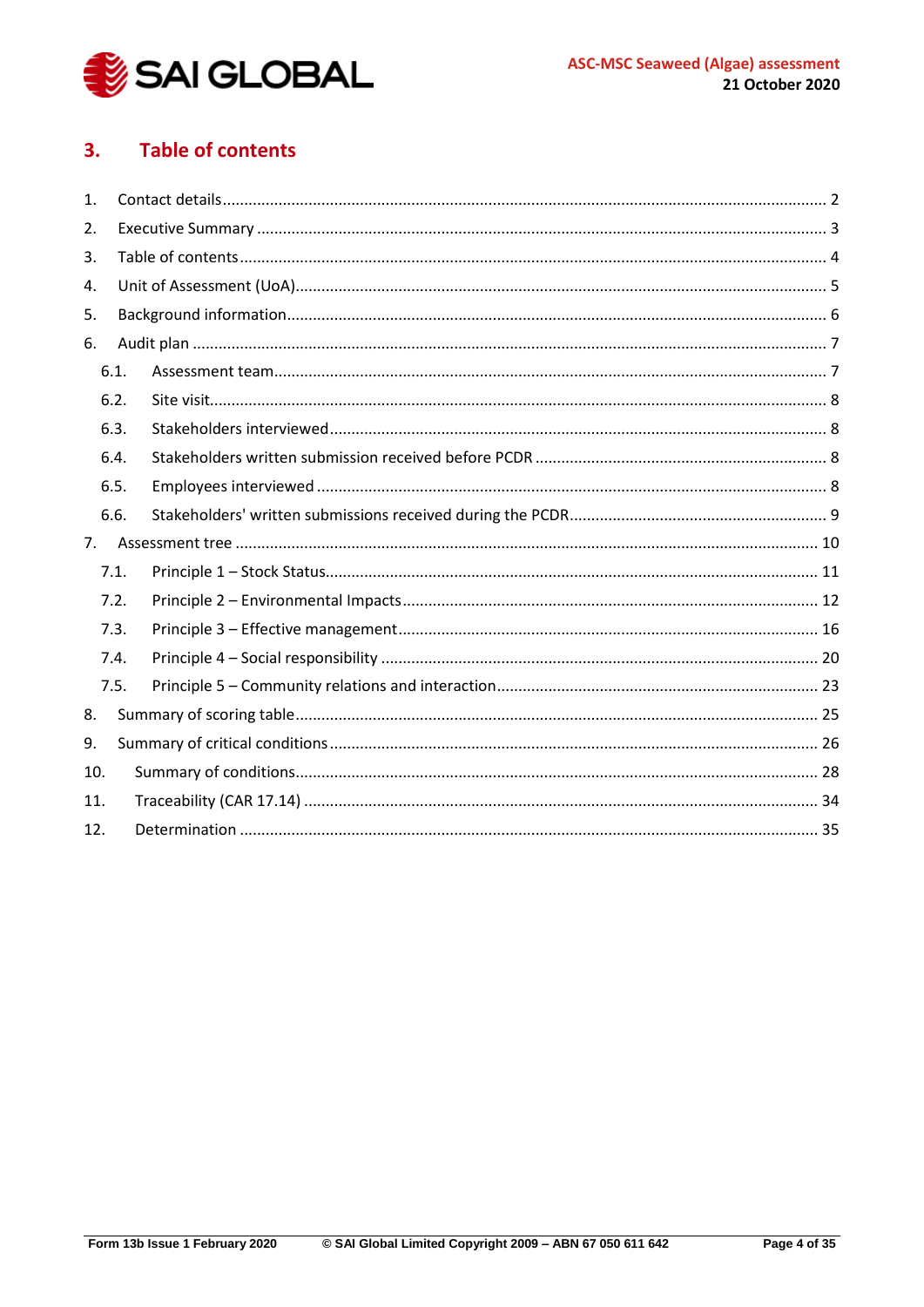

# <span id="page-4-0"></span>**4. Unit of Assessment (UoA)**

The Unit of Assessment (UoA) defines the extent of the specific production unit that is to be assessed for compliance with the ASC-MSC Seaweed (Algae) Standard.

| Name of the production unit          | Veramaris LLC. Blair, Nebraska, United States.                                      |  |
|--------------------------------------|-------------------------------------------------------------------------------------|--|
| Target species common name/s         | No common name.                                                                     |  |
| Species Latin name                   | Schizochytrium spp                                                                  |  |
| Production system                    | Production of omega-3 oils from marine microalgae via a fermentation process        |  |
| Location of the production unit      | Fermentation production facility in Blair, NE located within Evonik of Cargill's    |  |
|                                      | BioRefinery campus (Land Based). Blair is >1,000 km from both the Atlantic and      |  |
|                                      | Pacific Oceans.                                                                     |  |
| <b>Stock Region</b>                  | Not applicable. The production unit is not harvesting natural populations of        |  |
|                                      | seaweeds (categories A, Bi and Ci).                                                 |  |
| Receiving water body                 | Not applicable.                                                                     |  |
| Clients part of the production unit  | Clients part of the production unit Evonik of Cargill's BioRefinery campus cultures |  |
|                                      | the target species under contract from Veramaris LLC.                               |  |
| <b>Facilities</b>                    | Veramaris LLC. fermentation production facility in Blair, NE located within Evonik  |  |
|                                      | of Cargill's BioRefinery campus.                                                    |  |
| Unit of Certification (if different) | Not different.                                                                      |  |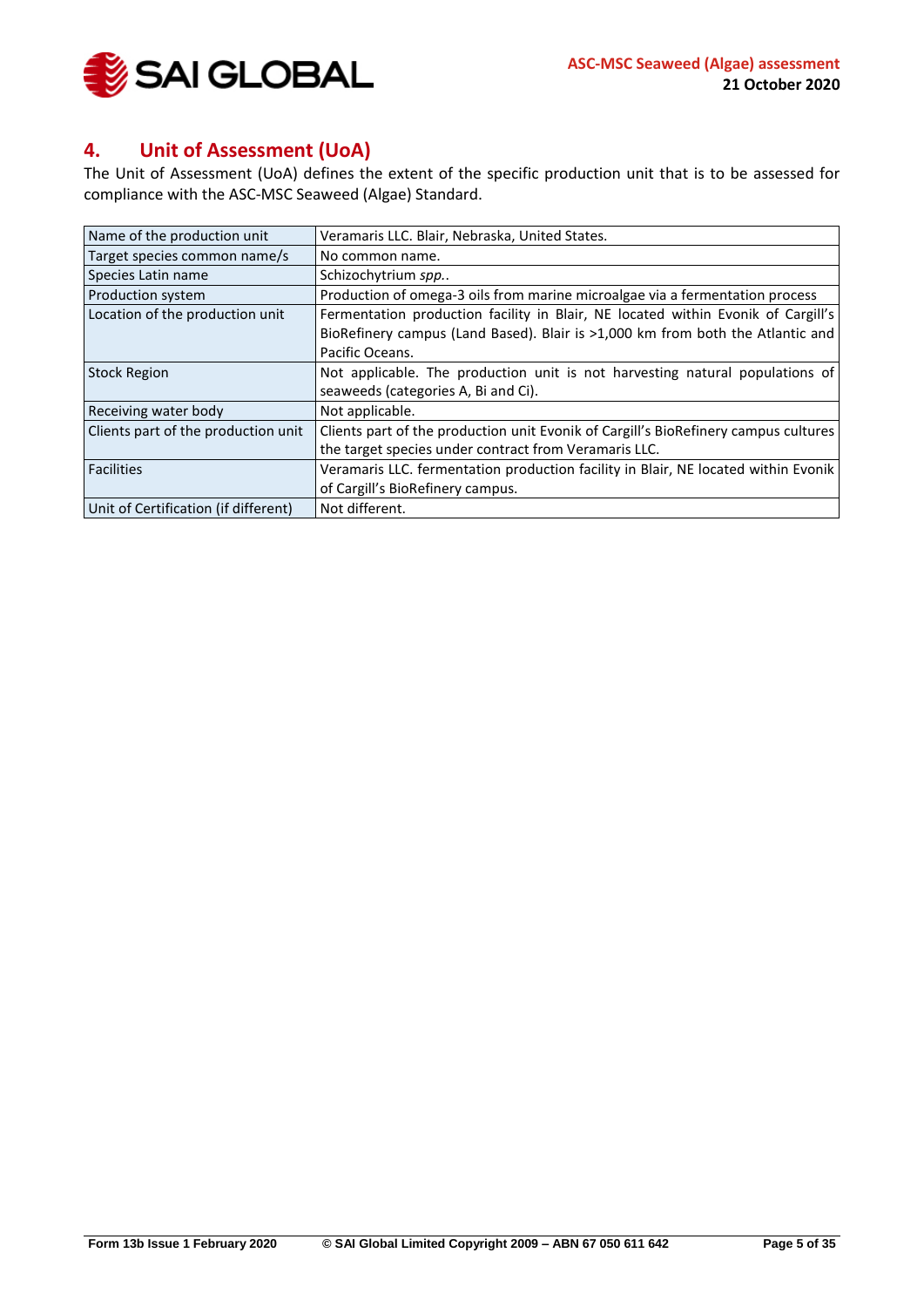

# <span id="page-5-0"></span>**5. Background information**

| Seaweed         | In Accordance with Table 2 of the ASC-MSC Seaweed Standard, the production unit under                  |
|-----------------|--------------------------------------------------------------------------------------------------------|
| category        | assessment has been determined to fit into the following category:                                     |
|                 | $C_{ii}$ Cultivation entirely in land-based systems: Supply of seed from wild stocks NOT required or   |
|                 | negligible.                                                                                            |
|                 |                                                                                                        |
|                 | With this being the category assigned, the PIs to be scored have been determined in accordance         |
|                 | with Table 3 of the ASC-MSC Standard.                                                                  |
| History of the  | The production unit under assessment has been in operation for many years producing amino acids        |
| Production unit | for the agriculture sector. In recent years a portion of the facility has been given over to the       |
|                 | production of Omega 3 oils for use in aquaculture feed which is the production process being audited   |
|                 | here. Veramaris selected Evonik's existing site in Blair, Nebraska, USA to take advantage of the       |
|                 | existing fermentative production capacity at the site and the favorable site infrastructure.           |
|                 | Veramaris' production is zero-waste with by-products being used in sustainable applications, such      |
|                 | as biogas and cattle feed.                                                                             |
| Harvest season  | Operation of the production unit is year-round and not seasonal.                                       |
| Target species  | The production unit under assessment uses a marine microalga (Schizochytrium spp) to produce           |
| background      | omega-3 oils via a fermentation process.                                                               |
|                 | Given the entirely enclosed nature of the production unit, there is no stock status as indicated by    |
|                 | stock assessments such that a description of the assessment methods, standards, and stock              |
|                 | indicators, biological limits, etc. is not appropriate.                                                |
| Harvest/        | The Veramaris facility's initial production capacity of Omega-3 fatty acids rich in EPA & DHA is       |
| production data | equivalent to that derived from 1.2 million tons of wild-caught fish and should meet approx. 15% of    |
|                 | the annual global demand for Omega-3 fatty acids from the salmon aquaculture sector.                   |
| Ecosystem       | Again, this is an entirely enclosed production unit such that it does no impact the aquatic ecosystem. |
| Background      | No endangered, threatened or protected (ETP) species or other species were identified as being         |
|                 | impacted by the UoA.                                                                                   |
|                 | Given the entirely enclosed nature of the production unit under assessment, there are no specific      |
|                 | constraints such as unwanted catch of species and as such measures taken to reduce specific            |
|                 | constraints are not required.                                                                          |
|                 | Given the entirely enclosed nature of the production unit under assessment, there are no critical      |
|                 | environments or sources of concern and actions required to address impacts on them.                    |
|                 | Cumulative impacts do not need consideration within the PIs. The production unit is entirely self-     |
|                 | contained.                                                                                             |
| Management      | Production is undertaken, and management measures implemented, in accordance within a                  |
| system          | legislative framework defined by various international and U.S Federal and State Laws and              |
|                 | Regulations including the following (note this is not an exhaustive list).                             |
|                 |                                                                                                        |
|                 | International Laws: International Charter of Human Rights, UN Global Compact, OECD                     |
|                 | Guidelines for Multinational Enterprises, International Labor Organization (ILO).                      |
|                 | United States Laws: US Department of Labor Laws, Fair Labor Standards Act (FLSA),<br>-                 |
|                 | Occupational Safety and Health Administration (OSHA), Civil Rights Act, US Environmental               |
|                 | Protection Agency (EPA), Clean Air Act, Clean Water Act. State of Nebraska Labor Laws:                 |
|                 | Nebraska Wage and Hour Act.                                                                            |
|                 |                                                                                                        |
|                 | City of Blair Laws: Local building permits & City of Blair ordinances (Noise ordinance).               |
|                 | Given the enclosed nature of the UoA, decision-making is geared towards internal processes and         |
|                 | respond to technical issues and relevant scientific information. The company does not have an          |
|                 | impact on natural seaweed populations nor direct impacts on aquatic ecosystems. Information about      |
|                 | the production unit is available through company websites and sustainability reports. Arrangements     |
|                 | for on-going consultations with interest groups include monthly meetings with relevant community       |
|                 | leaders of surrounding areas.                                                                          |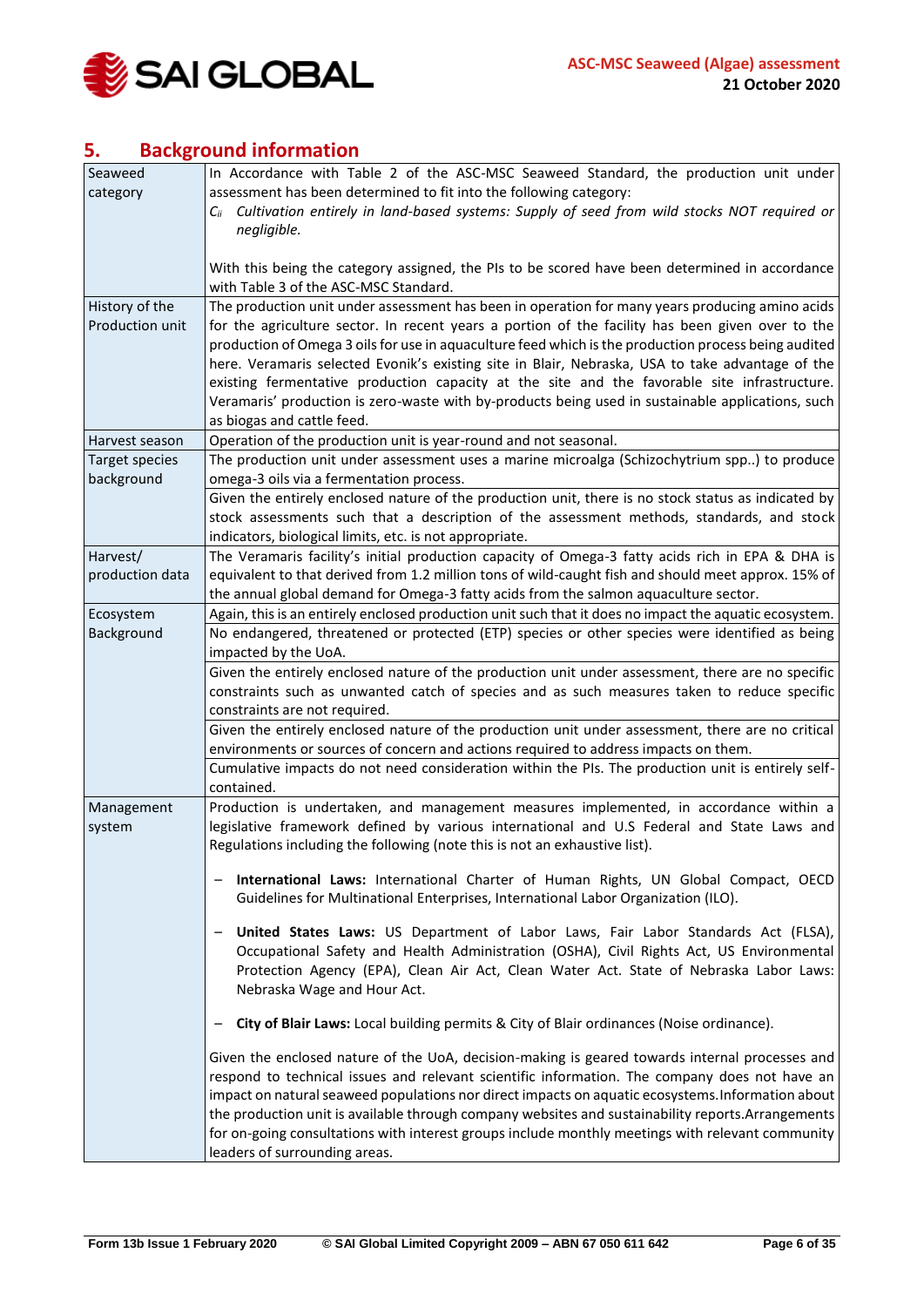

# <span id="page-6-0"></span>**6. Audit plan**

#### <span id="page-6-1"></span>**6.1. Assessment team**

| Assessment team | Name             | Summary of qualification                                                                                                                                                                                                                                                                                                                                                                                                                                                                                                                                                                                                                                                                                                                                                                                                                                                                                                                                                                                                                                                                                                                                                                                                                                           |  |
|-----------------|------------------|--------------------------------------------------------------------------------------------------------------------------------------------------------------------------------------------------------------------------------------------------------------------------------------------------------------------------------------------------------------------------------------------------------------------------------------------------------------------------------------------------------------------------------------------------------------------------------------------------------------------------------------------------------------------------------------------------------------------------------------------------------------------------------------------------------------------------------------------------------------------------------------------------------------------------------------------------------------------------------------------------------------------------------------------------------------------------------------------------------------------------------------------------------------------------------------------------------------------------------------------------------------------|--|
| Team leader     | Juan Aguirre     | As well as being the Lead Auditor, Juan was additionally responsible for                                                                                                                                                                                                                                                                                                                                                                                                                                                                                                                                                                                                                                                                                                                                                                                                                                                                                                                                                                                                                                                                                                                                                                                           |  |
|                 |                  | technical aspects (i.e. non-social components) of the audit.                                                                                                                                                                                                                                                                                                                                                                                                                                                                                                                                                                                                                                                                                                                                                                                                                                                                                                                                                                                                                                                                                                                                                                                                       |  |
|                 |                  | Juan meets the relevant competency criteria in Annex A of the ASC-MSC CAR<br>as follows; he has:<br>- At least a post-high school diploma or equivalent (minimum course<br>duration of two years) in a discipline related to the scope of certification,<br>Knowledge of the purpose and procedure of conducting audits through<br>-<br>extensive auditing experience in ASC and MSC COC.<br>Knowledge of the ASC-MSC Standard and the CAR through passing the<br>ASC-MSC lead auditor/team member training course within the last 3<br>years.<br>- Been trained and is competent in accordance with SAI Global procedures<br>as needed for the role that he is undertake.<br>Completed well in excess of 25 days of site visit experience in conducting<br>audits.<br>Undertaken well in excess of 2 satisfactory audits as an acting audit team<br>leader, shadowed by and under the supervision of a competent team<br>leader.<br>Conducted well in excess of five ASC audits.<br>Successfully completed a Lead Assessor training course based on ISO 9001<br>principles with a minimum duration of 37 hours.<br>Had an audit peer witnessed by a qualified ASC lead auditor within the last<br>three years.<br>Led no less than 2 ASC audits in the last year. |  |
|                 |                  | Juan has no conflicts of interest in relation to the production unit under<br>assessment.                                                                                                                                                                                                                                                                                                                                                                                                                                                                                                                                                                                                                                                                                                                                                                                                                                                                                                                                                                                                                                                                                                                                                                          |  |
| Social auditor  | Guillermo Ganoza | Guillermo was responsible for social components of the audit.                                                                                                                                                                                                                                                                                                                                                                                                                                                                                                                                                                                                                                                                                                                                                                                                                                                                                                                                                                                                                                                                                                                                                                                                      |  |
|                 |                  | Guillermo meets the relevant competency criteria in Annex A of the ASC-MSC<br>CAR as follows; he has:<br>- At least a post-high school diploma or equivalent (minimum course<br>duration of two years) in a discipline related to the scope of certification,<br>Knowledge of the purpose and procedure of conducting audits through<br>extensive auditing experience including in ASC.<br>Knowledge of the Standard and CAR through passing the ASC-MSC training<br>course within the last three years.<br>Been trained and is competent in accordance with SAI Global procedures<br>as needed for the role that he is undertaking.<br>Completed a qualifying social audit qualification as specified in ASC CAR<br>§A.4.1.<br>Participated in at least two audits in agriculture or aquaculture including<br>at least two ASC social audits in the past year.<br>Knowledge of local labor and human rights legislation, familiarity with local<br>customs, good spoken and written English (i.e. the primary local language)<br>and is able (through his extensive experience) to manage relationships<br>with workers and managers.<br>Guillermo has no conflicts of interest in relation to the production unit under<br>assessment.                           |  |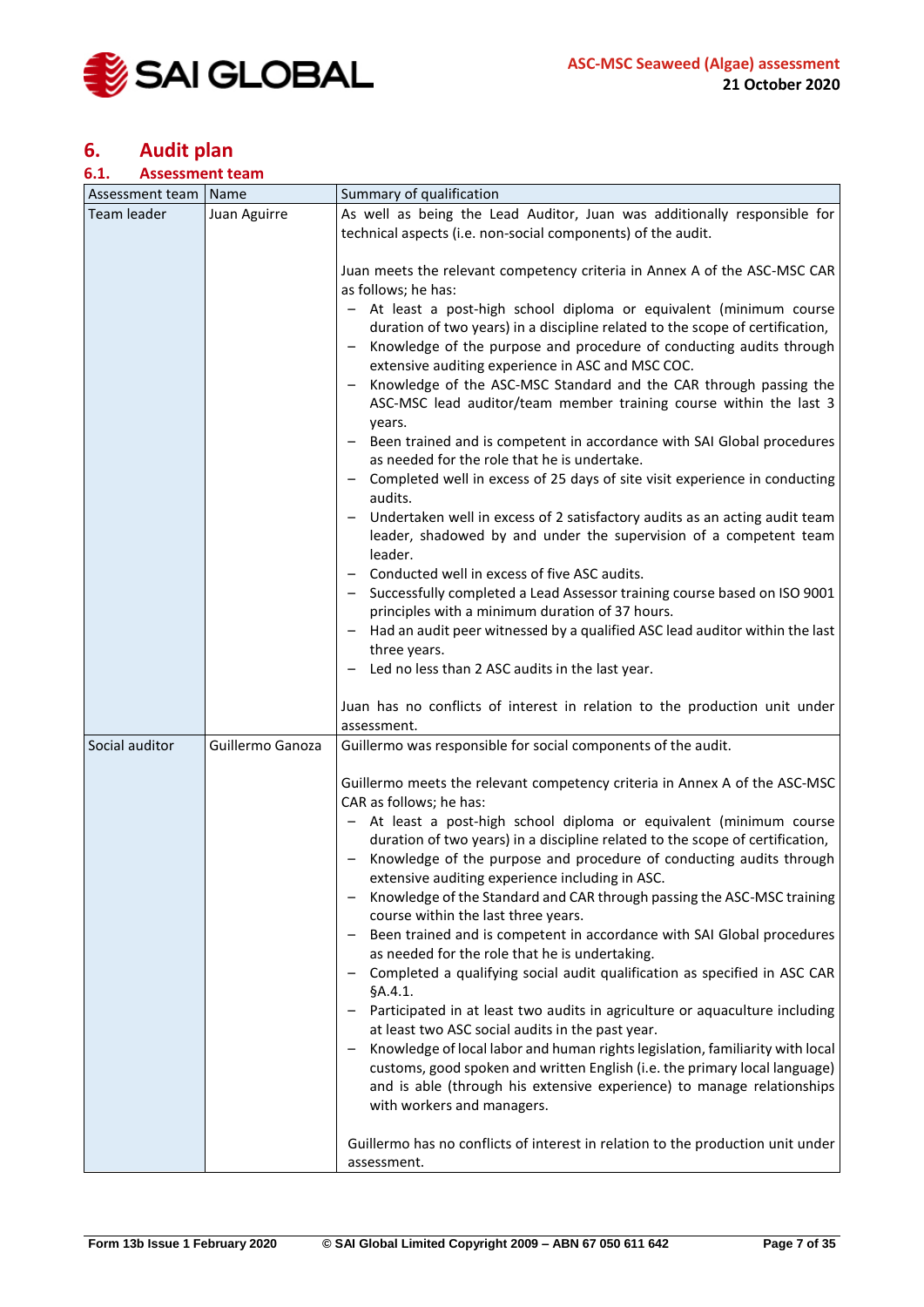

#### <span id="page-7-0"></span>**6.2. Site visit**

| Date of site visit | 22 and 23 June 2020                                                          |  |
|--------------------|------------------------------------------------------------------------------|--|
| Location           | Due to the ongoing COVID-19 outbreak the site visit took place remotely in   |  |
|                    | accordance with relevant ASC and MSC derogations allowing for site visits to |  |
|                    | be conducted remotely during the COV-19 pandemic.                            |  |

#### <span id="page-7-1"></span>**6.3. Stakeholders interviewed**

| Name        | Organisation        | Position               | Summary feedback received                         |
|-------------|---------------------|------------------------|---------------------------------------------------|
| Cobus Block | Nebraska Department | International Business | They support the company with grants when         |
|             | l of Economic       | Manager                | they request help for a university thesis student |
|             | Development         |                        | who is researching relevant issues regarding      |
|             |                     |                        | processes or microbiology.                        |

#### <span id="page-7-2"></span>**6.4. Stakeholders written submission received before PCDR**

**Note:** While all written submissions from stakeholders received during the audit should be attached as a PDF Annex, there was no substance to the submissions beyond the contact details of the stakeholder. With this being the case these written 'submissions' have not been attached.

| Name             | Organisation                                      | <b>Position</b>                          | Summary feedback received                                                                                                                                                                                                          |
|------------------|---------------------------------------------------|------------------------------------------|------------------------------------------------------------------------------------------------------------------------------------------------------------------------------------------------------------------------------------|
| Cobus Block      | Nebraska Department<br>of Economic<br>Development | <b>International Business</b><br>Manager | audit<br>Replied<br>emailed<br>email<br>bv<br>to<br>announcement stating that he was available for<br>interview regarding Veramaris.<br>Team subsequently met with stakeholder<br>during the site visit portion of the assessment. |
| Karim<br>Kurmaly | Veramaris VOF, Sales   CEO<br>and Marketing       |                                          | This stakeholder is responsible for the sales $\&$<br>products originating<br>marketing of<br>from<br>Veramaris LLC. As such he is part of the client<br>group.                                                                    |

#### <span id="page-7-3"></span>**6.5. Employees interviewed**

Note, according to social auditing best practice, workers' names are kept confidential by inclusion in the confidential Annexes to this report.

| Name      | Organisation              | Position                            | Summary of feedback received                |
|-----------|---------------------------|-------------------------------------|---------------------------------------------|
| Worker 1  | Evonik Corporation        | Downstream technician               | Staff<br>including<br>is<br>management      |
| Worker 2  | Evonik Corporation        | Downstream technician               | knowledgeable about their production        |
| Worker 3  | <b>Evonik Corporation</b> | Downstream technician               | systems,<br>waste<br>resource<br>usage,     |
| Worker 4  | <b>Evonik Corporation</b> | Downstream technician               | generation and disposal, safety. The        |
| Worker 5  | Evonik Corporation        | Fermentation technician             | employees know the procedures if there      |
| Worker 6  | <b>Evonik Corporation</b> | Fermentation technician             | are queries or complaints at work. They     |
| Worker 7  | <b>Evonik Corporation</b> | Fermentation technician             | also know how to report an accident         |
| Worker 8  | Evonik Corporation        | Fermentation technician             | calling number 3000 to be quickly           |
| Worker 9  | Evonik Corporation        | Fermentation technician             | rescued. They know the correct use of       |
| Worker 10 | <b>Evonik Corporation</b> | Fermentation technician             | fire extinguishers according to the fire to |
| Worker 11 | <b>Evonik Corporation</b> | Fermentation technician             | be put out. They feel comfortable with      |
| Worker 12 | <b>Evonik Corporation</b> | Project Manager                     | the work and the benefits that are given    |
| Worker 13 | Veramaris (USA) LLC.      | Production Assistant/Ops Controller | to them.                                    |
| Worker 14 | Veramaris (USA) LLC.      | Process development Engineer        |                                             |
|           |                           | Downstream Processing               |                                             |
| Worker 15 | Veramaris (USA) LLC.      | Process development Engineer        |                                             |
|           |                           | Fermentation                        |                                             |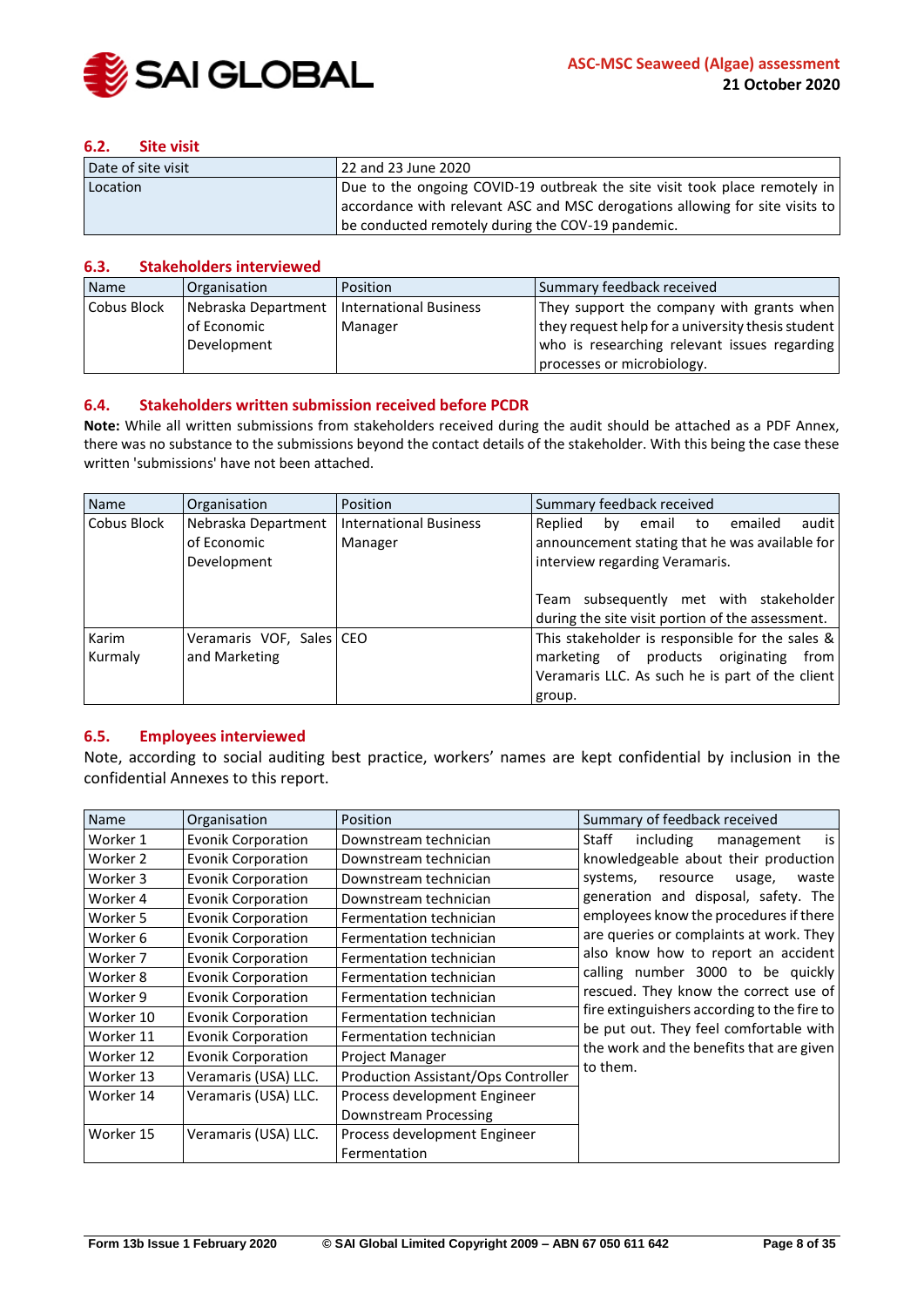

#### <span id="page-8-0"></span>**6.6. Stakeholders' written submissions received during the PCDR**

*Only required for the Final Report and Certification Report.*

Written submissions from stakeholders received during the audit are included in Appendix 1.

| Name | Organisation | Position | Summary of feedback received |
|------|--------------|----------|------------------------------|
|      |              |          |                              |
|      |              |          |                              |
|      |              |          |                              |
|      |              |          |                              |
|      |              |          |                              |
|      |              |          |                              |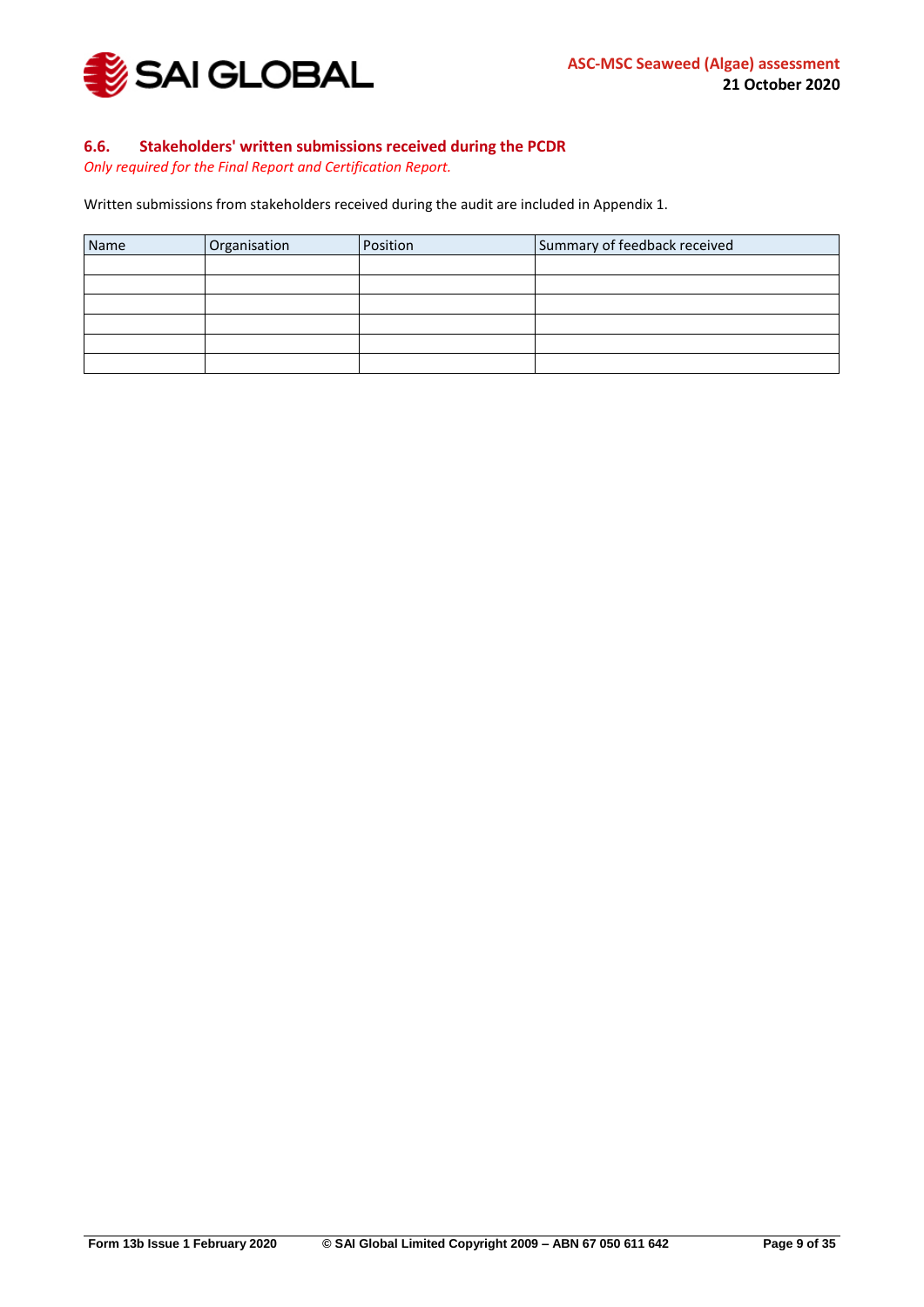

# <span id="page-9-0"></span>**7. Assessment tree**

According to ASC-MSC requirements, the final set of PIs to be included in the assessment tree shall be defined depending on the characteristics of the production unit in the UoA, as indicated in Table 3 of the ASC-MSC Standard and unless otherwise indicated, each PI shall be scored.

The applicability of each the Performance Indicator (PI) and scoring issue within the ASC-MSC Seaweed assessment tree has been assessed on the basis of the characteristics of the production unit under assessment. As Veramaris' operations fall into the Cii seaweed production category (cultivation entirely in land-based systems, supply of seed from wild stocks NOT required or negligible), the following PIs are not applicable to this assessment and as such have not been scored:

- PI 1.1 Stock status
- PI 1.2 Harvest strategy
- PI 1.3 Genetic impact on wild stock
- PI 2.1 Habitat
- PI 2.2 Ecosystem structure and function
- PI 2.8 Translocations
- PI 2.9 Introduction of alien species
- PI 5.4 Visibility, positioning and orientation of farms or water-based structures
- PI 5.5 Identification and recovery of substantial gear

**Note.** Only PIs where the ASC-MSC Standard makes specific allowances for non-applicability have been scored as such and all other PIs have been scored in full."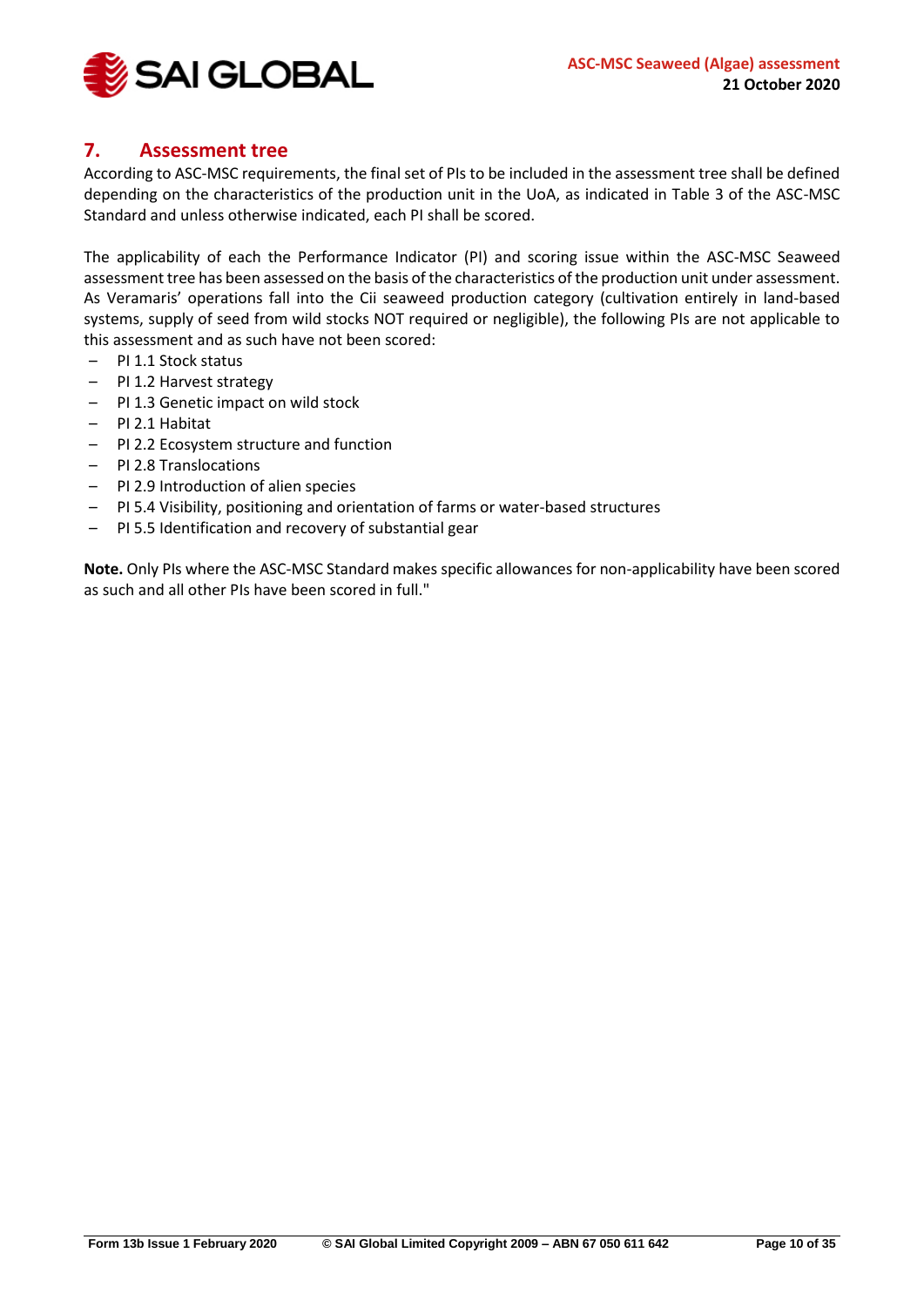

#### <span id="page-10-0"></span>**7.1. Principle 1 – Stock Status**

| <b>Principle</b>   |                                       | <b>Scoring Issue</b>                                     | <b>Minimum</b>                                                                                                                                                                                  | Met?      | <b>Justification</b>                                                                                                                                                                                                                                                                                                                                                                                                                                                                                                        | Target                                                                                                                                                                                                                                                                                                                                                                       | Met?      | Justification                                                                                                                                                                                                                                                                                                                                                                                                                                                                  | References | Level             | Condition<br>(if relevant) |
|--------------------|---------------------------------------|----------------------------------------------------------|-------------------------------------------------------------------------------------------------------------------------------------------------------------------------------------------------|-----------|-----------------------------------------------------------------------------------------------------------------------------------------------------------------------------------------------------------------------------------------------------------------------------------------------------------------------------------------------------------------------------------------------------------------------------------------------------------------------------------------------------------------------------|------------------------------------------------------------------------------------------------------------------------------------------------------------------------------------------------------------------------------------------------------------------------------------------------------------------------------------------------------------------------------|-----------|--------------------------------------------------------------------------------------------------------------------------------------------------------------------------------------------------------------------------------------------------------------------------------------------------------------------------------------------------------------------------------------------------------------------------------------------------------------------------------|------------|-------------------|----------------------------|
| 1. Stock<br>Status | 1.1 Stock<br>Status                   | a. Stock status<br>relative to<br>irreversible<br>impact | Available information indicates that the<br>wild stock is above the point where the<br>harvesting impact is irreversible or very<br>slowly reversible                                           | <b>NA</b> | Not applicable due to Veramaris' operations falling into the Cii<br>seaweed production category (cultivation entirely in land-based<br>systems, supply of seed from wild stocks NOT required or<br>negligible).<br>The activity does not depend on wild stocks of seaweed or on<br>seed supplied from them.                                                                                                                                                                                                                 | The wild stock is at or fluctuating around a level<br>consistent with MSY (or proxy)<br>OR<br>Available information indicates that harvesting<br>impact causes insignificant change to the wild<br>stock, which is unlikely to be detectable against<br>natural variability for this population, or if<br>detectable is minimal and has no impact on<br>population dynamics. | <b>NA</b> | Not applicable due to Veramaris' operations falling<br>into the Cii seaweed production category (cultivation<br>entirely in land-based systems, supply of seed from<br>wild stocks NOT required or negligible).<br>The activity does not depend on wild stocks of<br>seaweed or on seed supplied from them.                                                                                                                                                                    |            | Not<br>applicable |                            |
|                    | 1.2 Harvest<br>Strategy               | a. Harvest<br>strategy design                            | The harvest strategy is expected to<br>achieve stock management objectives<br>reflected in the stock status target (PI<br>1.1), based on plausible argument.                                    | <b>NA</b> | Not applicable due to Veramaris' operations falling into the Ci<br>seaweed production category (cultivation entirely in land-based<br>systems, supply of seed from wild stocks NOT required or<br>negligible).<br>The activity does not depend on wild stocks of seaweed or on<br>seed supplied from them.                                                                                                                                                                                                                  | The harvest strategy is responsive to the state of<br>the stock and the elements of the harvest<br>strategy work together towards achieving stock<br>management objectives reflected in the stock<br>status target (PI 1.1).                                                                                                                                                 | <b>NA</b> | Not applicable due to Veramaris' operations falling<br>into the Cii seaweed production category (cultivation<br>entirely in land-based systems, supply of seed from<br>wild stocks NOT required or negligible).<br>The activity does not depend on wild stocks of<br>seaweed or on seed supplied from them.                                                                                                                                                                    |            | Not<br>applicable |                            |
|                    |                                       | b. Harvest<br>strategy<br>evaluation                     | No minimum level. Go to target level.                                                                                                                                                           |           |                                                                                                                                                                                                                                                                                                                                                                                                                                                                                                                             | The harvest strategy may not have been fully<br>tested but evidence exists that it is achieving its<br>obiectives.                                                                                                                                                                                                                                                           | <b>NA</b> | Not applicable due to Veramaris' operations falling<br>into the Cii seaweed production category (cultivation<br>entirely in land-based systems, supply of seed from<br>wild stocks NOT required or negligible).<br>The activity does not depend on wild stocks of<br>seaweed or on seed supplied from them.                                                                                                                                                                    |            | Not<br>applicable |                            |
|                    | 1.3 Genetic<br>mpact on<br>wild stock | a. Genetic                                               | The harvesting or farming activity is<br>unlikely to impact the genetic structure<br>of wild populations.                                                                                       | <b>NA</b> | Not applicable due to Veramaris' operations falling into the Cii The harvesting or farming activity is highly NA<br>seaweed production category (cultivation entirely in land-based<br>systems, supply of seed from wild stocks NOT required or<br>negligible).<br>Translocation does not occur, the activity does not require<br>stages cultivated in hatcheries, the system is land-based and<br>there is no contact with, extraction from, or impact on the<br>marine environment which cannot be considered negligible. | unlikely to impact the genetic structure of wild<br>populations.                                                                                                                                                                                                                                                                                                             |           | Not applicable due to Veramaris' operations falling<br>into the Cii seaweed production category (cultivation<br>entirely in land-based systems, supply of seed from<br>wild stocks NOT required or negligible).<br>Translocation does not occur, the activity does not<br>require stages cultivated in hatcheries, the system is<br>land-based and there is no contact with, extraction<br>from, or impact on the marine environment which<br>cannot be considered negligible. |            | Not<br>applicable |                            |
|                    |                                       | b. Genetic<br>impact<br>management                       | There are measures in place, which are<br>expected to maintain the genetic<br>structure of the wild population at levels<br>compatible with the target Genetic<br>outcome level of performance. | <b>NA</b> | Not applicable due to Veramaris' operations falling into the Cii<br>seaweed production category (cultivation entirely in land-based<br>systems, supply of seed from wild stocks NOT required or<br>negligible).<br>Translocation does not occur, the activity does not require<br>stages cultivated in hatcheries, the system is land-based and<br>there is no contact with, extraction from, or impact on the<br>marine environment which cannot be considered negligible.                                                 | There is a partial strategy in place, which is<br>expected to maintain the genetic structure of<br>the wild population at levels compatible with the<br>target Genetic outcome level of performance.                                                                                                                                                                         | <b>NA</b> | Not applicable due to Veramaris' operations falling<br>into the Cii seaweed production category (cultivation<br>entirely in land-based systems, supply of seed from<br>wild stocks NOT required or negligible).<br>Translocation does not occur, the activity does not<br>require stages cultivated in hatcheries, the system is<br>land-based and there is no contact with, extraction<br>from, or impact on the marine environment which<br>cannot be considered negligible. |            | Not<br>applicable |                            |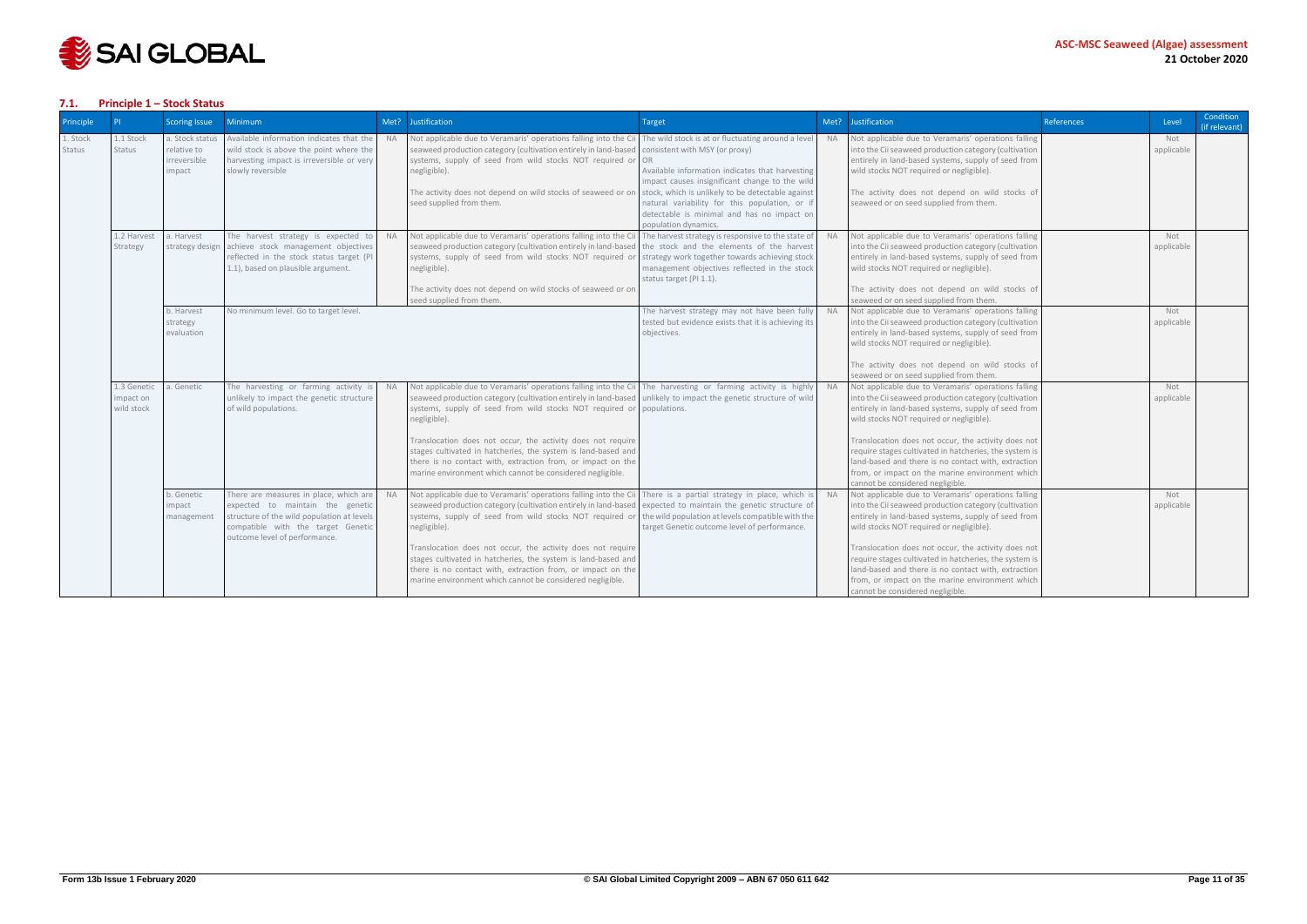

#### <span id="page-11-0"></span>**7.2. Principle 2 – Environmental Impacts**

| Principle                 |                                               | <b>Scoring Issue</b>                                                                                                       | <b>Minimum</b>                                                                                                                                                                                                                                        | Met?      | Justification                                                                                                                                                                                                                                                                                                                                                                                                                                                                                                                                                                                                                                                                                                                                                                                                                                                                                                                                                                                                                                                                                                                                                                                                                                                                                                                                                                                                                                                                                                                                                                          | Target                                                                                | Met?       | Justification                                                                                                                                                                                                                                                                                                                                                                                                                                                                                                        | References                                                                                                                                                                                                                                                 | Level             | Condition<br>(if relevant) |
|---------------------------|-----------------------------------------------|----------------------------------------------------------------------------------------------------------------------------|-------------------------------------------------------------------------------------------------------------------------------------------------------------------------------------------------------------------------------------------------------|-----------|----------------------------------------------------------------------------------------------------------------------------------------------------------------------------------------------------------------------------------------------------------------------------------------------------------------------------------------------------------------------------------------------------------------------------------------------------------------------------------------------------------------------------------------------------------------------------------------------------------------------------------------------------------------------------------------------------------------------------------------------------------------------------------------------------------------------------------------------------------------------------------------------------------------------------------------------------------------------------------------------------------------------------------------------------------------------------------------------------------------------------------------------------------------------------------------------------------------------------------------------------------------------------------------------------------------------------------------------------------------------------------------------------------------------------------------------------------------------------------------------------------------------------------------------------------------------------------------|---------------------------------------------------------------------------------------|------------|----------------------------------------------------------------------------------------------------------------------------------------------------------------------------------------------------------------------------------------------------------------------------------------------------------------------------------------------------------------------------------------------------------------------------------------------------------------------------------------------------------------------|------------------------------------------------------------------------------------------------------------------------------------------------------------------------------------------------------------------------------------------------------------|-------------------|----------------------------|
| Environmen<br>tal Impacts | 2.1 Habitats                                  | a. Seaweed-<br>habitat status                                                                                              | The UoA is unlikely to reduce structure<br>and function of the habitat created by<br>the target seaweed to a point where<br>there would be serious or irreversible<br>arm.                                                                            | <b>NA</b> | Not applicable due to Veramaris' operations falling into the Cii The UoA is highly unlikely to reduce structure<br>seaweed production category (cultivation entirely in land-based and function of the habitat created by the target<br>systems, supply of seed from wild stocks NOT required or seaweed to a point where there would be<br>negligible).<br>It is a land-based system and there is no contact with, extraction                                                                                                                                                                                                                                                                                                                                                                                                                                                                                                                                                                                                                                                                                                                                                                                                                                                                                                                                                                                                                                                                                                                                                         | serious or irreversible harm.                                                         | <b>NA</b>  | Not applicable due to Veramaris' operations falling<br>into the Cii seaweed production category (cultivation<br>entirely in land-based systems, supply of seed from<br>wild stocks NOT required or negligible).<br>It is a land-based system and there is no contact with,                                                                                                                                                                                                                                           |                                                                                                                                                                                                                                                            | Not<br>applicable |                            |
|                           |                                               |                                                                                                                            |                                                                                                                                                                                                                                                       |           | from, or impact on the marine environment which cannot be<br>considered negligible.                                                                                                                                                                                                                                                                                                                                                                                                                                                                                                                                                                                                                                                                                                                                                                                                                                                                                                                                                                                                                                                                                                                                                                                                                                                                                                                                                                                                                                                                                                    |                                                                                       |            | extraction from, or impact on the marine<br>environment which cannot be considered negligible                                                                                                                                                                                                                                                                                                                                                                                                                        |                                                                                                                                                                                                                                                            |                   |                            |
|                           |                                               | b. Other<br>commonly<br>encountered<br>habitat status                                                                      | The UoA is unlikely to reduce structure<br>and function of other commonly<br>encountered habitats to a point where<br>there would be serious or irreversible<br>arm.                                                                                  | <b>NA</b> | Not applicable due to Veramaris' operations falling into the Cii The UoA is highly unlikely to reduce structure<br>seaweed production category (cultivation entirely in land-based and function of other commonly encountered<br>systems, supply of seed from wild stocks NOT required or habitats to a point where there would be serious<br>negligible).                                                                                                                                                                                                                                                                                                                                                                                                                                                                                                                                                                                                                                                                                                                                                                                                                                                                                                                                                                                                                                                                                                                                                                                                                             | or irreversible harm.                                                                 | <b>NA</b>  | Not applicable due to Veramaris' operations falling<br>into the Cii seaweed production category (cultivation<br>entirely in land-based systems, supply of seed from<br>wild stocks NOT required or negligible).                                                                                                                                                                                                                                                                                                      |                                                                                                                                                                                                                                                            | Not<br>applicable |                            |
|                           |                                               |                                                                                                                            |                                                                                                                                                                                                                                                       |           | It is a land-based system and there is no contact with, extraction<br>from, or impact on the marine environment which cannot be<br>considered negligible.                                                                                                                                                                                                                                                                                                                                                                                                                                                                                                                                                                                                                                                                                                                                                                                                                                                                                                                                                                                                                                                                                                                                                                                                                                                                                                                                                                                                                              |                                                                                       |            | It is a land-based system and there is no contact with,<br>extraction from, or impact on the marine<br>environment which cannot be considered negligible.                                                                                                                                                                                                                                                                                                                                                            |                                                                                                                                                                                                                                                            |                   |                            |
|                           |                                               | c. Vulnerable<br>marine<br>Ecosystem<br>(VME) status                                                                       | The UoA is unlikely to reduce structure<br>and function of the VME habitats to a<br>point where there would be serious or<br>irreversible harm                                                                                                        | <b>NA</b> | Not applicable due to Veramaris' operations falling into the Cii The UoA is highly unlikely to reduce structure<br>seaweed production category (cultivation entirely in land-based and function of the VME habitats to a point<br>systems, supply of seed from wild stocks NOT required or where there would be serious or irreversible<br>negligible).                                                                                                                                                                                                                                                                                                                                                                                                                                                                                                                                                                                                                                                                                                                                                                                                                                                                                                                                                                                                                                                                                                                                                                                                                                | narm.                                                                                 | <b>NA</b>  | Not applicable due to Veramaris' operations falling<br>into the Cii seaweed production category (cultivation<br>entirely in land-based systems, supply of seed from<br>wild stocks NOT required or negligible).                                                                                                                                                                                                                                                                                                      |                                                                                                                                                                                                                                                            | Not<br>applicable |                            |
|                           |                                               |                                                                                                                            |                                                                                                                                                                                                                                                       |           | It is a land-based system and there is no contact with, extraction<br>from, or impact on the marine environment which cannot be<br>considered negligible.                                                                                                                                                                                                                                                                                                                                                                                                                                                                                                                                                                                                                                                                                                                                                                                                                                                                                                                                                                                                                                                                                                                                                                                                                                                                                                                                                                                                                              |                                                                                       |            | It is a land-based system and there is no contact with,<br>extraction from, or impact on the marine<br>environment which cannot be considered negligible.                                                                                                                                                                                                                                                                                                                                                            |                                                                                                                                                                                                                                                            |                   |                            |
|                           | 2.2<br>Ecosystem<br>structure<br>and function | a. Ecosystem<br>status                                                                                                     | The UoA is unlikely to disrupt the key<br>elements underlying ecosystem<br>structure and function to the point where<br>there would be serious or irreversible<br>harm.                                                                               | <b>NA</b> | Not applicable due to Veramaris' operations falling into the Cii The UoA is highly unlikely to disrupt the key<br>seaweed production category (cultivation entirely in land-based elements underlying ecosystem structure and<br>systems, supply of seed from wild stocks NOT required or<br>negligible).                                                                                                                                                                                                                                                                                                                                                                                                                                                                                                                                                                                                                                                                                                                                                                                                                                                                                                                                                                                                                                                                                                                                                                                                                                                                              | function to the point where there would be<br>serious or irreversible harm.           | <b>NA</b>  | Not applicable due to Veramaris' operations falling<br>into the Cii seaweed production category (cultivation<br>entirely in land-based systems, supply of seed from<br>wild stocks NOT required or negligible).                                                                                                                                                                                                                                                                                                      |                                                                                                                                                                                                                                                            | Not<br>applicable |                            |
|                           |                                               |                                                                                                                            |                                                                                                                                                                                                                                                       |           | It is a land-based system and there is no contact with, extraction<br>from, or impact on the marine environment which cannot be<br>considered negligible.                                                                                                                                                                                                                                                                                                                                                                                                                                                                                                                                                                                                                                                                                                                                                                                                                                                                                                                                                                                                                                                                                                                                                                                                                                                                                                                                                                                                                              |                                                                                       |            | It is a land-based system and there is no contact with,<br>extraction from, or impact on the marine<br>environment which cannot be considered negligible                                                                                                                                                                                                                                                                                                                                                             |                                                                                                                                                                                                                                                            |                   |                            |
|                           | 2.3 ETP<br>species                            | a. Effects of<br>the UoA on<br>population/sto<br>cks within<br>national or<br>international<br>limits, where<br>applicable | Where national and/or international<br>requirements set limits for impact on ETP<br>species, the effects of the UoA on the<br>population/stock are known and likely to<br>be within these limits.<br>Known direct effects of the UoA are likely   Yes | Yes       | In ASC-MSC assessments, ETP species are recognized by Where national<br>national legislation and/or a specific list of binding international requirements set limits for impacts on ETP<br>agreements and/or listed under Appendix I of CITES and/or species, the combined effects of the UOAs and<br>amphibians, reptiles, birds or mammals listed in the IUCN Red any other certified seaweed UoA on the<br>list as vulnerable (VU), endangered (EN) or critically endangered   population/stock are known and highly likely to<br>(CE). The primary ETP species legislation of relevance to the be within these limits.<br>production unit under assessment is the U.S. Endangered<br>Species Act (ESA) which provides for the conservation of<br>threatened and endangered species of fish, wildlife, plants, and<br>the habitats for which they depend.A list of Threatened and<br>Endangered Species in Nebraska is available on the U.S. Fish and<br>Wildlife Service website:<br>https://www.fws.gov/nebraskaes/Library/NebraskaT&ESpecie<br>s.pdf.<br>Veramaris has an environmental site assessment (ESA) in<br>accordance with EPA and ASTM Standard Practice Assessment<br>conducted on February 2017, prior to construction of Evonik's<br>plant. Since the process is land based and entirely enclosed,<br>operations are not expected to impact ETP species. According to<br>the ASC-MSC Seaweed (Algae) Standard v1.01 §8.5, if a UoA has<br>no impact on ETP species PI 2.3 shall be considered to have met<br>the target level; therefore, the minimum level is met. | and/or<br>international                                                               | Yes<br>Yes | The production unit under assessment is expected to   ESA U.S. Fish and Wildlife<br>have no impact on ETP species. With this being the Service website, Threatened<br>case, and in accordance with ASC-MSC Seaweed and Endangered Species in<br>(Algae) Standard v1.01 §8.5, the production unit Nebraska:<br>under assessment is considered to meet the target   https://www.fws.gov/nebra<br>level for PI 2.3. The target level is met.<br>As outlined above, the production unit under ESA U.S. Fish and Wildlife | skaes/Library/NebraskaT&E<br>Species.pdf<br>Endangered, Threatened,<br>Proposed, and Candidate<br>Species in Nebraska by<br>county (the production unit<br>is in Washington County:<br>https://www.fws.gov/nebra<br>skaes/Library/NECountyMA<br>Y2015.pdf. | <b>Target</b>     |                            |
|                           |                                               | b. Direct<br>effects                                                                                                       | to not hinder recovery of ETP species.                                                                                                                                                                                                                |           | As outlined above, the production unit under assessment is<br>expected to have no impact on ETP species.<br>With this being the case, and in accordance with ASC-MSC<br>Seaweed (Algae) Standard v1.01 §8.5, the production unit under<br>assessment is considered to meet the target level for PI 2.3.                                                                                                                                                                                                                                                                                                                                                                                                                                                                                                                                                                                                                                                                                                                                                                                                                                                                                                                                                                                                                                                                                                                                                                                                                                                                                | Direct effects of the UoA are highly likely to not<br>hinder recovery of ETP species. |            | assessment is expected to have no impact on ETP Service website, Threatened<br>species.<br>With this being the case, and in accordance with ASC- https://www.fws.gov/nebra<br>MSC Seaweed (Algae) Standard v1.01 §8.5, the skaes/Library/NebraskaT&E<br>production unit under assessment is considered to Species.pdf                                                                                                                                                                                                | and Endangered Species in<br>Nebraska:                                                                                                                                                                                                                     | Target            |                            |
|                           |                                               |                                                                                                                            |                                                                                                                                                                                                                                                       |           | The minimum level is met.                                                                                                                                                                                                                                                                                                                                                                                                                                                                                                                                                                                                                                                                                                                                                                                                                                                                                                                                                                                                                                                                                                                                                                                                                                                                                                                                                                                                                                                                                                                                                              |                                                                                       |            | meet the target level for PI 2.3.<br>The target level is met.                                                                                                                                                                                                                                                                                                                                                                                                                                                        | ASC-MSC Seaweed (Algae)<br>Standard v1.01 §8.5                                                                                                                                                                                                             |                   |                            |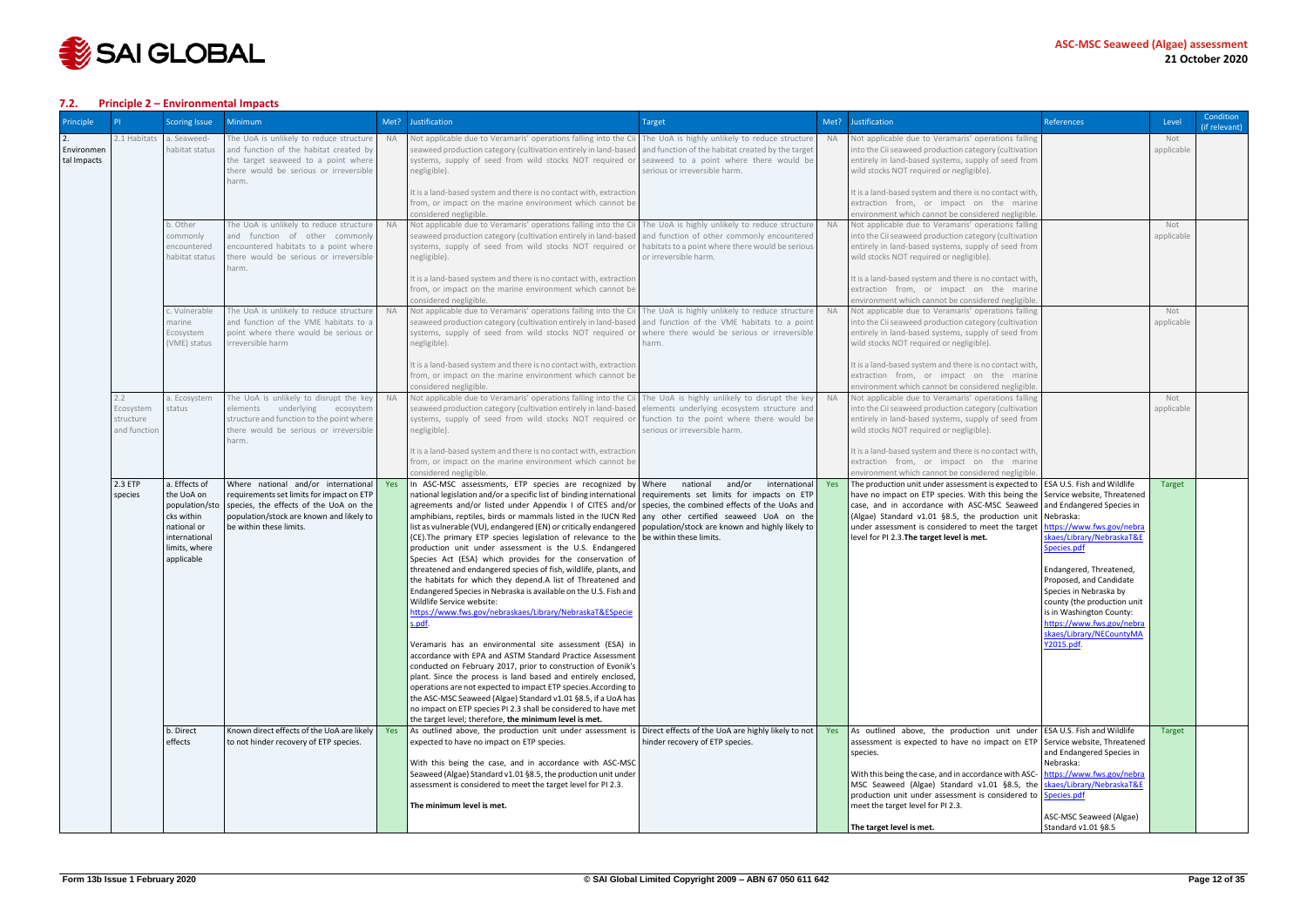

| Principle |                      | <b>Scoring Issue</b>                                                                  | <b>Minimum</b>                                                                                                                                                                                                                                                                                                                                                                                                                                                                                          | Met? | Justification                                                                                                                                                                                                                                                                                                                                                                                                                                                                                                                                                                                                                                                                                                                                                                                                                                                                | <b>Target</b>                                                                                                                                                                                                                                                 | Met? | Justification                                                                                                                                                                                                                                                                                                                                                    | References            | Level         | Condition<br>(if relevant) |
|-----------|----------------------|---------------------------------------------------------------------------------------|---------------------------------------------------------------------------------------------------------------------------------------------------------------------------------------------------------------------------------------------------------------------------------------------------------------------------------------------------------------------------------------------------------------------------------------------------------------------------------------------------------|------|------------------------------------------------------------------------------------------------------------------------------------------------------------------------------------------------------------------------------------------------------------------------------------------------------------------------------------------------------------------------------------------------------------------------------------------------------------------------------------------------------------------------------------------------------------------------------------------------------------------------------------------------------------------------------------------------------------------------------------------------------------------------------------------------------------------------------------------------------------------------------|---------------------------------------------------------------------------------------------------------------------------------------------------------------------------------------------------------------------------------------------------------------|------|------------------------------------------------------------------------------------------------------------------------------------------------------------------------------------------------------------------------------------------------------------------------------------------------------------------------------------------------------------------|-----------------------|---------------|----------------------------|
|           |                      | c. Indirect<br>effects                                                                | No minimum level. Go to target level.                                                                                                                                                                                                                                                                                                                                                                                                                                                                   |      |                                                                                                                                                                                                                                                                                                                                                                                                                                                                                                                                                                                                                                                                                                                                                                                                                                                                              | Indirect effects have been considered for the<br>UoA and are thought to be highly likely to not<br>create unacceptable impacts.                                                                                                                               |      | As outlined above, the production unit under ASC-MSC Seaweed (Algae)<br>assessment is expected to have no impact on ETP Standard v1.01 §8.5.<br>species.                                                                                                                                                                                                         |                       | <b>Target</b> |                            |
|           |                      |                                                                                       |                                                                                                                                                                                                                                                                                                                                                                                                                                                                                                         |      |                                                                                                                                                                                                                                                                                                                                                                                                                                                                                                                                                                                                                                                                                                                                                                                                                                                                              |                                                                                                                                                                                                                                                               |      | With this being the case, and in accordance with ASC-<br>MSC Seaweed (Algae) Standard v1.01 §8.5, the<br>production unit under assessment is considered to<br>meet the target level for PI 2.3.                                                                                                                                                                  |                       |               |                            |
|           |                      |                                                                                       |                                                                                                                                                                                                                                                                                                                                                                                                                                                                                                         |      |                                                                                                                                                                                                                                                                                                                                                                                                                                                                                                                                                                                                                                                                                                                                                                                                                                                                              |                                                                                                                                                                                                                                                               |      | The target level is met.                                                                                                                                                                                                                                                                                                                                         |                       |               |                            |
|           |                      | Management<br>strategy in<br>place                                                    | There are measures in place that Yes<br>minimize the UoA-related impact on ETP<br>species, and it is expected to be highly<br>likely to achieve national and<br>international requirements for the<br>protection of ETP species.<br>Where there are no requirements for<br>protection and rebuilding provided<br>through national ETP legislation or<br>international agreements, there are<br>measures in place that are expected to<br>ensure the UoA does not hinder the<br>recovery of ETP species. |      | There are measures in place that minimize the UoA-related There is a strategy in place for managing the Yes<br>impact on ETP species, such as effluent and waste management, $\bigcup OA$ 's impact on ETP species, including<br>enclosed operations. Veramaris has -through Evonik, the measures to minimize mortality, which is<br>necessary permits to comply with environmental regulations.As designed to be highly likely to achieve national<br>such the production unit under assessment is expected to have and international requirements for the<br>no impact on ETP species. With this being the case, and in protection of ETP species.<br>accordance with ASC-MSC Seaweed (Algae) Standard v1.01 OR<br>§8.5, the production unit under assessment is considered to<br>meet the target level for PI 2.3. The minimum level is met.                              | Where there are no requirements for protection<br>and rebuilding provided through national ETP<br>legislation or international agreements, there is<br>a strategy in place that is expected to ensure the<br>UoA does not hinder the recovery of ETP species. |      | As the production unit under assessment is expected<br>to have no impact on ETP species, and in accordance<br>with ASC-MSC Seaweed (Algae) Standard v1.01 §8.5,<br>the production unit under assessment is considered<br>to meet the target level for PI 2.3. The target level is<br>met.                                                                        |                       | <b>Target</b> |                            |
|           |                      | Management<br>strategy<br>evaluation                                                  | The measures are considered likely to<br>work, based on plausible argument                                                                                                                                                                                                                                                                                                                                                                                                                              | Yes  | As the production unit under assessment is expected to have no There is an objective basis for confidence that $\vert$ Yes<br>impact on ETP species, and in accordance with ASC-MSC the measures/strategy will work, based on<br>Seaweed (Algae) Standard v1.01 §8.5, the production unit under<br>assessment is considered to meet the target level for PI 2.3.<br>The minimum level is met.                                                                                                                                                                                                                                                                                                                                                                                                                                                                                | information directly about the UoA and/or the<br>species involved.                                                                                                                                                                                            |      | As the production unit under assessment is expected<br>to have no impact on ETP species, and in accordance<br>with ASC-MSC Seaweed (Algae) Standard v1.01 §8.5,<br>the production unit under assessment is considered<br>to meet the target level for PI 2.3.<br>The target level is met.                                                                        |                       | <b>Target</b> |                            |
|           |                      | Management<br>strategy<br>implementatio                                               | No minimum level. Go to target level.                                                                                                                                                                                                                                                                                                                                                                                                                                                                   |      |                                                                                                                                                                                                                                                                                                                                                                                                                                                                                                                                                                                                                                                                                                                                                                                                                                                                              | evidence<br>that the Yes<br>There is some<br>measures/strategy<br>is being implemented<br>successfully.                                                                                                                                                       |      | As the production unit under assessment is expected<br>to have no impact on ETP species, and in accordance<br>with ASC-MSC Seaweed (Algae) Standard v1.01 §8.5,<br>the production unit under assessment is considered<br>to meet the target level for PI 2.3.                                                                                                    |                       | <b>Target</b> |                            |
|           |                      | g. Review of<br>alternative<br>measures to<br>minimize<br>mortality of<br>ETP species | There is a review of the potential<br>effectiveness and practicality of<br>alternative measures to minimize UoA-<br>related mortality of ETP species.                                                                                                                                                                                                                                                                                                                                                   | Yes  | As the production unit under assessment is expected to have no There is a regular review of the potential Yes<br>impact on ETP species, and in accordance with ASC-MSC effectiveness and practicality of alternative<br>Seaweed (Algae) Standard v1.01 §8.5, the production unit under<br>assessment is considered to meet the target level for PI 2.3.<br>The minimum level is met.                                                                                                                                                                                                                                                                                                                                                                                                                                                                                         | measures to minimize UoA-related mortality of<br>ETP species and they are implemented as<br>appropriate.                                                                                                                                                      |      | The target level is met.<br>As the production unit under assessment is expected<br>to have no impact on ETP species, and in accordance<br>with ASC-MSC Seaweed (Algae) Standard v1.01 §8.5,<br>the production unit under assessment is considered<br>to meet the target level for PI 2.3.                                                                        |                       | <b>Target</b> |                            |
|           | 2.4 Other<br>species | a. Main<br>species stock<br>status                                                    | Main species are likely to be above<br>biologically based limits<br>OR<br>If the main species are below biologically<br>based limits, there are measures in place<br>expected to ensure that the UoA does<br>not hinder recovery and rebuilding.                                                                                                                                                                                                                                                        | Yes  | In ASC-MSC assessments, "main" species are those comprising Main species are highly likely to be above Yes<br>$\geq$ 5% or more by weight of the total catch of all species by the biologically based limits<br>UoA, or $\geq$ 2% in the case of species classified as "less resilient"   OR<br>according to ASC-MSC requirements (ASC-MSC Standard §8.23). If the main species are below biologically based<br>Since the production unit under assessment is land based and $ $ demonstrably effective strategy in place<br>entirely enclosed, operations are not expected to impact any<br>species other than that being cultured.<br>According to the ASC-MSC Seaweed (Algae) Standard v1.01   hinder recovery and rebuilding.<br>§8.5, if a UoA has no impact on Other species, PI 2.4 shall be<br>considered to have met the target level.<br>The minimum level is met. | limits there is either evidence of recovery or a<br>between the UoA and any other certified<br>seaweed UoAs which categorize these species as<br>main, to ensure that they collectively do not                                                                |      | The target level is met.<br>As the production unit under assessment is expected   Veramaris presentation.<br>to have no impact on Other species, and in<br>accordance with ASC-MSC Seaweed (Algae) Standard   ASC-MSC Standard §8.23.<br>v1.01 §8.5, the production unit under assessment is<br>considered to meet the target level.<br>The target level is met. | ASC-MSC Seaweed §8.5. | <b>Target</b> |                            |
|           |                      | Management<br>strategy in<br>place                                                    | There are measures in place, if necessary,<br>which are expected to maintain or not<br>hinder rebuilding of main species at/to<br>levels which are highly likely to be above<br>biologically based limits or to ensure that<br>the UoA does not hinder their recovery.                                                                                                                                                                                                                                  | Yes  | As the production unit under assessment is expected to have no There is a partial strategy in place for the UoA, if $\vert$ Yes<br>impact on Other species, and in accordance with ASC-MSC necessary, that is expected to maintain or to not<br>Seaweed (Algae) Standard v1.01 §8.5, the production unit under<br>assessment is considered to meet the target level.<br>The minimum level is met.                                                                                                                                                                                                                                                                                                                                                                                                                                                                            | hinder rebuilding of the main species at/to levels<br>which are highly likely to be above the<br>biologically based limits or to ensure that the<br>UoA does not hinder their recovery.                                                                       |      | As the production unit under assessment is expected<br>to have no impact on Other species, and in<br>accordance with ASC-MSC Seaweed (Algae) Standard<br>v1.01 §8.5, the production unit under assessment is<br>considered to meet the target level.<br>The target level is met.                                                                                 |                       | <b>Target</b> |                            |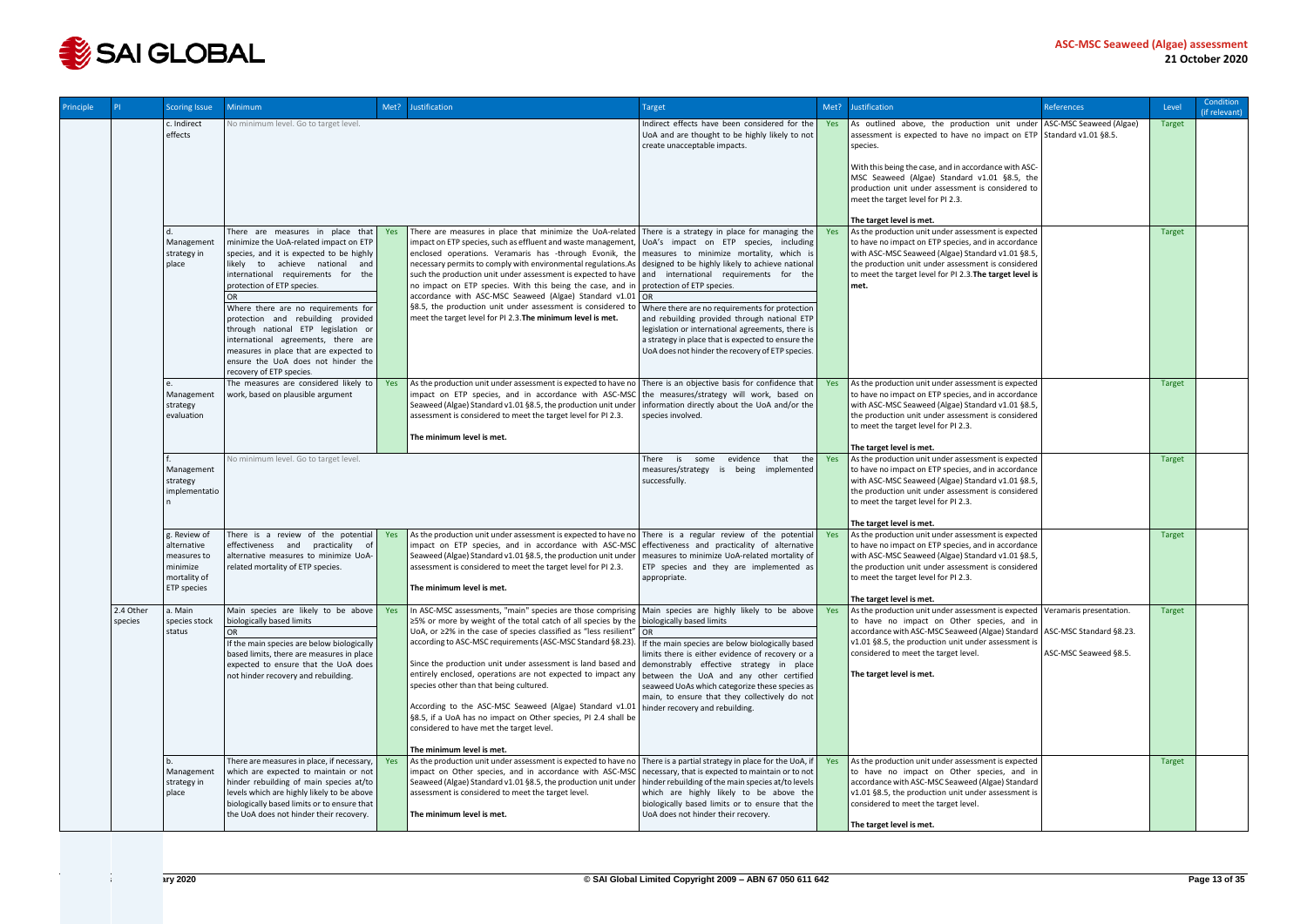

| Principle |                                                         | <b>Scoring Issue</b>                      | Minimum                                                                                                                                                                     | Met? | Justification                                                                                                                                                                                                                                                                                                                                                                                                                                                                                                                           | Target                                                                                                                                                                       | Met?       | Justification                                                                                                                                                                                                                                                                                                                                                                  | <b>References</b>                                                                                                                                                                                                          | Level         | Condition<br>(if relevant) |
|-----------|---------------------------------------------------------|-------------------------------------------|-----------------------------------------------------------------------------------------------------------------------------------------------------------------------------|------|-----------------------------------------------------------------------------------------------------------------------------------------------------------------------------------------------------------------------------------------------------------------------------------------------------------------------------------------------------------------------------------------------------------------------------------------------------------------------------------------------------------------------------------------|------------------------------------------------------------------------------------------------------------------------------------------------------------------------------|------------|--------------------------------------------------------------------------------------------------------------------------------------------------------------------------------------------------------------------------------------------------------------------------------------------------------------------------------------------------------------------------------|----------------------------------------------------------------------------------------------------------------------------------------------------------------------------------------------------------------------------|---------------|----------------------------|
|           |                                                         | Management<br>strategy<br>evaluation      | The measures are considered likely to<br>work, based on plausible argument (e.g.<br>general experience, theory or<br>comparison with similar UoAs/species).                 | Yes  | As the production unit under assessment is expected to have no There is some objective basis for confidence that<br>impact on Other species, and in accordance with ASC-MSC the measures/partial strategy will work, based<br>Seaweed (Algae) Standard v1.01 §8.5, the production unit under<br>assessment is considered to meet the target level.<br>The minimum level is met.                                                                                                                                                         | on some information directly about the UoA<br>and/or species involved.                                                                                                       | Yes        | As the production unit under assessment is expected<br>to have no impact on Other species, and in<br>accordance with ASC-MSC Seaweed (Algae) Standard<br>v1.01 §8.5, the production unit under assessment is<br>considered to meet the target level.<br>The target level is met.                                                                                               |                                                                                                                                                                                                                            | <b>Target</b> |                            |
|           |                                                         | Management<br>strategy<br>implementatio   | No minimum level. Go to target level.                                                                                                                                       |      |                                                                                                                                                                                                                                                                                                                                                                                                                                                                                                                                         | evidence<br>that<br>There is<br>some<br>the<br>measures/partial strategy is being implemented<br>successfully.                                                               | Yes        | As the production unit under assessment is expected<br>to have no impact on Other species, and in<br>accordance with ASC-MSC Seaweed (Algae) Standard<br>v1.01 §8.5, the production unit under assessment is<br>considered to meet the target level.<br>The target level is met.                                                                                               |                                                                                                                                                                                                                            | <b>Target</b> |                            |
|           |                                                         | e. Review of<br>alternative<br>measures   | There is a review of the potential<br>effectiveness and practicality of<br>alternative measures to minimize UoA-<br>related mortality of unwanted catch of<br>main species. | Yes  | As the production unit under assessment is expected to have no There is a regular review of the potential<br>impact on Other species, and in accordance with ASC-MSC<br>Seaweed (Algae) Standard v1.01 §8.5, the production unit under<br>assessment is considered to meet the target level.<br>The minimum level is met.                                                                                                                                                                                                               | effectiveness and practicality of alternative<br>measures to minimize UoA-related mortality of<br>unwanted catch of main species and they are<br>implemented as appropriate. | Yes        | As the production unit under assessment is expected<br>to have no impact on Other species, and in<br>accordance with ASC-MSC Seaweed (Algae) Standard<br>v1.01 §8.5, the production unit under assessment is<br>considered to meet the target level.<br>The target level is met.                                                                                               |                                                                                                                                                                                                                            | <b>Target</b> |                            |
|           | 2.5 Waste<br>managemen<br>t and<br>pollution<br>control | a. Waste<br>reduction                     | There are some measures in place that<br>can help to reduce waste produced by<br>the UoA.                                                                                   | Yes  | The facility has a waste management plan, waste water is There is a strategy in place, which is expected to<br>treated at Cargill's wastewater treatment plant, by products are reduce waste produced by the UoA.<br>utilized as animal feed ingredient and for soil remediation.<br>Residual water is removed from the oil by centrifugation and<br>the end result is a highly concentrated algal oil and a liquid co-<br>product. The minimum level is met.                                                                           |                                                                                                                                                                              | <b>Yes</b> | There is a company strategy to reduce waste,<br>evidenced through waste management procedures,<br>waste control, by-product utilization.<br>The target level is met.                                                                                                                                                                                                           | https://corporate.evonik.co<br>m/Downloads/Corporate/B<br>PK/Evonik Sustainability Re<br>port_2019.pdf<br>https://www.veramaris.com<br>/what-we-do-<br>detail.html#fermentative                                            | <b>Target</b> |                            |
|           |                                                         | b. Chemicals<br>hydrocarbon<br>wastes     | There are some measures in place that<br>can help to reduce chemical and<br>hydrocarbon wastes produced by the<br>UoA.                                                      | Yes  | There are some measures in place that can help to reduce There is a strategy in place, which is expected to<br>chemical and hydrocarbon wastes produced by the UoA. Plant reduce chemical and hydrocarbon waste<br>provided evidence of used oil disposal, air permit regarding produced by the UoA.<br>modification of existing Evonik plant to produce EHA and DPA,<br>invoices for used oil disposal e.g. Green for Life Environmental<br>waybill for removal of 1000 gallons of used oil, on 10/15/19.<br>The minimum level is met. |                                                                                                                                                                              | Yes        | Veramaris has a strategy to produce algal oil through<br>an environmentally sound process. There<br>description of their process in their website.<br>Https://www.veramaris.com/what-we-do-<br>detail.html#fermentative and in Evonik's 2019<br>sustainability report, with a goal to reduce Scope<br>and 2 emissions by 50% in 2025, and Scope 3.<br>The target level is met. | https://corporate.evonik.co<br>m/Downloads/Corporate/B<br>PK/Evonik Sustainability Re<br>port 2019.pdf<br>https://www.yeramaris.com<br>/what-we-do-<br>detail.html#fermentative<br>Green for Life<br>Environmental waybill | <b>Target</b> |                            |
|           |                                                         | c. Chemicals<br>hydrocarbon<br>spills     | There are some measures in place that<br>can help to prevent spills of chemicals<br>and hydrocarbons originating from the<br>U0A.                                           | Yes  | There are procedures in place to prevent spills of chemicals and There is a spill prevention and response plan in<br>hydrocarbons. Personnel has been trained in spill prevention,   place for chemicals and hydrocarbons<br>there is spill recovery equipment.<br>The minimum level is met.                                                                                                                                                                                                                                            | originating from the UoA.                                                                                                                                                    | Yes        | During the remote video tour of the facility and Remote video tour.<br>through staff interviews it was evident that there is a<br>spill prevention and response plan in place for Training calendar for 2020.<br>chemicals and hydrocarbons at Evonik/Veramaris<br>operation.<br>The target level is met.                                                                      | Staff interviews.                                                                                                                                                                                                          | <b>Target</b> |                            |
|           | $2.6$ Pest(s)<br>and<br>disease(s)<br>managemen         | a. Spread of<br>pest(s) and<br>disease(s) | There is a partial strategy that is expected<br>to prevent the spread of pest(s) and<br>disease(s).                                                                         | Yes  | Veramaris starts its process with pure cultures. Staff insures There is a strategy that is expected to prevent<br>that cultures are clean and free of pathogens in order to obtain the spread of pest(s) and disease(s).<br>successful batches of the final product. There is no discharge of<br>live organisms to the outside environment.<br>The minimum level is met.                                                                                                                                                                |                                                                                                                                                                              | Yes        | A strategy to prevent diseases is essential to the Remote video tour.<br>operation. There is no contact between live cultured<br>species and the environment, algae cells are Training calendar for 2020.<br>destroyed in order to obtain the end product,<br>effluent water is heat treated and goes to a Staff interviews.<br>treatment plant.<br>The target level is met.   |                                                                                                                                                                                                                            | <b>Target</b> |                            |
|           | 2.7 Energy<br>efficiency                                | a. Energy use<br>monitoring               | There is some information about energy<br>use of the production unit.                                                                                                       | Yes  | There is information about energy use of the facility. Equipment<br>is monitored and controlled permanently.<br>The minimum level is met.                                                                                                                                                                                                                                                                                                                                                                                               | There is evidence of energy use monitoring<br>relative to production and ongoing effort to<br>improve efficiency.                                                            | Yes        | There is evidence of energy use monitoring relative   SuRe2, ESHQ Reporting<br>to production, Through Evonik, Veramaris has set   Manual 4.0<br>targets for energy use reduction.<br>The target level is met.                                                                                                                                                                  |                                                                                                                                                                                                                            | <b>Target</b> |                            |
|           |                                                         | Maintenance<br>records of<br>equipment    | There are maintenance records for<br>equipment.                                                                                                                             | Yes  | There are complete maintenance records of equipment.<br>The minimum level is met.                                                                                                                                                                                                                                                                                                                                                                                                                                                       | Maintenance records for equipment are up to<br>date and available.                                                                                                           | Yes        | Maintenance records for equipment are up to date Remote video tour.<br>and available. Maintenance is managed through a<br>software which has information about repairs, Staff interviews.<br>scheduled repairs. Maintenance manager explained<br>maintenance program.<br>The target level is met.                                                                              |                                                                                                                                                                                                                            | Target        |                            |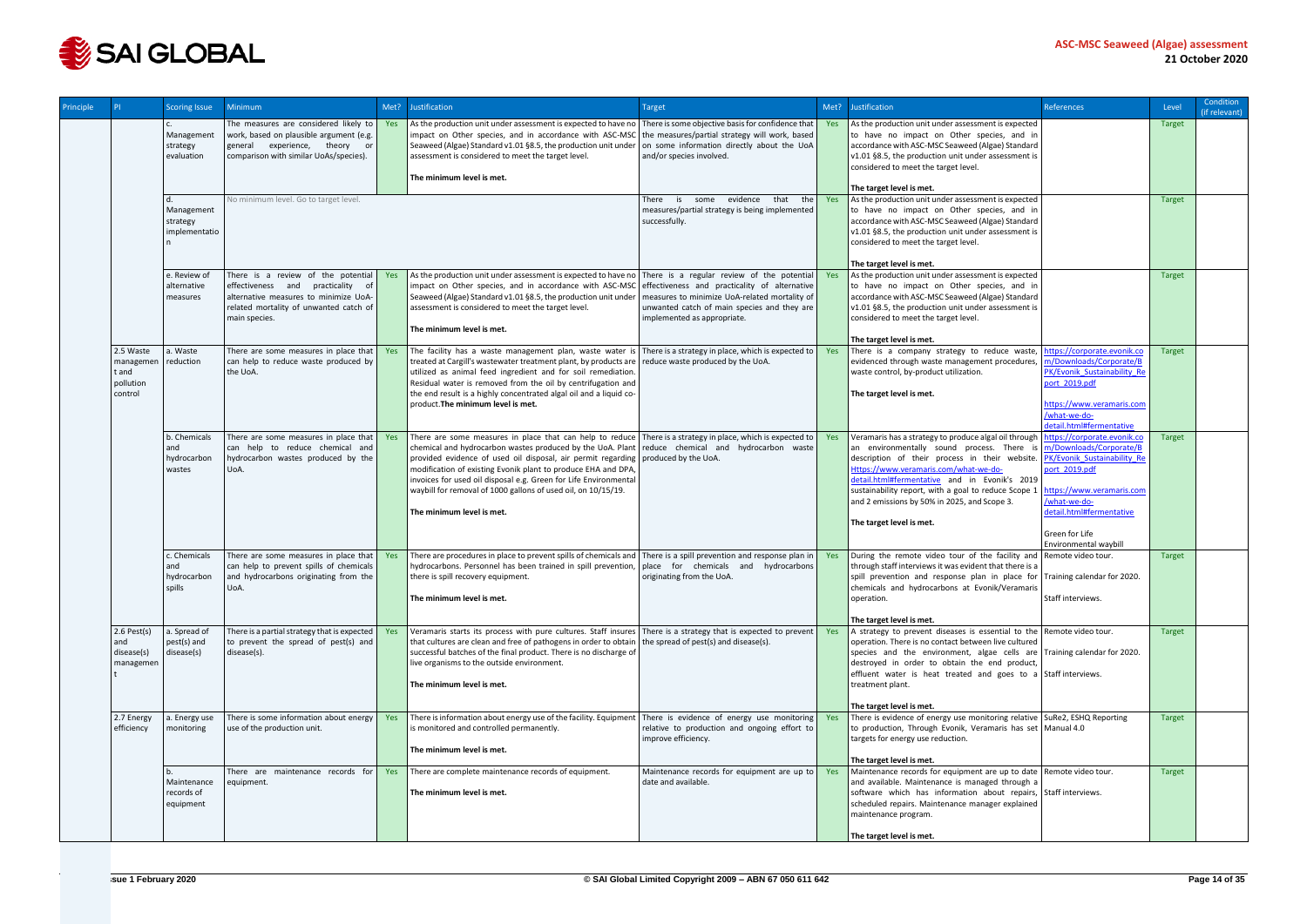

|                            | Scoring Issue                                          | Minimum                                                                                                                                                                                                                                                  | Met? | Justification                                                                                                                                                                                                                                                                                                                                                                                                                                                                                                                                             | Target                                                                                  | Met? | Justification                                                                                                                                                                                                                                                                                                                                                                                                 | References | Level             | Condition<br>(if relevant) |
|----------------------------|--------------------------------------------------------|----------------------------------------------------------------------------------------------------------------------------------------------------------------------------------------------------------------------------------------------------------|------|-----------------------------------------------------------------------------------------------------------------------------------------------------------------------------------------------------------------------------------------------------------------------------------------------------------------------------------------------------------------------------------------------------------------------------------------------------------------------------------------------------------------------------------------------------------|-----------------------------------------------------------------------------------------|------|---------------------------------------------------------------------------------------------------------------------------------------------------------------------------------------------------------------------------------------------------------------------------------------------------------------------------------------------------------------------------------------------------------------|------------|-------------------|----------------------------|
| 2.8                        | a. Impact of<br>Translocatio translocation<br>activity | The translocation activity is unlikely to<br>introduce diseases, pests, pathogens, or<br>non-native species into the surrounding<br>ecosystem.                                                                                                           |      | Not applicable due to Veramaris' operations falling into the Cii The translocation activity is highly unlikely to<br>seaweed production category (cultivation entirely in land-based   introduce diseases, pests, pathogens, or non-<br>systems, supply of seed from wild stocks NOT required or native species into the surrounding ecosystem.<br>negligible).<br>Translocation does not occur, the system is land-based and<br>there is no contact with, extraction from, or impact on the<br>marine environment which cannot be considered negligible. |                                                                                         |      | Not applicable due to Veramaris' operations falling<br>into the Cii seaweed production category (cultivation<br>entirely in land-based systems, supply of seed from<br>wild stocks NOT required or negligible).<br>Translocation does not occur, the system is land-<br>based and there is no contact with, extraction from,<br>or impact on the marine environment which cannot<br>be considered negligible. |            | Not<br>applicable |                            |
|                            | Translocation<br>management<br>strategy<br>evaluation  | There is a partial strategy in place that is<br>expected to protect the surrounding<br>ecosystem from the translocation activity<br>at levels compatible with the<br>translocation outcome target level of<br>performance defined in SIa (target level). |      | Not applicable due to Veramaris' operations falling into the Cii   There is a strategy in place that is expected to<br>seaweed production category (cultivation entirely in land-based protect the surrounding ecosystem from the<br>systems, supply of seed from wild stocks NOT required or translocation activity at levels compatible with<br>negligible).<br>Translocation does not occur, the system is land-based and<br>there is no contact with, extraction from, or impact on the<br>marine environment which cannot be considered negligible.  | the translocation outcome target level of<br>performance defined in SIa (target level). |      | Not applicable due to Veramaris' operations falling<br>into the Cii seaweed production category (cultivation<br>entirely in land-based systems, supply of seed from<br>wild stocks NOT required or negligible).<br>Translocation does not occur, the system is land-<br>based and there is no contact with, extraction from,<br>or impact on the marine environment which cannot<br>be considered negligible. |            | Not<br>applicable |                            |
| 2.9<br>of alien<br>species | Introduction Management                                | There is a partial strategy in place to<br>prevent progression of ecosystem<br>of alien species impacts from occurring due to the<br>presence of the alien species.                                                                                      |      | Not applicable due to Veramaris' operations falling into the Cii There is a strategy in place to prevent<br>seaweed production category (cultivation entirely in land-based progression of ecosystem impacts from<br>systems, supply of seed from wild stocks NOT required or occurring due to the presence of the alien<br>negligible).<br>The UoA does not target an alien species.                                                                                                                                                                     | species.                                                                                |      | Not applicable due to Veramaris' operations falling<br>into the Cii seaweed production category (cultivation<br>entirely in land-based systems, supply of seed from<br>wild stocks NOT required or negligible).<br>The UoA does not target an alien species.                                                                                                                                                  |            | Not<br>applicable |                            |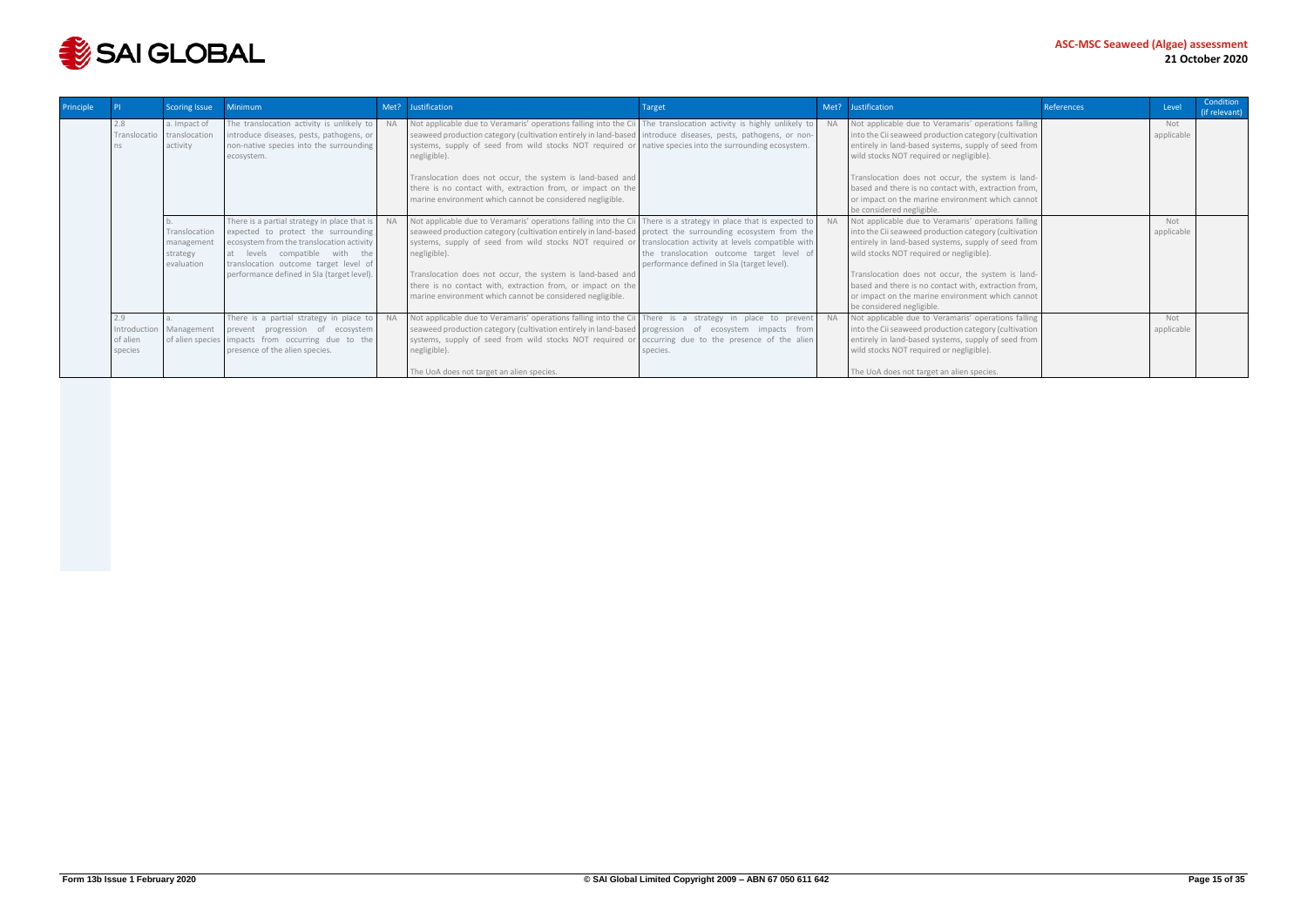

#### <span id="page-15-0"></span>**7.3. Principle 3 – Effective management**

| Principle    | <b>PI</b>              | <b>Scoring Issue</b>         | <b>Minimum</b>                                                         | Met? | Justification                                                                                                                                                       | Target                                  | Met? | Justification                                                                                            | <b>References</b>                                | Level         | Condition<br>(if relevant) |
|--------------|------------------------|------------------------------|------------------------------------------------------------------------|------|---------------------------------------------------------------------------------------------------------------------------------------------------------------------|-----------------------------------------|------|----------------------------------------------------------------------------------------------------------|--------------------------------------------------|---------------|----------------------------|
| 3. Effective | 3.1 Legal              |                              | There is an effective national legal                                   | Yes  | Scoring here is focused on whether or not there is an There is an effective national legal system and                                                               |                                         | Yes  | The UoA operates under various State and Federal 1                                                       | USA, Nebraska and Blair                          | <b>Target</b> |                            |
| managemen    | and/or                 | Compatibility                | system and a framework for cooperation                                 |      | appropriate and effective legal and/or customary framework organized and effective cooperation with other                                                           |                                         |      | Laws of the USA, the State of Nebraska and Blair                                                         | county Laws and                                  |               |                            |
|              | customary<br>framework | of laws or<br>standards with | with other parties, where necessary, to<br>deliver management outcomes |      | capable of delivering sustainability in accordance with P1 and parties, where necessary, to deliver<br>P2, and responsible operations in accordance with P4 and P5. | management outcomes consistent with the |      | County and must abide by conditions in regulations<br>and permits.                                       | Regulations.                                     |               |                            |
|              |                        | effective                    | consistent with the Principles of this                                 |      |                                                                                                                                                                     | Principles of this standard.            |      |                                                                                                          | EPA and Nebraska                                 |               |                            |
|              |                        | management                   | standard.                                                              |      | The production unit under assessment is not subject to                                                                                                              |                                         |      | State and Federal structures provide for organized                                                       | Department of                                    |               |                            |
|              |                        |                              |                                                                        |      | international cooperation.                                                                                                                                          |                                         |      | cooperation between entities where necessary and                                                         | <b>Environmental Quality</b>                     |               |                            |
|              |                        |                              |                                                                        |      | The UoA operates under the law of the USA, Nebraska and Blair                                                                                                       |                                         |      | Veramaris/Evonik cooperate with agencies as<br>appropriate.                                              | (NDEQ) websites.                                 |               |                            |
|              |                        |                              |                                                                        |      | county and must abide by conditions in regulations and permits.                                                                                                     |                                         |      |                                                                                                          | Clean Air Act section                            |               |                            |
|              |                        |                              |                                                                        |      | From an environmental perspective, the facility is governed                                                                                                         |                                         |      | In addition to justification for the minimum level,                                                      | 112(r) and Emergency                             |               |                            |
|              |                        |                              |                                                                        |      | both from a state level and a federal level                                                                                                                         |                                         |      | there is evidence of cooperation with other parties                                                      | <b>Planning Community</b>                        |               |                            |
|              |                        |                              |                                                                        |      |                                                                                                                                                                     |                                         |      | to deliver outcomes consistent with this standard,<br>there are communication and interactions between   | Right-to-Know Act.                               |               |                            |
|              |                        |                              |                                                                        |      | EPA and the Nebraska Department of Environmental Quality<br>(NDEQ) share regulatory oversight of the facility. For example,                                         |                                         |      | community and Evonik/Veramaris:                                                                          | Review of permits for                            |               |                            |
|              |                        |                              |                                                                        |      | NDEQ is generally the lead agency on air and water permitting,                                                                                                      |                                         |      |                                                                                                          | the Veramaris project.                           |               |                            |
|              |                        |                              |                                                                        |      | whereas EPA is responsible for chemical accident provisions of                                                                                                      |                                         |      | Evonik and Veramaris are active within the                                                               |                                                  |               |                            |
|              |                        |                              |                                                                        |      | the Clean Air Act section 112(r) and the Emergency Planning                                                                                                         |                                         |      | community. There are multiple ways in which the $\vert$ 5.                                               | NDEQ Permit File Memo,                           |               |                            |
|              |                        |                              |                                                                        |      | Community Right-to-Know Act.                                                                                                                                        |                                         |      | community can communicate with Evonik and<br>Veramaris. One way is directly through a face to face       | 02/22/2017).                                     |               |                            |
|              |                        |                              |                                                                        |      | Example evidence of compliance with regulations:                                                                                                                    |                                         |      | visit, phone call, or email. Another way is via 6. Veramaris building                                    |                                                  |               |                            |
|              |                        |                              |                                                                        |      | A review of the existing permits for the Green Ocean/Veramaris                                                                                                      |                                         |      | community wide meetings. P.C., Evonik Site                                                               | occupancy permit.                                |               |                            |
|              |                        |                              |                                                                        |      | project concluded that based on the details, the project did not                                                                                                    |                                         |      | Manager, is a member of the Washington County                                                            |                                                  |               |                            |
|              |                        |                              |                                                                        |      | require a construction permit modification, and the project did                                                                                                     |                                         |      | Gateway Development Board (supporting local 7. Nebraska Air Quality                                      |                                                  |               |                            |
|              |                        |                              |                                                                        |      | not require a construction permit prior to<br>installation/implementation.                                                                                          |                                         |      | business development) and attends meetings<br>regularly (bimonthly meetings). Recently, Veramaris        | Reg.s (Title 129) and the<br>1970 Clean Air Act. |               |                            |
|              |                        |                              |                                                                        |      | A meeting between Evonik, NDEQ, and HDR took place February                                                                                                         |                                         |      | spoke at the Washington County Chamber Ag                                                                | Evidence of community                            |               |                            |
|              |                        |                              |                                                                        |      | 22, 2017 regarding the Green Ocean project and the findings of                                                                                                      |                                         |      | Related Business Day and interacted with business                                                        | wide interactions                                |               |                            |
|              |                        |                              |                                                                        |      | the January 2017 permit applicability memo. At the time, NDEQ                                                                                                       |                                         |      | leaders within the community. The Evonik site                                                            | including visits to facility.                    |               |                            |
|              |                        |                              |                                                                        |      | agreed that the Green Ocean project would likely not require<br>any changes to Evonik's air permits and that submitting a                                           |                                         |      | contributes monetarily to the community.<br>(Monetary amount kept confidential by auditor).              |                                                  |               |                            |
|              |                        |                              |                                                                        |      | voluntary minor permit revision would be helpful but not                                                                                                            |                                         |      |                                                                                                          |                                                  |               |                            |
|              |                        |                              |                                                                        |      | required due to the information provided (NDEQ Permit File                                                                                                          |                                         |      | Further evidence of cooperation is that the plant was                                                    |                                                  |               |                            |
|              |                        |                              |                                                                        |      | Memo, 02/22/2017).                                                                                                                                                  |                                         |      | visited by the governor of Nebraska to thank the                                                         |                                                  |               |                            |
|              |                        |                              |                                                                        |      | No change to the prior assessment by the NDEQ is anticipated                                                                                                        |                                         |      | company for its contribution to the economy of the<br>state through the investments made and creation of |                                                  |               |                            |
|              |                        |                              |                                                                        |      | due to a similar decrease in emissions resulting from the newest                                                                                                    |                                         |      | job opportunities.                                                                                       |                                                  |               |                            |
|              |                        |                              |                                                                        |      | pilot testing data.                                                                                                                                                 |                                         |      |                                                                                                          |                                                  |               |                            |
|              |                        |                              |                                                                        |      |                                                                                                                                                                     |                                         |      | The target level is met.                                                                                 |                                                  |               |                            |
|              |                        |                              |                                                                        |      | As mentioned above, a new permit was not required, but<br>submitting a voluntary minor permit revision was completed.                                               |                                         |      |                                                                                                          |                                                  |               |                            |
|              |                        |                              |                                                                        |      | This permit was reviewed by auditor.                                                                                                                                |                                         |      |                                                                                                          |                                                  |               |                            |
|              |                        |                              |                                                                        |      |                                                                                                                                                                     |                                         |      |                                                                                                          |                                                  |               |                            |
|              |                        |                              |                                                                        |      | Also, a building occupancy permit was issued showing that the                                                                                                       |                                         |      |                                                                                                          |                                                  |               |                            |
|              |                        |                              |                                                                        |      | guidelines were followed for the construction of the Veramaris                                                                                                      |                                         |      |                                                                                                          |                                                  |               |                            |
|              |                        |                              |                                                                        |      | (Green Ocean) plant. This occupancy permit is not given until all<br>open permits are completed along with necessary inspections.                                   |                                         |      |                                                                                                          |                                                  |               |                            |
|              |                        |                              |                                                                        |      | This is essentially an end of project confirmation that the city is                                                                                                 |                                         |      |                                                                                                          |                                                  |               |                            |
|              |                        |                              |                                                                        |      | approves the finished project.                                                                                                                                      |                                         |      |                                                                                                          |                                                  |               |                            |
|              |                        |                              |                                                                        |      |                                                                                                                                                                     |                                         |      |                                                                                                          |                                                  |               |                            |
|              |                        |                              |                                                                        |      | Veramaris/Evonik is regulated by the Nebraska Air Quality<br>Regulations (Title 129) and the Clean Air Act of 1970. Because                                         |                                         |      |                                                                                                          |                                                  |               |                            |
|              |                        |                              |                                                                        |      | of the new Veramaris plant, Evonik applied to the State of                                                                                                          |                                         |      |                                                                                                          |                                                  |               |                            |
|              |                        |                              |                                                                        |      | Nebraska for a voluntary minor permit revision which was                                                                                                            |                                         |      |                                                                                                          |                                                  |               |                            |
|              |                        |                              |                                                                        |      | granted in 2019. Prior to start-up of the plant the air emissions                                                                                                   |                                         |      |                                                                                                          |                                                  |               |                            |
|              |                        |                              |                                                                        |      | were estimated using small scale runs (evidence provided).<br>Stack testing was recently completed, and results showed                                              |                                         |      |                                                                                                          |                                                  |               |                            |
|              |                        |                              |                                                                        |      | (official report pending) that emissions were lower than what is                                                                                                    |                                         |      |                                                                                                          |                                                  |               |                            |
|              |                        |                              |                                                                        |      | allowed in the current air permit.                                                                                                                                  |                                         |      |                                                                                                          |                                                  |               |                            |
|              |                        |                              |                                                                        |      |                                                                                                                                                                     |                                         |      |                                                                                                          |                                                  |               |                            |
|              |                        |                              |                                                                        |      | Management is consistent with that of a private industrial                                                                                                          |                                         |      |                                                                                                          |                                                  |               |                            |
|              |                        |                              |                                                                        |      | operation and is appropriate to the context, size, scale and<br>intensity of the UoA.                                                                               |                                         |      |                                                                                                          |                                                  |               |                            |
|              |                        |                              |                                                                        |      |                                                                                                                                                                     |                                         |      |                                                                                                          |                                                  |               |                            |
|              |                        |                              |                                                                        |      | The minimum level is met.                                                                                                                                           |                                         |      |                                                                                                          |                                                  |               |                            |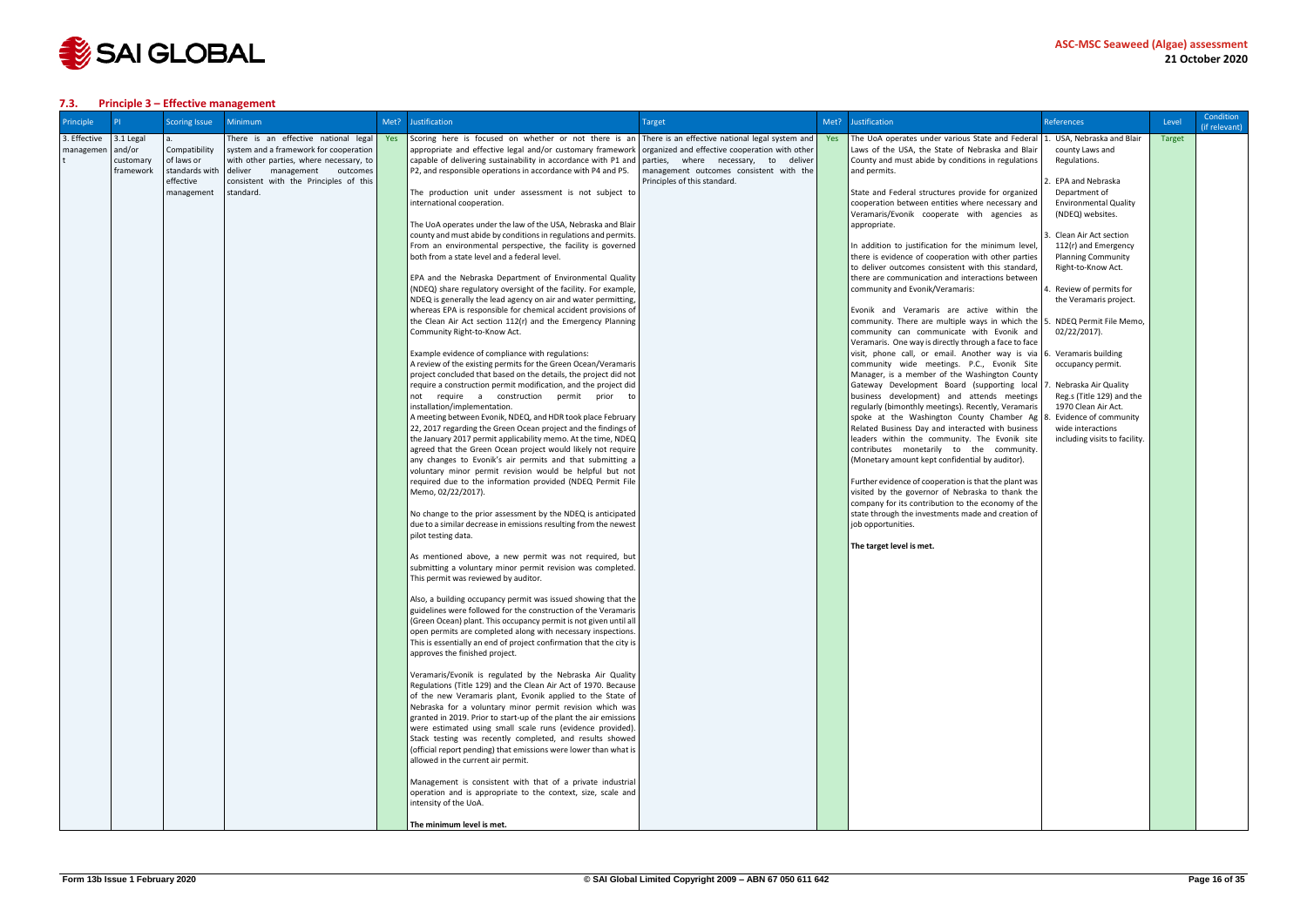

| Principle |                                         | <b>Scoring Issue</b>                                                                                | <b>Minimum</b>                                                                                                                                                                                                                                                                            | Met?    | Justification                                                                                                                                                                                                                                                                                                                                                                                                                                                                                                                                                                                                                                         | Target                                                                                                                                                                                                                                      |     | Met? Justification                                                                                                                                                                                                                                                                                                                                                                                                                                                                                                                                                                                                                                                                                                                                                                                                                                                                                                                                                                                 | References                                                                                                                                       | Level         | Condition<br>(if relevant) |
|-----------|-----------------------------------------|-----------------------------------------------------------------------------------------------------|-------------------------------------------------------------------------------------------------------------------------------------------------------------------------------------------------------------------------------------------------------------------------------------------|---------|-------------------------------------------------------------------------------------------------------------------------------------------------------------------------------------------------------------------------------------------------------------------------------------------------------------------------------------------------------------------------------------------------------------------------------------------------------------------------------------------------------------------------------------------------------------------------------------------------------------------------------------------------------|---------------------------------------------------------------------------------------------------------------------------------------------------------------------------------------------------------------------------------------------|-----|----------------------------------------------------------------------------------------------------------------------------------------------------------------------------------------------------------------------------------------------------------------------------------------------------------------------------------------------------------------------------------------------------------------------------------------------------------------------------------------------------------------------------------------------------------------------------------------------------------------------------------------------------------------------------------------------------------------------------------------------------------------------------------------------------------------------------------------------------------------------------------------------------------------------------------------------------------------------------------------------------|--------------------------------------------------------------------------------------------------------------------------------------------------|---------------|----------------------------|
|           |                                         | b. Respect for<br>rights                                                                            | The management system has<br>mechanism to generally respect the legal<br>rights created explicitly or established by<br>custom of people dependent on<br>harvesting or farming for food or<br>livelihood in a manner consistent with<br>the objectives of Principles of this<br>standard. | a   Yes | State and Federal structures include mechanism to respect the The management system has a mechanism to Yes<br>rights of people dependent on harvesting or farming for food or<br>livelihood.<br>With this being said, the UoA is located in a site that has been<br>used for industry for decades. There is no harvesting for food or<br>farming in the site and the operation does not impact farming.<br>The minimum level is met.                                                                                                                                                                                                                  | observe the legal rights created explicitly or<br>established by custom of people dependent on<br>harvesting or farming for food or livelihood in a<br>manner consistent with the objectives of<br>Principles of this standard.             |     | Management structures include mechanisms to 1. U.S. State and Federal<br>observe the rights of people dependent on<br>harvesting or farming for food or livelihood.<br>The facility is located in a site that has been used for<br>industry for decades. There is no harvesting for food<br>or farming in the site. Operation does not impact<br>farming. Company abides by applicable laws and<br>retains legal counsel.<br>The target level is met.                                                                                                                                                                                                                                                                                                                                                                                                                                                                                                                                              | structures.<br>2. Evonik ESA Report                                                                                                              | Target        |                            |
|           | 3.2<br>Decision-<br>making<br>processes | a. Objectives                                                                                       | Objectives to guide decision-making,<br>which are consistent with achieving the<br>outcomes expressed in the Principles of<br>this standard, are implicit within the<br>production unit specific management<br>system.                                                                    | Yes     | Given the enclosed nature of the production unit, numerous Short and long-term objectives, which are<br>outcomes expressed in the various Principles of the Standard<br>are not particularly relevant. Objectives of relevance are there<br>focused primarily in the area of the social Principles. Company explicit within the production unit specific<br>objectives are efficient and profitable production of algal oil<br>from microalgal cultures. This objective guides management<br>decision and operations consistent with achieving the outcomes<br>expressed in relevant principles of the ASC-MSC standard.<br>The minimum level is met. | consistent with achieving the outcomes<br>expressed in the Principles of this standard, are<br>management system                                                                                                                            |     | Short- and long-term objectives, such as increasing https://corporate.evonik.co<br>efficiency of oil production, with less energy usage m/Downloads/Corporate/B<br>and less waste and emissions are explicitly stated in PK/Evonik Sustainability Re<br>company website, presentation and evidenced by port 2019.pdf<br>interviews with managers.<br>The target level is met.                                                                                                                                                                                                                                                                                                                                                                                                                                                                                                                                                                                                                      | https://www.veramaris.com<br>/what-we-do-<br>detail.html#fermentative<br>Green for Life<br>Environmental waybill                                 | <b>Target</b> |                            |
|           |                                         | b. Decision<br>making<br>process                                                                    | There are some decision-making Yes<br>processes in place that result in measures<br>and strategies to achieve the production<br>unit specific objectives.                                                                                                                                 |         | As expected for a private enterprise, there is an organizational<br>structure and decision-making processes in place that result in<br>measures and strategies to achieve the production unit specific<br>objectives.<br>The minimum level is met.                                                                                                                                                                                                                                                                                                                                                                                                    | There are established<br>decision-making<br>processes that result in measures and strategies<br>to achieve the production unit specific<br>objectives.                                                                                      | Yes | Company structure is geared to optimal production   https://corporate.evonik.co<br>of oil while minimizing waste, thus decisions are<br>based on technical and financial issues.<br>The target level is met.                                                                                                                                                                                                                                                                                                                                                                                                                                                                                                                                                                                                                                                                                                                                                                                       | m/Downloads/Corporate/B<br>PK/Evonik Sustainability Re<br>port 2019.pdf<br>https://www.veramaris.com<br>/what-we-do-<br>detail.html#fermentative | <b>Target</b> |                            |
|           |                                         | Responsivenes<br>s of decision-<br>making<br>processes                                              | Decision-making processes respond to<br>serious issues identified in relevant<br>research, monitoring, evaluation and<br>consultation, in a transparent, timely and<br>adaptive manner and take some account<br>of the wider implications.                                                | Yes     | Decision making is geared towards internal processes and<br>respond to technical issues and relevant scientific information.<br>The company does not have an impact on natural seaweed<br>populations nor direct impacts on aquatic ecosystems.<br>The minimum level is met.                                                                                                                                                                                                                                                                                                                                                                          | Decision-making processes respond to all issues<br>identified in relevant research, monitoring,<br>evaluation and consultation, in a transparent,<br>timely and adaptive manner and take account of<br>the wider implications of decisions. | Yes | Decision making is geared towards internal https://corporate.evonik.co<br>processes and respond to technical issues and m/Downloads/Corporate/B<br>relevant scientific information. The company does PK/Evonik Sustainability Re<br>not have an impact on natural seaweed populations port 2019.pdf<br>nor direct impacts on aquatic ecosystems.<br>The target level is met.                                                                                                                                                                                                                                                                                                                                                                                                                                                                                                                                                                                                                       | https://www.veramaris.com<br>/what-we-do-<br>detail.html#fermentative                                                                            | <b>Target</b> |                            |
|           |                                         | d. Use of<br>precautionary<br>approach                                                              |                                                                                                                                                                                                                                                                                           | Yes     | No minimum level is specified for this PI.                                                                                                                                                                                                                                                                                                                                                                                                                                                                                                                                                                                                            | Decision-making<br>processes<br>use<br>the  <br>precautionary approach and are based on best<br>available information.                                                                                                                      | Yes | Decision-making in terms of the production process   https://corporate.evonik.co<br>is based on best available information. A<br>precautionary approach in the intent of conservation PK/Evonik Sustainability Re<br>and management objectives is not required for this port_2019.pdf<br>land based, enclosed facility with no direct contact<br>with aquatic ecosystems.<br>The target level is met.                                                                                                                                                                                                                                                                                                                                                                                                                                                                                                                                                                                              | m/Downloads/Corporate/B<br>https://www.veramaris.com<br>/what-we-do-<br>detail.html#fermentative                                                 | <b>Target</b> |                            |
|           |                                         | Accountability<br>and<br>transparency<br>management<br>system and<br>decision-<br>making<br>process | Some information on the production Yes<br>unit's performance and management<br>action is generally available on request to<br>stakeholders.                                                                                                                                               |         | Information about the production unit is available through Information on<br>company website and sustainability reports. According to performance and management action is<br>Evonik Code of Conduct, it is committed to open, timely, available on request, and explanations are<br>uniformand reliable communication with all stakeholders. Since<br>this is a private enterprise operating in a land-based facility, associated with findings and relevant<br>with proprietary information, information available to<br>stakeholders is deemed sufficient. The minimum level is met.                                                               | the production unit's Yes<br>provided for any actions or lack of action<br>recommendations emerging from research,<br>monitoring evaluation and review activity.                                                                            |     | Information about the production unit is available https://corporate.evonik.co<br>through company website and sustainability m/Downloads/Corporate/B<br>reports.Veramaris - through Evonik stated that PK/Evonik Sustainability Re<br>providing transparent information and engaging in port 2019.pdf<br>dialog is part of its environmental responsibility and<br>considers this as essential elements of corporate https://www.veramaris.com<br>conduct Evonik informs its customers of the correct /what-we-do-<br>use and possible impact of its products on peopleand detail.html#fermentative<br>the environment in compliance with legal<br>requirements. The company also cooperates as Evonik Code of Conduct<br>appropriate with state agencies and educational<br>institutions. Since this is a private enterprise, it is<br>appropriate that certain proprietary information is<br>not shared, but the information that is shared is<br>deemed sufficient.<br>The target level is met. |                                                                                                                                                  | <b>Target</b> |                            |
|           |                                         | f. Approach to<br>disputes                                                                          | Although the management authority or Yes<br>production unit may be subject to<br>continuing court challenges, it is not<br>indicating a disrespect or defiance of the                                                                                                                     |         | Company has had no disputes since it began operations The management system or production unit is Yes<br>according to interviews and records.<br>The minimum level is met.                                                                                                                                                                                                                                                                                                                                                                                                                                                                            | attempting to comply in a timely fashion with<br>judicial or administrative tribunal decisions<br>arising from any legal challenges.                                                                                                        |     | Company retains legal counsel. There are no current<br>nor have there been any legal challenges. Company<br>has had no disputes since it began operations<br>according to interviews and records.                                                                                                                                                                                                                                                                                                                                                                                                                                                                                                                                                                                                                                                                                                                                                                                                  |                                                                                                                                                  | <b>Target</b> |                            |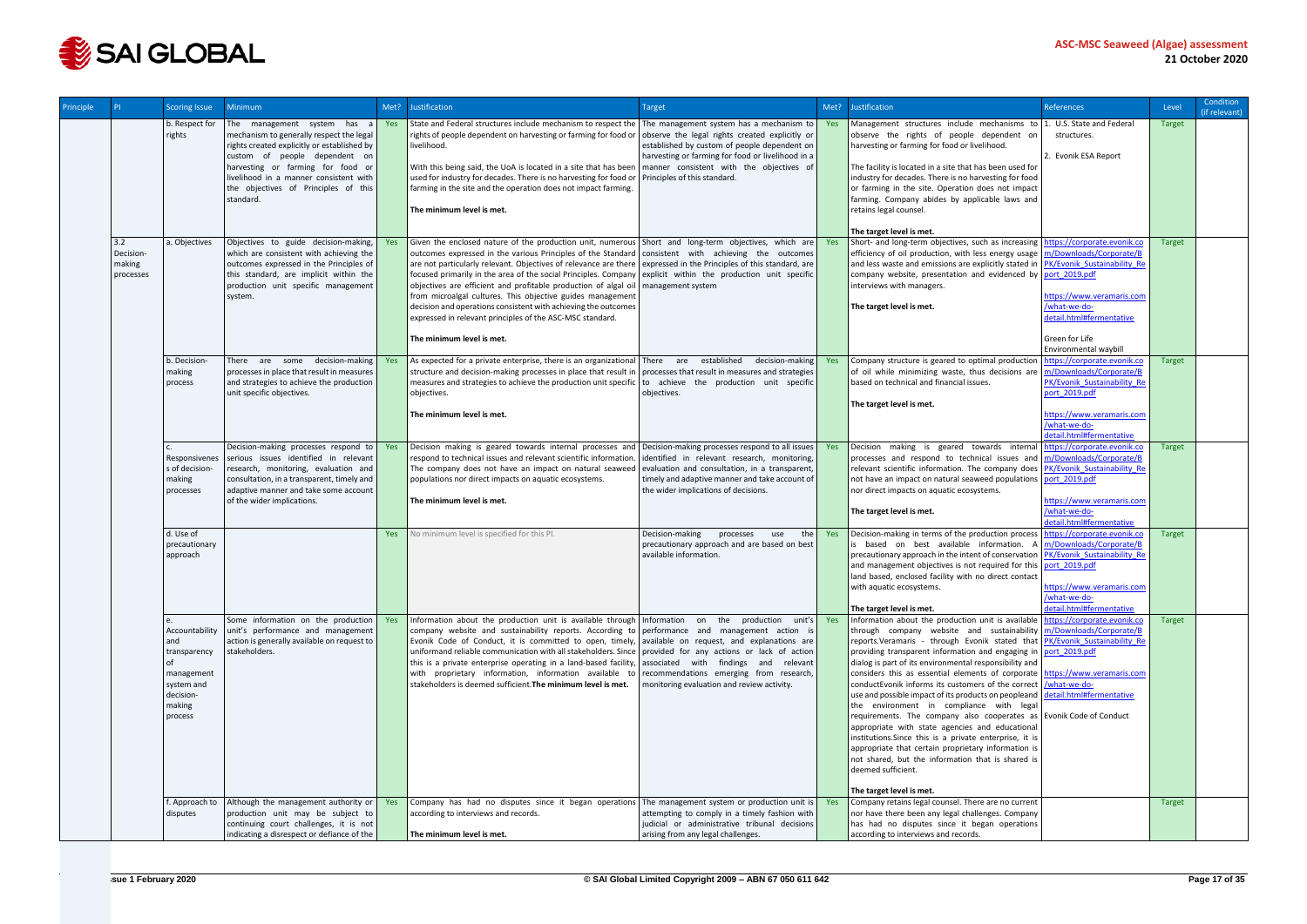

| <b>Principle</b> |                                 | <b>Scoring Issue</b>    | <b>Minimum</b>                                                                                                                                                                         | Met? | Justification                                                                                                                                                                                                                                                                                                                                                                                                                                                                                                                                                                                                                                                                                                                                                                                                                                                                                                                                                                                                                                                                                                                                                                                                                                                                                                                                                                                                                                                                                                                                                                                                                                                                                                                                                                                                                                                                                                                                                                                                                                                                                                                                                                                                                                                     | <b>Target</b>                                                                                                                                       | Met? | Justification                                                                                                                                                                                                                                                                                                                                                                                                                                                                                                                                                                                                                                                                                                                                                                                                                                                                                                                                                                                                                                                                                                                                                                                                             | <b>References</b>                                                                                                                                                                                                                                                                | Level         | Condition<br>(if relevant) |
|------------------|---------------------------------|-------------------------|----------------------------------------------------------------------------------------------------------------------------------------------------------------------------------------|------|-------------------------------------------------------------------------------------------------------------------------------------------------------------------------------------------------------------------------------------------------------------------------------------------------------------------------------------------------------------------------------------------------------------------------------------------------------------------------------------------------------------------------------------------------------------------------------------------------------------------------------------------------------------------------------------------------------------------------------------------------------------------------------------------------------------------------------------------------------------------------------------------------------------------------------------------------------------------------------------------------------------------------------------------------------------------------------------------------------------------------------------------------------------------------------------------------------------------------------------------------------------------------------------------------------------------------------------------------------------------------------------------------------------------------------------------------------------------------------------------------------------------------------------------------------------------------------------------------------------------------------------------------------------------------------------------------------------------------------------------------------------------------------------------------------------------------------------------------------------------------------------------------------------------------------------------------------------------------------------------------------------------------------------------------------------------------------------------------------------------------------------------------------------------------------------------------------------------------------------------------------------------|-----------------------------------------------------------------------------------------------------------------------------------------------------|------|---------------------------------------------------------------------------------------------------------------------------------------------------------------------------------------------------------------------------------------------------------------------------------------------------------------------------------------------------------------------------------------------------------------------------------------------------------------------------------------------------------------------------------------------------------------------------------------------------------------------------------------------------------------------------------------------------------------------------------------------------------------------------------------------------------------------------------------------------------------------------------------------------------------------------------------------------------------------------------------------------------------------------------------------------------------------------------------------------------------------------------------------------------------------------------------------------------------------------|----------------------------------------------------------------------------------------------------------------------------------------------------------------------------------------------------------------------------------------------------------------------------------|---------------|----------------------------|
|                  |                                 |                         | law by repeatedly violating the same law<br>or regulation necessary for the<br>sustainability of the production unit.                                                                  |      |                                                                                                                                                                                                                                                                                                                                                                                                                                                                                                                                                                                                                                                                                                                                                                                                                                                                                                                                                                                                                                                                                                                                                                                                                                                                                                                                                                                                                                                                                                                                                                                                                                                                                                                                                                                                                                                                                                                                                                                                                                                                                                                                                                                                                                                                   |                                                                                                                                                     |      | The target level is met.                                                                                                                                                                                                                                                                                                                                                                                                                                                                                                                                                                                                                                                                                                                                                                                                                                                                                                                                                                                                                                                                                                                                                                                                  |                                                                                                                                                                                                                                                                                  |               |                            |
|                  | 3.3<br>Compliance<br>enforcemen | a. MCS<br>implementatio | Monitoring, control and surveillance<br>(MCS) mechanisms exist, and are<br>implemented in the production unit and<br>there is a reasonable expectation that<br>they are effective.     | Yes  | Veramaris as part of Evonik abides by the corporate compliance   A monitoring, control and surveillance system  <br>management system. There is permanent 24hr, 7 days a week (MCS) has been implemented in the production<br>monitoring and control. Company has internal regulations and unit and has demonstrated an ability to enforce<br>codes of conduct, as well as production targets, and KPI. relevant management measures, strategies<br>Compliance is implemented through corporate structure and and/or rules.<br>chain of command. The minimum level is met.                                                                                                                                                                                                                                                                                                                                                                                                                                                                                                                                                                                                                                                                                                                                                                                                                                                                                                                                                                                                                                                                                                                                                                                                                                                                                                                                                                                                                                                                                                                                                                                                                                                                                        |                                                                                                                                                     | Yes  | There are corporate measures and strategies which   Veramaris Code of<br>include Code of conduct for employees, suppliers, a Conduct. Evonik<br>whistle-blower policy There is evidence, after Sustainability report.<br>reviewing records and interviews with staff, that<br>there is permanent 24hr, 7 days a week monitoring<br>and control. Company has internal regulations and<br>codes of conduct, as well as production targets, and<br>KPI. Compliance is implemented through corporate<br>structure and chain of command. Evonik site Blair<br>has certifications that apply to and cover the algal oil<br>that is produced for Veramaris. The certifications<br>that Evonik site Blair has that applies to Veramaris<br>are: FAMI-QS, ISO 9001, ISO 14001, and RC 14001.                                                                                                                                                                                                                                                                                                                                                                                                                                       |                                                                                                                                                                                                                                                                                  | <b>Target</b> |                            |
|                  |                                 | b. Sanctions            | Sanctions to deal with non-compliance                                                                                                                                                  | Yes  | Since the Veramaris plant started construction in the summer Sanctions to deal with non-compliance exist, are                                                                                                                                                                                                                                                                                                                                                                                                                                                                                                                                                                                                                                                                                                                                                                                                                                                                                                                                                                                                                                                                                                                                                                                                                                                                                                                                                                                                                                                                                                                                                                                                                                                                                                                                                                                                                                                                                                                                                                                                                                                                                                                                                     |                                                                                                                                                     | Yes  | The target level is met.<br>Veramaris' parent company Evonik has a House of   1. Veramaris Code of                                                                                                                                                                                                                                                                                                                                                                                                                                                                                                                                                                                                                                                                                                                                                                                                                                                                                                                                                                                                                                                                                                                        |                                                                                                                                                                                                                                                                                  | <b>Target</b> |                            |
|                  |                                 |                         | exist and there is some evidence that<br>they are applied.                                                                                                                             |      | of 2017 and started production in May 2019 and up to the time   consistently applied and thought to provide<br>of the audit, there have not been any disciplinary actions given effective deterrence.<br>to any of the Veramaris/Evonik employees, and site rules or the<br>Code of Conduct have not been violated.<br>Veramaris/Evonik does have a disciplinary protocol but it hasn't<br>ever been needed in the Blair, Nebraska plant. In addition, if the<br>Code of Conduct is violated, consequences are as follows:<br>Veramaris has a Code of Conduct which is an integral part of the<br>employment relationship with every employee. Violating this<br>Code of Conduct can have serious consequences for employees,<br>for example, disciplinary action under employment law,<br>including termination of employment, or claims for<br>compensation by Veramaris or third parties. If violating this<br>Code of Conduct also constitutes a criminal offense, such<br>violation may also result in criminal proceedings, which could<br>lead to the employee being fined or imprisoned. Since Evonik<br>site Blair produces for Veramaris, Evonik site Blair is responsible<br>to make sure that they comply with the relevant regulations for<br>effluent and emissions. For example, if Evonik doesn't comply<br>with conditions in the air permits issued by the Nebraska<br>Department of Environmental Quality (NDEQ) or if water<br>effluent exceeds the Cargill limits, then any fines or sanctions<br>issued to Evonik site Blair because of Veramaris would then get<br>passed along to Veramaris.<br>Veramaris provided evidence that laws are enforced and that<br>there are effective mechanisms for enforcement by citing two<br>cases where actions have been taken by regulators against<br>other companies in the state of Nebraska for non-compliance:<br>an energy company received several notices and orders to come<br>into compliance for infractions under the purview of the<br>Nebraska Department of Environmental Quality and EPA;<br>another company, a food processor, was heavily fined for U.S.<br>Department of Labor's Occupational Safety and Health<br>Administration (OSHA) violations.<br>The minimum level is met. |                                                                                                                                                     |      | Compliance structure which has been established to<br>define minimum Group-wide standards for the<br>relevant compliance management systems to ensure   2. Veramaris/Evonik<br>that these standards are implemented. Decision-<br>making, exchange of experience, and coordination of<br>the joint activities all take place in the Compliance $ 3$ .<br>Committee, which is comprised of the heads of the<br>individual departments, who are independently<br>responsible for their subject area, and the head of<br>Corporate Audit. The Chief Compliance Officer is the<br>chair of the Compliance Committee and coordinates<br>its activities.<br>The topics of environment, safety, and health are<br>combined in a separate corporate division. The Code<br>of Conduct is an integral part of the employment<br>relationship with every employee. (See 3.3b<br>minimum level evidence).<br>Veramaris investigates all alleged violations and<br>treats all information with the greatest possible<br>confidentiality. Veramaris does not tolerate any<br>disadvantage to employees who report possible or<br>actual violations or cooperate in the investigation of<br>such violations.<br>The target level is met. | Conduct.<br>disciplinary protocol.<br>Evidence of Nebraska<br>Department of<br><b>Environmental Quality</b><br>and EPA enforcement<br>proceedings.<br>Evidence of U.S.<br>Department of Labor's<br>Occupational Safety and<br><b>Health Administration</b><br>(OSHA) violations. |               |                            |
|                  |                                 |                         | c. Compliance Production units comply with the Yes<br>management system under assessment,<br>including, when required, providing<br>information necessary for effective<br>management. |      | Production unit is part of a corporate structure and Some evidence exists to demonstrate Yes<br>management system are involved directly in day to day 24-hour   production units comply with the management<br>operations. See also 3.3b.<br>The minimum level is met.                                                                                                                                                                                                                                                                                                                                                                                                                                                                                                                                                                                                                                                                                                                                                                                                                                                                                                                                                                                                                                                                                                                                                                                                                                                                                                                                                                                                                                                                                                                                                                                                                                                                                                                                                                                                                                                                                                                                                                                            | system under assessment, including, when<br>required, providing information of importance<br>to the effective management of the production<br>unit. |      | Production unit is part of a corporate structure and<br>management systems are involved directly in day to<br>day 24-hour operations. Important information is<br>monitored and provided permanently by staff. See<br>$3.3 b$ also.                                                                                                                                                                                                                                                                                                                                                                                                                                                                                                                                                                                                                                                                                                                                                                                                                                                                                                                                                                                       |                                                                                                                                                                                                                                                                                  | Target        |                            |
|                  |                                 |                         |                                                                                                                                                                                        |      |                                                                                                                                                                                                                                                                                                                                                                                                                                                                                                                                                                                                                                                                                                                                                                                                                                                                                                                                                                                                                                                                                                                                                                                                                                                                                                                                                                                                                                                                                                                                                                                                                                                                                                                                                                                                                                                                                                                                                                                                                                                                                                                                                                                                                                                                   |                                                                                                                                                     |      | The target level is met.                                                                                                                                                                                                                                                                                                                                                                                                                                                                                                                                                                                                                                                                                                                                                                                                                                                                                                                                                                                                                                                                                                                                                                                                  |                                                                                                                                                                                                                                                                                  |               |                            |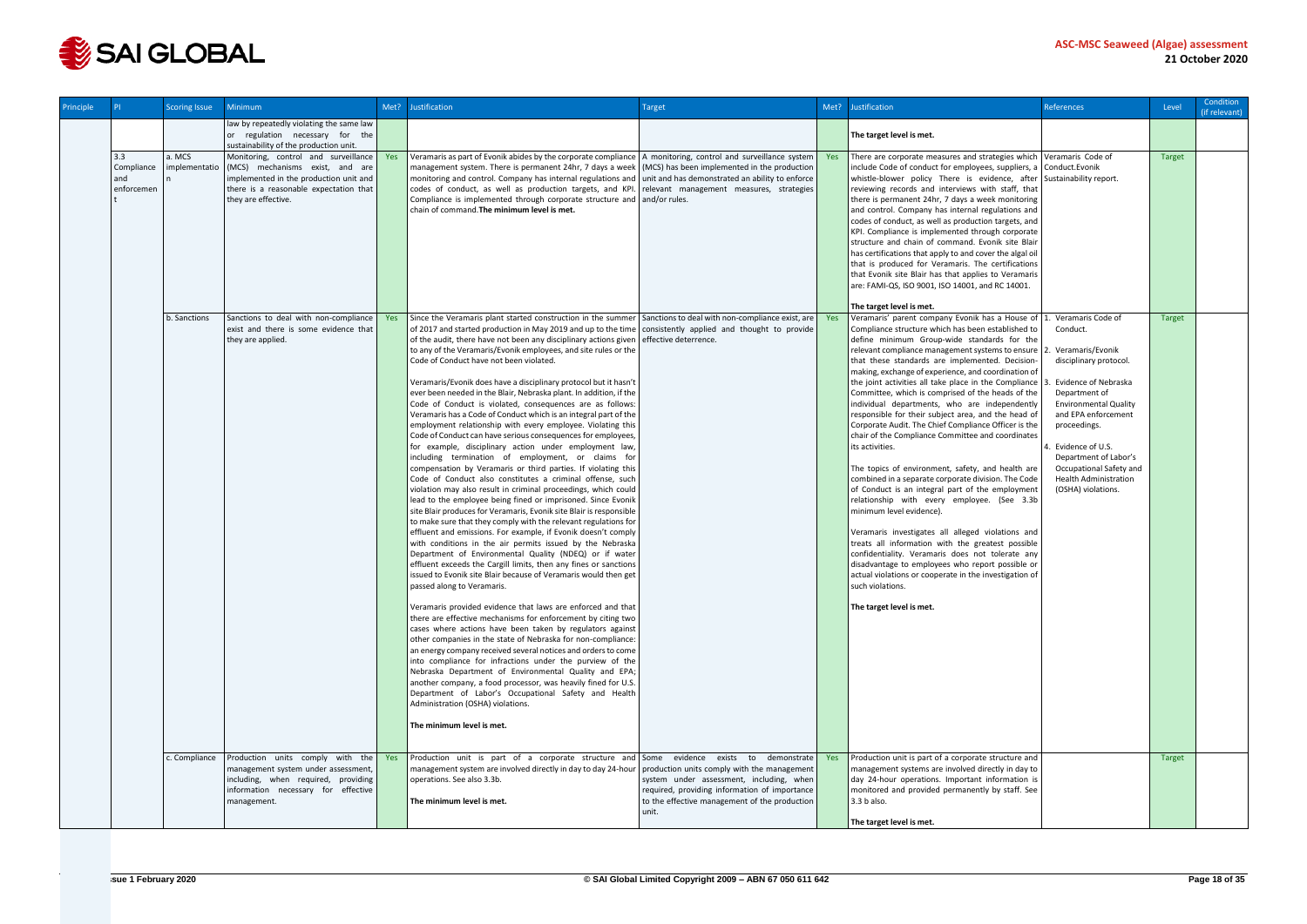

| Principle | Scoring Issue | Minimum |            | Met? Justification                                               | Target                                  | Met? Justification                                                          | References              | Level         | Condition<br>(if relevant) |
|-----------|---------------|---------|------------|------------------------------------------------------------------|-----------------------------------------|-----------------------------------------------------------------------------|-------------------------|---------------|----------------------------|
|           | d. Systematic |         | <b>Yes</b> | There is no evidence of systematic non-compliance.               | There is no evidence of systematic non- | Yes There is no evidence of systematic non-compliance. 5.                   | . 2019 Evonik Corporate | <b>Target</b> |                            |
|           | non-          |         |            |                                                                  | compliance.                             |                                                                             | Governance report.      |               |                            |
|           | compliance    |         |            | Veramaris/Evonik hasn't received any fines, sanctions, or        |                                         | Auditor also reviewed the 2019 Corporate                                    |                         |               |                            |
|           |               |         |            | regulatory offenses to date. Since the Veramaris plant started   |                                         | Governance report of Veramaris' parent company 6. Internet search for       |                         |               |                            |
|           |               |         |            | construction in the summer of 2017 and started production in     |                                         | Evonik (headquartered in Germany), which includes                           | evidence of non-        |               |                            |
|           |               |         |            | May 2019 all rules and regulations have been followed and        |                                         | a declaration of compliance with the German                                 | compliance.             |               |                            |
|           |               |         |            | there is no record of any offenses. An internet search conducted |                                         | Corporate Governance Code pursuant to section 161                           |                         |               |                            |
|           |               |         |            | by the auditor for possible lawsuits or reports of infractions   |                                         | of the German Stock Corporation Act. This report 7. Information provided by |                         |               |                            |
|           |               |         |            | committed by Veramaris did not reveal any such findings.         |                                         | also includes descriptions of internal compliance                           | client.                 |               |                            |
|           |               |         |            |                                                                  |                                         | mechanisms and goals, code of conduct,                                      |                         |               |                            |
|           |               |         |            | The minimum level is met.                                        |                                         | whistleblower policies.                                                     |                         |               |                            |
|           |               |         |            |                                                                  |                                         |                                                                             |                         |               |                            |
|           |               |         |            |                                                                  |                                         | The target level is met.                                                    |                         |               |                            |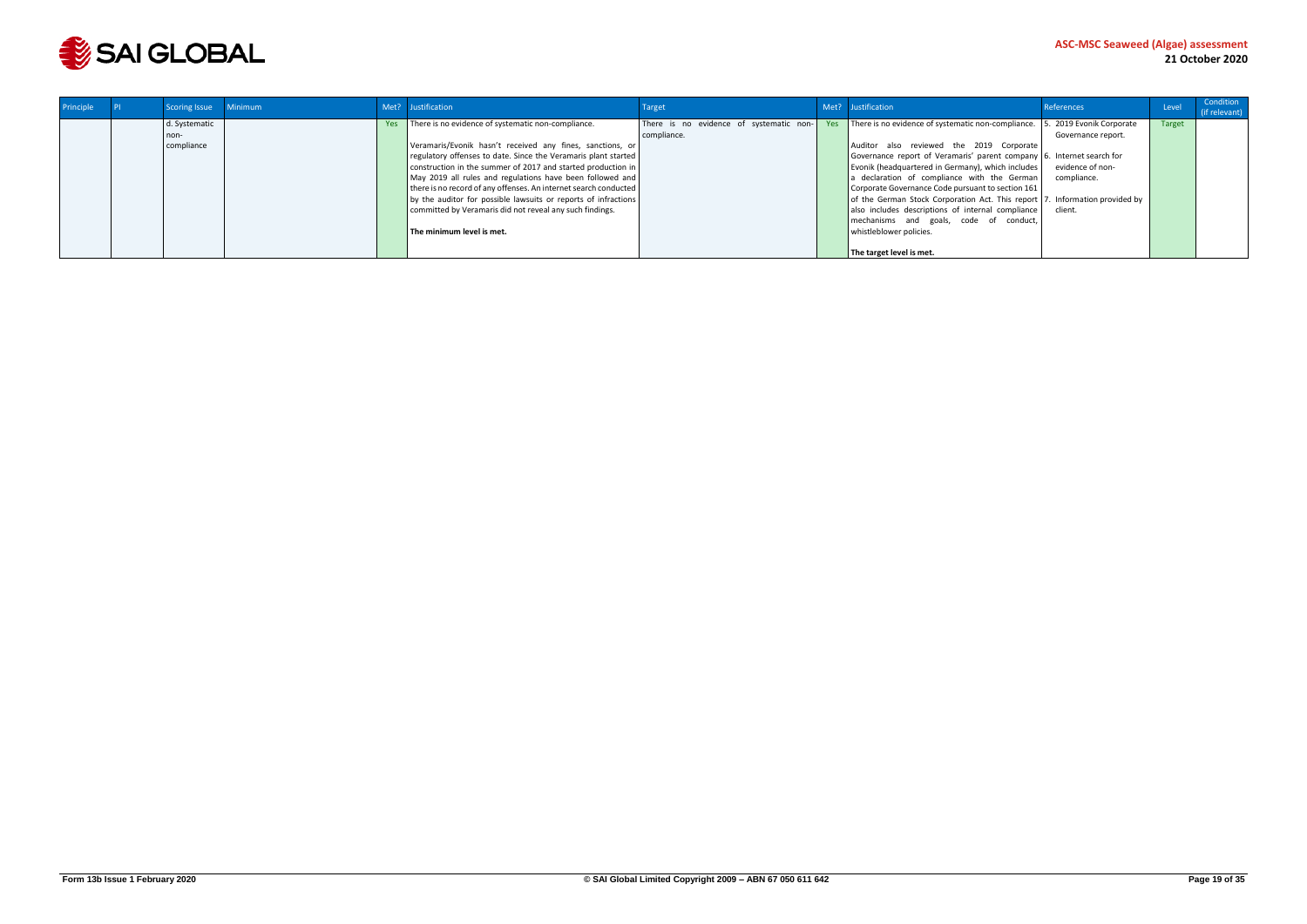

#### <span id="page-19-0"></span>**7.4. Principle 4 – Social responsibility**

| Principle                  |                                                 | <b>Scoring Issue</b>                                                            | <b>Minimum</b>                                                                                                                                                                                                                       | Met? | Justification                                                                                                                                                                                                                                                                                                                                                                                                                                                                                                                                                                                                                                                                                                                                                                                                 | Target                                                                                                                                                                                                                                                                                     | Met?           | Justification                                                                                                                                                                                                                                                                                                                                                                                                                                                                                                                                                                                                                                                                                                                                                                                                            | <b>References</b>                                                                                                                                                                                                                                            | Level         | Condition<br>(if relevant) |
|----------------------------|-------------------------------------------------|---------------------------------------------------------------------------------|--------------------------------------------------------------------------------------------------------------------------------------------------------------------------------------------------------------------------------------|------|---------------------------------------------------------------------------------------------------------------------------------------------------------------------------------------------------------------------------------------------------------------------------------------------------------------------------------------------------------------------------------------------------------------------------------------------------------------------------------------------------------------------------------------------------------------------------------------------------------------------------------------------------------------------------------------------------------------------------------------------------------------------------------------------------------------|--------------------------------------------------------------------------------------------------------------------------------------------------------------------------------------------------------------------------------------------------------------------------------------------|----------------|--------------------------------------------------------------------------------------------------------------------------------------------------------------------------------------------------------------------------------------------------------------------------------------------------------------------------------------------------------------------------------------------------------------------------------------------------------------------------------------------------------------------------------------------------------------------------------------------------------------------------------------------------------------------------------------------------------------------------------------------------------------------------------------------------------------------------|--------------------------------------------------------------------------------------------------------------------------------------------------------------------------------------------------------------------------------------------------------------|---------------|----------------------------|
| 4. Social<br>responsibilit | 4.1 Child<br>labor                              | a. Child labor                                                                  | No incidences of child labor or young<br>worker abuse are found to have<br>occurred.                                                                                                                                                 |      | $\gamma$ es In accordance with Evonik Corporation policies and fear of not There is evidence that the risk of child labor and<br>complying with US federal or state laws, the company hidden voung worker abuse has been minimized.<br>the full name of 15 workers in the operator's licenses, drive<br>licenses, and passport IDs submitted copies. The auditor cross-<br>information with an Excel table provided by the company to<br>check the dates of birth. No evidence of younger worker than<br>15 years old were observed.<br>The minimum level is met.                                                                                                                                                                                                                                             |                                                                                                                                                                                                                                                                                            | <b>No</b>      | No Policy was presented, stating that the $\vert$ 1. US federal or state laws.<br>organization is against child labor and will not hire<br>any child under 15 years of age. The company $\vert$ 2. Records of dates of birth<br>attached the Evonik Code of Conduct document, of employees.<br>where it is mentioned that the company follows the<br>principles of the ILO against all forms of child labor<br>and forced labor. However, the information is<br>insufficient to meet the target level.<br>The target level is not met.                                                                                                                                                                                                                                                                                   |                                                                                                                                                                                                                                                              | Minimum       |                            |
|                            | 4.2 Forced,<br>bonded or<br>compulsory<br>labor | a. Incidences<br>and risk of<br>forced,<br>bonded or<br>compulsory<br>labor     | No incidences of forced, bonded or<br>compulsory labor are found to have<br>occurred.                                                                                                                                                | Yes  | The Contract Agreement presented by the company as evidence   There is evidence that the risk of forced, bonded  <br>was an Offer letter duly signed by 15 workers before going or compulsory labor has been minimized.<br>through the control exams to be hired. The document shows<br>two items that mention a Pay Time Off-PTO policy and a Global<br>Compensation Plan to meet the requirements detailed in the<br>minimum level on not withhold any part of the salary, freedom<br>to leave the workplace when not working and manage their own<br>non-working time.                                                                                                                                                                                                                                     |                                                                                                                                                                                                                                                                                            | N <sub>o</sub> | There was no evidence of a Policy against forced, 1. Contract agreements<br>bonded and compulsory labor in place. The Evonik signed by workers.<br>Global Social Policy briefly mentions the word<br>Freedom of engagement and that the company<br>opposes any use of forced or compulsory labor.<br>However, the target level requests a Policy that<br>details the subject to be shared with the workers<br>through training that was not evidenced.                                                                                                                                                                                                                                                                                                                                                                   |                                                                                                                                                                                                                                                              | Minimum       |                            |
|                            | 4.3<br>Discriminati<br><sub>on</sub>            | a. Incidences<br>and risk of<br>discrimination                                  | No incidences of discrimination are Yes<br>found to have occurred.                                                                                                                                                                   |      | The minimum level is met.<br>There were no cases of job promotion. People are hired in a There is evidence that the risk of discrimination<br>position already established by the company as mentioned in covering all aspects of potential discrimination<br>the Offer letter. No records of discrimination complaints were has been minimized.<br>found.<br>The minimum level is met.                                                                                                                                                                                                                                                                                                                                                                                                                       |                                                                                                                                                                                                                                                                                            | Yes            | The target level is not met.<br>A Policy entitled: Anti-Harassment, Anti- 1. Offer letters.<br>Discrimination, Anti-Retaliation and Anti-Bulling<br>Policy, version N # 4, June 2020 was evidenced. The<br>document presents the mechanism of Incident<br>reporting and Investigation process on page 4 of the<br>policy. An induction with topics of interest is given to<br>new workers by human resources.<br>15 records of the "New Hire Orientation Checklist &<br>Acknowledgment" were attached, detailing that a<br>training was carried out on all company policies<br>(Evonik Anti-Harassment/Anti-Bullying, Equal<br>Employment Opportunity, Paid Time Off, Substance<br>Abuse, Smoking & Tobacco). In addition, there is also<br>a policy entitled: Equal employment opportunity.<br>The target level is met. | Anti-Harassment, Anti-<br>Discrimination, Anti-<br><b>Retaliation and Anti-</b><br>Bulling Policy, version N<br>#4, June 2020<br>Induction processes,<br>"New Hire Orientation<br>Checklist &<br>Acknowledgment".<br>Equal employment<br>opportunity policy. | <b>Target</b> |                            |
|                            | 4.4 Health,<br>safety and<br>insurance          | a. Safe and<br>healthy<br>working and<br>living<br>environment<br>for workers   | The employer provides a safe and healthy<br>working and living environment (where<br>accommodation is provided) for workers.                                                                                                         | Yes  | In the virtual tour of the facilities, it was possible to observe the No target specified for this PI. If minimum in met<br>emergency exits duly marked, the fire extinguishers hanging at the target should be considered met.<br>a regulatory height with signage, the evacuation assembly point<br>near the parking area, emergency lights, first aid kit, safe<br>drinking water, correct use of protective equipment - PPEs in<br>downstream and fermentation areas.<br>Accommodation is not provided for workers.<br>The minimum level is met.                                                                                                                                                                                                                                                          |                                                                                                                                                                                                                                                                                            | Yes            | No target is specified for this PI. As the minimum is $ 1$ . Virtual tour of facility.<br>met, the target is considered met.<br>The target level is met.                                                                                                                                                                                                                                                                                                                                                                                                                                                                                                                                                                                                                                                                 |                                                                                                                                                                                                                                                              | <b>Target</b> |                            |
|                            |                                                 | b. Health and<br>safety records<br>and corrective<br>action                     | There is evidence that health and safety<br>related accidents and violations are<br>recorded and corrective action is taken<br>when necessary. No immediate and<br>serious dangers to personnel health or<br>safety were identified. | Yes  | The head of the Environment, Safety, Health (ESH) area showed   Hazards to personnel health and safety are<br>evidence of 03 incidents or accidents that occurred in the known. Accidents are analyzed for root causes.<br>company's facilities (downstream and fermentation plant) so The root causes are addressed and remediated<br>far this year 2020. The root cause, the preventive and corrective to prevent future accidents of a similar nature.<br>actions were evidenced e.g. First Aid for employee who cuts on   All incidences including minor accidents are<br>the top of right knuckle while cutting graphite gasket, included. Records are complete and accurate.<br>prevention talks and the purchase of a new scissor for handling<br>with the use of gloves.<br>The minimum level is met. |                                                                                                                                                                                                                                                                                            | Yes            | The root cause, the preventive and corrective $ 1$ .<br>actions were evidenced e.g. First Aid for employee<br>who cuts on the top of right knuckle while cutting<br>graphite gasket, prevention talks and the purchase of 2<br>a new scissor for handling with the use of gloves.<br>The target level is met.                                                                                                                                                                                                                                                                                                                                                                                                                                                                                                            | . Records of incidents or<br>accidents that occurred<br>in company's facilities.<br>Root cause, preventive<br>and corrective actions<br>related to<br>incidents/accidents.                                                                                   | Target        |                            |
|                            |                                                 | Occupational<br>health and<br>safety<br>assessment<br>and personnel<br>training | There is evidence that personnel are Yes<br>trained effectively on health and safety<br>topics related to their role,<br>responsibilities and activities.                                                                            |      | OHS trains two different topics every month for Fermentation   Formal and regular training courses are<br>and Downstream operations e.g. Troubleshooting dust<br>collectors, chillers, hybrid system operation.<br>The minimum level is met.                                                                                                                                                                                                                                                                                                                                                                                                                                                                                                                                                                  | undertaken. Risk assessments are documented<br>and/or certified. Personnel are appointed to<br>apply health and safety risk assessment, which<br>may include an overseeing management<br>committee, first aiders and/or fire marshals.<br>Special risks associated with changing workplace | Yes            | The internal risk assessment is basically carried out   1. Records of training.<br>for the correct use of the machinery and equipment<br>used in the two audited areas. It was checked that<br>damages can occur to the workers who operate the<br>machines. The document was not attached in the<br>shared folder files, the auditor had to review it<br>through the screen shared by the client. OSHA                                                                                                                                                                                                                                                                                                                                                                                                                  |                                                                                                                                                                                                                                                              | <b>Target</b> |                            |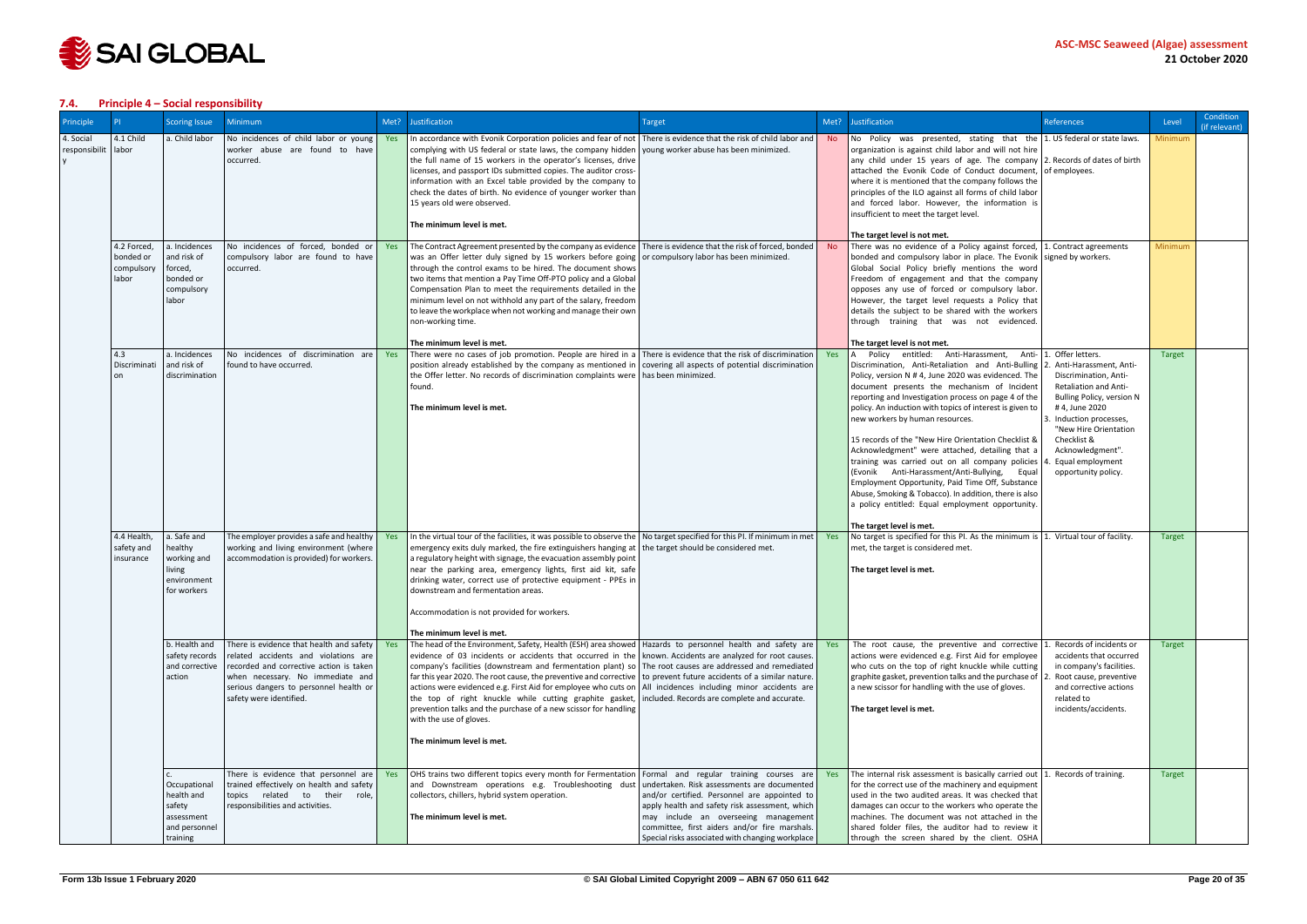

| Principle |                                                               | <b>Scoring Issue</b>                                                                                  | <b>Minimum</b>                                                                                                                                      | Met? | <b>Justification</b>                                                                                                                                                                                                                                                                                                                                                                                                                                                                                                                                                                                                                                                                                                                                                                                                                      | Target                                                                                                                                                                                                                      | Met?           | Justification                                                                                                                                                                                                                                                                                                                                                                                                                                                                                                                                                                                                             | <b>References</b>                                                                                                                                                                          | Level         | Condition<br>(if relevant) |
|-----------|---------------------------------------------------------------|-------------------------------------------------------------------------------------------------------|-----------------------------------------------------------------------------------------------------------------------------------------------------|------|-------------------------------------------------------------------------------------------------------------------------------------------------------------------------------------------------------------------------------------------------------------------------------------------------------------------------------------------------------------------------------------------------------------------------------------------------------------------------------------------------------------------------------------------------------------------------------------------------------------------------------------------------------------------------------------------------------------------------------------------------------------------------------------------------------------------------------------------|-----------------------------------------------------------------------------------------------------------------------------------------------------------------------------------------------------------------------------|----------------|---------------------------------------------------------------------------------------------------------------------------------------------------------------------------------------------------------------------------------------------------------------------------------------------------------------------------------------------------------------------------------------------------------------------------------------------------------------------------------------------------------------------------------------------------------------------------------------------------------------------------|--------------------------------------------------------------------------------------------------------------------------------------------------------------------------------------------|---------------|----------------------------|
|           |                                                               |                                                                                                       |                                                                                                                                                     |      |                                                                                                                                                                                                                                                                                                                                                                                                                                                                                                                                                                                                                                                                                                                                                                                                                                           | or worker condition, such as expectant mothers,<br>will have due consideration.                                                                                                                                             |                | administers the Occupational Safety and Health Act<br>(OSH). Safety and health conditions in most private<br>industries are regulated by OSHA or OSHA-approved<br>state plans. Nebraska is under federal OSHA<br>jurisdiction that covers most private sector workers<br>within the state.                                                                                                                                                                                                                                                                                                                                |                                                                                                                                                                                            |               |                            |
|           |                                                               |                                                                                                       |                                                                                                                                                     |      |                                                                                                                                                                                                                                                                                                                                                                                                                                                                                                                                                                                                                                                                                                                                                                                                                                           |                                                                                                                                                                                                                             |                | The target level is met.                                                                                                                                                                                                                                                                                                                                                                                                                                                                                                                                                                                                  |                                                                                                                                                                                            |               |                            |
|           |                                                               | Organisation<br>responsibility<br>and insurance<br>provided for<br>personnel<br>accident or<br>injury | No incidences of workers having to cover<br>their own<br>work-related<br>medical<br>expenses.                                                       | Yes  | No incidents of workers having to cover their own medical<br>expenses. 80% of the Interviewees mentioned that they are par<br>of Aetna Medical Plan and all is included by the insurance.<br>The minimum level is met.                                                                                                                                                                                                                                                                                                                                                                                                                                                                                                                                                                                                                    | Organisation is responsible and there is proof of<br>insurance (accident or injury) for personnel<br>medical costs in a job-related accident or injury,<br>unless otherwise covered. This includes all<br>seasonal workers. | Yes            | The company provides private insurance for its $ 1$ .<br>workers with different Medical Plans. Options are<br>shared through the Annual Enrolment Booklet 2019-<br>2020 that talks about benefits programs. Medical<br>Plans options include Aetna and UnitedHealthcare<br>(UHC). Certificate of Liability Insurance with Liberty<br>Mutual Insurance Company was presented currently<br>until 1/1/2021.<br>The target level is met.                                                                                                                                                                                      | <b>Annual Enrolment</b><br>Booklet 2019-2020.                                                                                                                                              | <b>Target</b> |                            |
|           | 4.5 Fair and                                                  | a. Fair and                                                                                           | The organization pays at least the legally $\vert$                                                                                                  | Yes  | Posters outlining State and Federal Labor laws which are posted The organization pays a living wage and there                                                                                                                                                                                                                                                                                                                                                                                                                                                                                                                                                                                                                                                                                                                             |                                                                                                                                                                                                                             | Yes            | The company submitted the living wage calculation   1. US federal or state laws.                                                                                                                                                                                                                                                                                                                                                                                                                                                                                                                                          |                                                                                                                                                                                            | Target        |                            |
|           | decent<br>wages                                               | decent wages                                                                                          | required minimum wage. Deductions in<br>pay for disciplinary actions are not<br>allowed and payments are made in a<br>manner convenient to workers. |      | within the facility by the breakroom and elevators and in the $\vert$ are no labor-only contracting relationships.<br>packaging warehouse breakroom. These show the federal<br>minimum wage to be US \$7.25 per hour (effective July 24, 2019)<br>while the minimum wage in Nebraska is higher at US \$9.00 per<br>hour (effective January 1, 2016).<br>During interviews conducted as part of the site visit portion of<br>this assessment, interviewees stated that they earned more<br>than the minimum.<br>Initially, during the site visit portion of this assessment, the<br>company did not want to give workers wage records for fear of<br>breaking a national standard of the United States of America<br>however, the company later provided payroll records from 2<br>paydays including employee numbers and hourly wages-all |                                                                                                                                                                                                                             |                | for Douglas County, Nebraska. The result was US<br>\$11.37 per hour living wage for an adult with zero $\vert$ 2. Spreadsheet with payroll<br>children. The result for two adults with zero children<br>was US \$9.47 per hour. Payroll records provided by<br>the company show that employees earn in of the 3<br>calculated living wage.<br>Interviewed employees assured that there are no $ 4$ .<br>labor-only contracting relationships.<br>The target level is met.                                                                                                                                                 | details.<br>Corresponding pay slips<br>for 5 sample employees.<br>Details of work schedule<br>for Evonik employees.                                                                        |               |                            |
|           |                                                               |                                                                                                       |                                                                                                                                                     |      | employees earned in excess of the legally required minimum<br>wage.<br>The minimum level is met.                                                                                                                                                                                                                                                                                                                                                                                                                                                                                                                                                                                                                                                                                                                                          |                                                                                                                                                                                                                             |                |                                                                                                                                                                                                                                                                                                                                                                                                                                                                                                                                                                                                                           |                                                                                                                                                                                            |               |                            |
|           | 4.6 Freedom<br>association<br>and<br>collective<br>bargaining | a. Freedom of<br>association<br>and collective<br>bargaining                                          | There are no incidences of the<br>production unit restricting worker access<br>to associate or bargain collectively.                                | Yes  | The company describes in its Evonik Global Social Policy about There is evidence that the risk of restrictions to<br>the freedom of association. The Offer letter mentions that the   freedom of association and collective bargaining<br>company complies with policies, procedures, and other has been minimized.<br>documents of internal interest of the company. A copy of the<br>Global Social Policy is posted on the notice board near the<br>dining room.<br>The minimum level is met.                                                                                                                                                                                                                                                                                                                                           |                                                                                                                                                                                                                             | <b>Yes</b>     | The company makes the effort to receive feedback   1. Evonik Global Social<br>from its employees at monthly meetings where<br>different topics of interest are discussed. $A \mid 2$ . Offer letters.<br>Performance Improvement Plan (PIP) provides an 3. Performance<br>opportunity for the employee and his supervisor to<br>define the expectations of the job and to monitor the<br>progress toward reaching established goals. This PIP<br>has been developed to help attain acceptable<br>performance and to coach in meeting the<br>expectations that have been set forth in the job.<br>The target level is met. | Policy.<br>Improvement Plan (PIP).                                                                                                                                                         | <b>Target</b> |                            |
|           | 4.7<br>Disciplinary<br>practices                              | a. Disciplinary<br>practices                                                                          | There is a policy in place to ensure<br>against abusive disciplinary practices. No<br>incidences of tolerated abuse have taken<br>place.            | Yes  | The same evidence in PI 4.3 is presented to comply the The risk of potential abuse around discipline<br>indicator. Anti-Harassment, Anti-Discrimination, Anti- have been minimized. There are clearly outlined<br>Retaliation and Anti-Bulling Policy, version N # 4, June 2020. An procedures to raise, file and respond to a<br>annually signed copy of the Evonik Corporation North America complaint of abuse in an effective manner.<br>Compliance Program is attached in the employee's folders file.   Management and workers are clear on the<br>This compliance is to help employees understand how they can policy and procedures. Training is provided to<br>meet the standards and principles of the Code of Conduct and   supervisors on acceptable disciplinary<br>other company Policies.<br>The minimum level is met.     | measures.                                                                                                                                                                                                                   | Yes            | There were no records of harassment in the Human   1. Anti-Harassment, Anti-<br>Resources area. None of the 15 interviewees stated<br>that they had complains or queries about<br>harassment issues.<br>The target level is met.                                                                                                                                                                                                                                                                                                                                                                                          | Discrimination, Anti-<br>Retaliation and Anti-<br>Bulling Policy, version N<br>#4, June 2020.<br>Signed copies of the<br><b>Evonik Corporation</b><br>North America<br>Compliance Program. | Target        |                            |
|           | 4.8 Working<br>hours                                          | a. Working<br>hours                                                                                   | The organization abides at least to the<br>legally required working and overtime<br>laws. All overtime is voluntary.                                | Yes  | The Evonik Global Social Policy talks about the working hours at The organization abides by industry norms.<br>page 7, declaring that they observe all applicable national labor   Overtime is not regular. Workers are provided<br>laws, regulations and collective agreements concerning working with at least one day off following every six<br>hours. In absence of any local provision stipulating other consecutive days of working.<br>working hours, they restrict their employees' routine scheduled<br>working hours-in accordance to the International Labor<br>Organization-to 48 hours per week and they aim to provide at                                                                                                                                                                                                  |                                                                                                                                                                                                                             | N <sub>o</sub> | It was observed the same employee N# 800006, in a   1. Evonik Global Social<br>working hour summary, with 2 payrolls from May 8th<br>and 22nd exceeding the overtime allowed biweekly 2.<br>payment hours. The total amount of overtime hours<br>for the first payroll is 42 hours and the second is 50<br>hours. Against ILO you can do 24 hours of extra time<br>in 2 weeks. A collective agreement with the workers<br>was not observed, as indicated in the clarification                                                                                                                                             | Policy.<br>International Labor<br>Organization<br>requirements on working<br>hours.                                                                                                        | Minimum       | 1                          |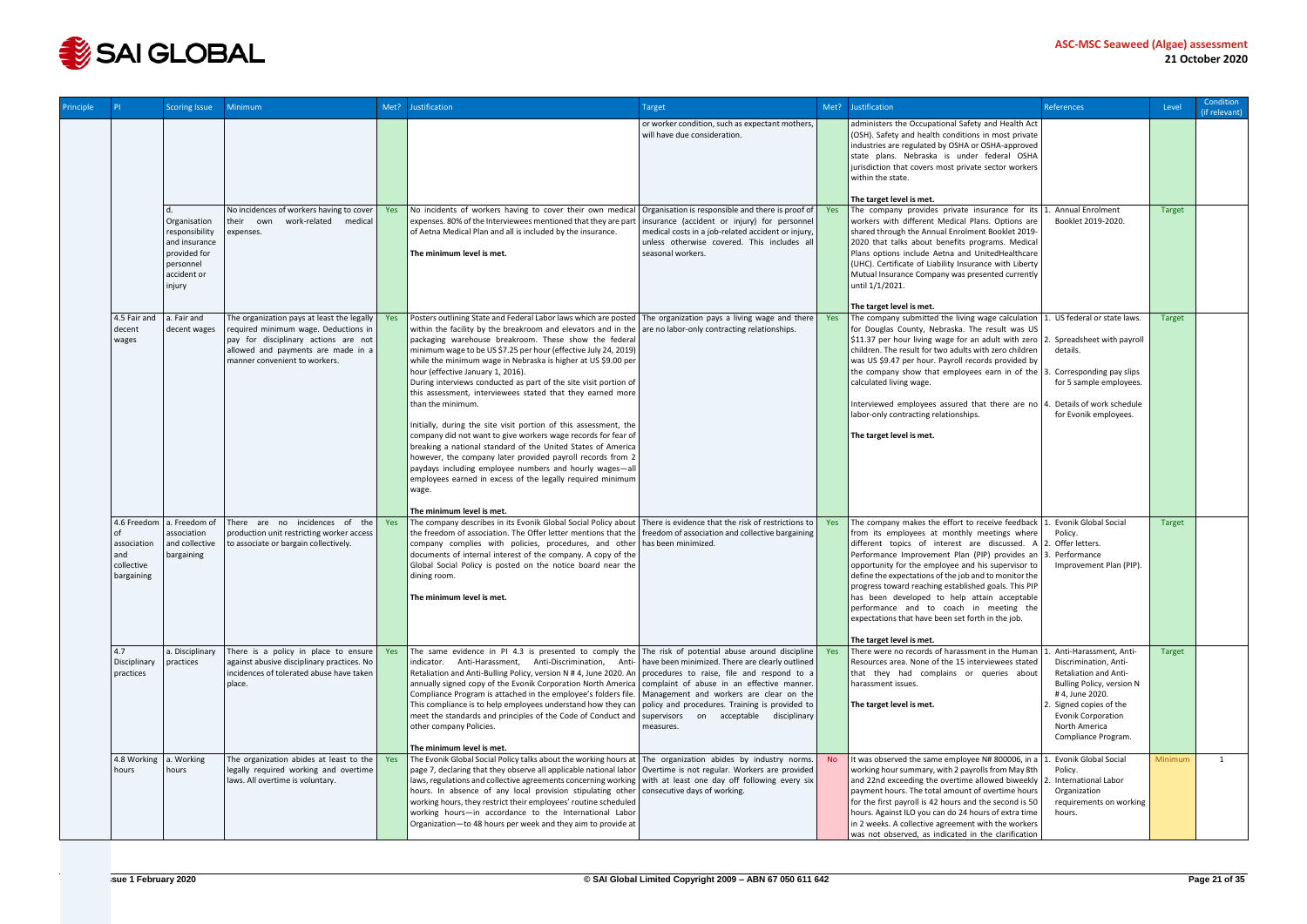

| <b>Principle</b> |                                                  | <b>Scoring Issue</b>      | <b>Minimum</b>                                                                                                                                                                                                                                                     | Met? | <b>Justification</b>                                                                                                                                                                                                                                                                                                                                                                                                                                                                                                                                                                                                                                                                                                                                                                                                                                                                                                                                                                                                                                                                                                                                                    | Target                                                                                        | Met?           | Justification                                                                                                                                                                                                                                                                                                                                                                                                                                       | References                                                                                                                                                                                       | Level   | <b>Condition</b><br>(if relevant) |
|------------------|--------------------------------------------------|---------------------------|--------------------------------------------------------------------------------------------------------------------------------------------------------------------------------------------------------------------------------------------------------------------|------|-------------------------------------------------------------------------------------------------------------------------------------------------------------------------------------------------------------------------------------------------------------------------------------------------------------------------------------------------------------------------------------------------------------------------------------------------------------------------------------------------------------------------------------------------------------------------------------------------------------------------------------------------------------------------------------------------------------------------------------------------------------------------------------------------------------------------------------------------------------------------------------------------------------------------------------------------------------------------------------------------------------------------------------------------------------------------------------------------------------------------------------------------------------------------|-----------------------------------------------------------------------------------------------|----------------|-----------------------------------------------------------------------------------------------------------------------------------------------------------------------------------------------------------------------------------------------------------------------------------------------------------------------------------------------------------------------------------------------------------------------------------------------------|--------------------------------------------------------------------------------------------------------------------------------------------------------------------------------------------------|---------|-----------------------------------|
|                  |                                                  |                           |                                                                                                                                                                                                                                                                    |      | least 24 consecutive hours of free time per week; full time<br>employees are entitled to receive paid annual vacation.<br>The Evonik Blair site operates continuously 24hrs a day 365 days<br>a year. In order to do this a number of different working<br>schedules are necessary:<br>Operational support staff/management: work Monday -<br>Friday (8am - 5pm).<br>Operational technicians: work a rotating shift schedule on 1<br>of 4 crews (A, B, C & D) working 12 hr days (8am – 8pm).<br>Technicians are allotted an extra paid $\frac{1}{2}$ hr per day to<br>change clothes in preparation for their workday.<br>The client provided the shift calendar showing<br>$\circ$<br>scheduled work shifts for the entire 2020 year.<br>Technicians work a rotating schedule 2 days working, 3<br>$\circ$<br>days off, 2 days working, 2 days off, 3 days working, 2<br>days off.<br>Overtime is paid for the hourly workers at 1.5 times their<br>regular wage for the overtime hours worked.<br>If an hourly employee is scheduled to work on a holiday,<br>they receive 2 times their regular wage for the hours<br>worked that day.<br>The minimum level is met. |                                                                                               |                | guide on this issue, to meet the target level of the<br>indicator. The finding was a screenshot picture of an<br>excel page taken by the auditor in the audit process.<br>Information provided by the client is confidential and<br>accessible only to SAI Global and, upon request, to<br>the ASC, the MSC or the ASC-MSC's appointed<br>accreditation body (currently Assurance Services<br>International (ASI)).<br>The target level is not met. |                                                                                                                                                                                                  |         |                                   |
|                  | 4.9 Environ-<br>mental and<br>social<br>training | Environmental<br>training | Information is delivered to production<br>unit workers about environmental and<br>awareness and social issues included in this standard<br>such as disposal of waste, and prevention<br>and management of chemical and<br>hydrocarbon spills, grievance procedure. | Yes  | An Environmental, Safe, Healthy (ESH) training, Process There is evidence of environmental and social<br>development Update (also Biolys), Business Update, CAPEX, awareness and training, in production unit<br>maintenance, updates in fermentation & downstream evidence   workers, sufficient for them to properly dispose<br>were observed as a result table of trainings.<br>The minimum level is met.                                                                                                                                                                                                                                                                                                                                                                                                                                                                                                                                                                                                                                                                                                                                                            | of waste, and prevent and manage chemical and<br>hydrocarbon spills, or to lodge a grievance. | N <sub>o</sub> | No evidence of a policy to ensure continuing Training and other records<br>education of workers was observed.<br>The target level is met.                                                                                                                                                                                                                                                                                                           | including Environmental,<br>Safe, Healthy (ESH) training,<br>Process development<br>Update (also Biolys),<br>Business Update, CAPEX,<br>maintenance, updates in<br>fermentation &<br>downstream. | Minimum | $\overline{2}$                    |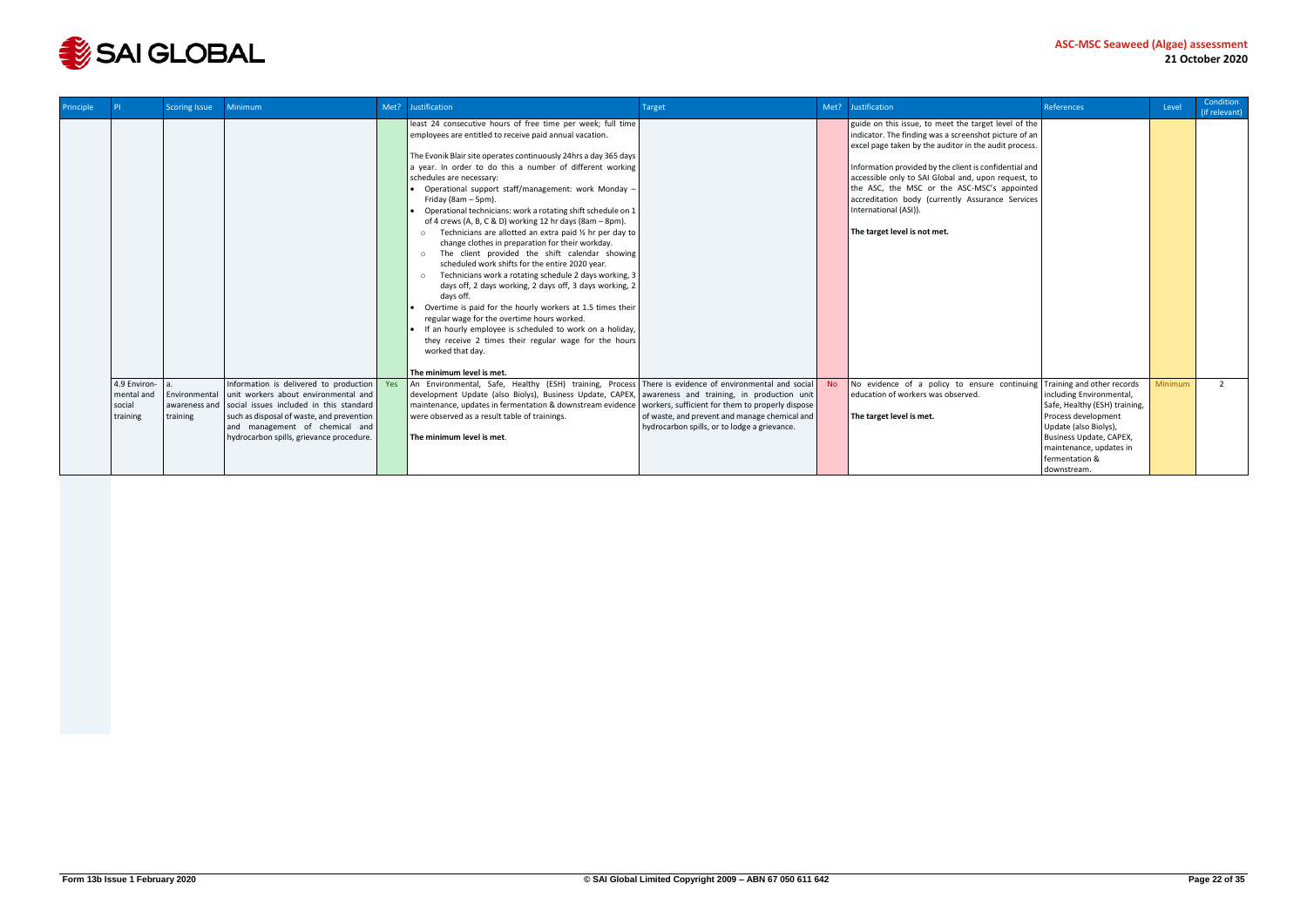

#### <span id="page-22-0"></span>**7.5. Principle 5 – Community relations and interaction**

| Principle                                    |                                                      | <b>Scoring Issue</b>                                              | Minimum                                                                                                                                                                                                                        |           | Met? Justification                                                                                                                                                                                                                                                                                                                                                                                                                                                                                                                                   | <b>Target</b>                                                                                                                                                                                                           | Met?      | <b>Justification</b>                                                                                                                                                                                                                                                        | <b>References</b>                                                                                                 | Level                                                         | Condition<br>(if relevant) |
|----------------------------------------------|------------------------------------------------------|-------------------------------------------------------------------|--------------------------------------------------------------------------------------------------------------------------------------------------------------------------------------------------------------------------------|-----------|------------------------------------------------------------------------------------------------------------------------------------------------------------------------------------------------------------------------------------------------------------------------------------------------------------------------------------------------------------------------------------------------------------------------------------------------------------------------------------------------------------------------------------------------------|-------------------------------------------------------------------------------------------------------------------------------------------------------------------------------------------------------------------------|-----------|-----------------------------------------------------------------------------------------------------------------------------------------------------------------------------------------------------------------------------------------------------------------------------|-------------------------------------------------------------------------------------------------------------------|---------------------------------------------------------------|----------------------------|
| Community<br>relations<br>and<br>interaction | 5.1<br>Community<br>mpacts                           | a. Community<br>impact                                            | An assessment of the production unit<br>community impact is conducted, and if<br>determined<br>necessary<br>by<br>the<br>assessment, an independent p-SIA is<br>conducted.                                                     | No.       | The company presented as evidence an Environmental Impact Recommendations of the production unit's<br>Study, the indicator requests an assessment of the production community impact assessment are being<br>unit and community impact as the minimum requirement. No implemented and the production unit is shown<br>study or report was observed that talks about community to have positive social benefits for the<br>impacts induced by the company.                                                                                            | community.                                                                                                                                                                                                              |           | In accordance with ASC-MSC CAR §Guidance 17.11.6,<br>as this scoring issue does not meet the minimum it<br>has not been further scored at the target levels.<br>Not scored.                                                                                                 | Agendas of monthly<br>meetings with relevant<br>community leaders.<br>Records of Evonik annual<br>charity budget. | <minimum< td=""><td><math>\overline{3}</math></td></minimum<> | $\overline{3}$             |
|                                              |                                                      |                                                                   |                                                                                                                                                                                                                                |           | Meeting agendas are done monthly with relevant community<br>leaders of surrounding living areas as Washington county,<br>Omaha, Harrison, Blair. The purpose of these meetings is to<br>introduce themselves as neighbors and meet their needs to see<br>if they can be supported with a charitable donation. Last year<br>Evonik had an annual budget of US\$ 10,585 to spend in<br>donations.                                                                                                                                                      |                                                                                                                                                                                                                         |           |                                                                                                                                                                                                                                                                             |                                                                                                                   |                                                               |                            |
|                                              |                                                      |                                                                   |                                                                                                                                                                                                                                |           | The company does not restrict access to vital community<br>resources.                                                                                                                                                                                                                                                                                                                                                                                                                                                                                |                                                                                                                                                                                                                         |           |                                                                                                                                                                                                                                                                             |                                                                                                                   |                                                               |                            |
|                                              | 5.2 Conflict<br>resolution                           | a. Resolution<br>of disputes                                      | The management system incorporates or<br>is subject by law to a mechanism for the<br>resolution of legal disputes arising within<br>the system.                                                                                |           | The minimum level is not met.<br>There is evidence of agendas and minutes of meetings held with The management system incorporates or is<br>the communities. However, nothing is written about complaints subject by law to a transparent mechanism for<br>or suggestions. The stakeholder interviewed explained that the resolution of legal disputes, which is<br>complaints they may have about the company and its considered to be effective in dealing with most<br>operations are not an item on the agenda.<br>The minimum level is not met. | issues and that is appropriate to the context of<br>the UoA.                                                                                                                                                            |           | In accordance with ASC-MSC CAR §Guidance 17.11.6,<br>as this scoring issue does not meet the minimum it<br>has not been further scored at the target levels.<br>Not scored.                                                                                                 | Agendas of monthly<br>meetings with relevant<br>community leaders.<br>2. Stakeholder interviews.                  | <minimum< td=""><td><math>\overline{4}</math></td></minimum<> | $\overline{4}$             |
|                                              |                                                      | b. Roles and<br>responsibilities                                  | Organisations and individuals involved in<br>the management process have been<br>identified. Functions,<br>roles<br>and<br>responsibilities<br>are<br>generally<br>understood.                                                 | Yes       | The meeting agendas are done monthly with relevant Functions, roles and responsibilities are<br>community leaders of surrounding living areas as Washington explicitly defined and well understood for key<br>county, Omaha, Harrison, Blair and other Stakeholders as areas of responsibility and interaction/s.<br>universities, Nebraska government departments, others.<br>The minimum level is met.                                                                                                                                             |                                                                                                                                                                                                                         | Yes       | The meeting agendas are done monthly with $ 1$<br>relevant community leaders of surrounding living<br>areas as Washington county, Omaha, Harrison, Blair<br>and other Stakeholders as universities, Nebraska<br>government departments, others.<br>The target level is met. | Agendas of monthly<br>meetings with relevant<br>community leaders.<br>Stakeholder interviews.                     | Target                                                        |                            |
|                                              |                                                      | c. Consultation<br>process                                        | The management system<br><i>includes</i><br>consultation processes that obtain<br>relevant information from the main<br>affected<br>parties, including local<br>communities and knowledge, to inform<br>the management system. | <b>No</b> | There is evidence of agendas and minutes of meetings held with The management system includes consultation<br>the communities. However, nothing is written about relevant<br>information or comments issued by the community.<br>The minimum level is not met.                                                                                                                                                                                                                                                                                       | processes that regularly seek and accept<br>relevant information, including<br>local<br>communities and knowledge. The management<br>system demonstrates transparency and<br>consideration of the information obtained. |           | There is evidence of agendas and minutes of $\vert$ 1. Agendas of monthly<br>meetings held with the communities. However,<br>nothing is written about relevant information or<br>comments issued by the community.<br>Not scored.                                           | meetings with relevant<br>community leaders.<br>2. Stakeholder interviews.                                        | Minimum                                                       | 5 <sup>1</sup>             |
|                                              |                                                      | d. Participation                                                  | The consultation process provides<br>opportunity for all interested and<br>affected parties to be involved.                                                                                                                    | <b>No</b> | There is no consultation process about the production unit No target specified for this PI. If minimum in met<br>community impacts. It exists meetings with the community, but   the target should be considered met.<br>this topic is not mentioned.<br>The minimum level is not met.                                                                                                                                                                                                                                                               |                                                                                                                                                                                                                         |           | In accordance with ASC-MSC CAR §Guidance 17.11.6,<br>as this scoring issue does not meet the minimum it<br>has not been further scored at the target levels.<br>Not scored.                                                                                                 | Agendas of monthly<br>meetings with relevant<br>community leaders.<br>2. Stakeholder interviews.                  | Minimum                                                       | 6                          |
|                                              | indigenous<br>people                                 | 5.3 Rights of $\vert$ a. Rights of<br>indigenous<br>people        | There is evidence that the rights of Yes<br>indigenous people are respected by the<br>production unit (where applicable to<br>growing area) and attempts are made to<br>accommodate their needs.                               |           | There are no indigenous peoples applicable to growing area. No target specified for this PI. If minimum in met<br>The San tee Sioux Indian Reservation is at the North East state<br>line Nebraska with South Dakota. The Winnebago and Omaha<br>Indian Reservation is also at the North East state line Nebraska<br>with Iowa. The city of Blair is at Center East border line with<br>lowa far away more than 100 miles from the nearest Indian<br>reservation land area.                                                                          | the target should be considered met.                                                                                                                                                                                    | Yes       | No target is specified for this PI. As the minimum is<br>met, the target is considered met.<br>The target level is met.                                                                                                                                                     |                                                                                                                   | Target                                                        |                            |
|                                              | 5.4 Visibility,<br>positioning<br>and<br>orientation | a. Compliance<br>with<br>navigational<br>rules and<br>regulations | Production units allow access for other<br>resource users as prescribed by custom<br>or law.                                                                                                                                   | <b>NA</b> | The minimum level is met.<br>Not applicable due to Veramaris' operations falling into the Cii Production units proactively facilitate access for<br>seaweed production category (cultivation entirely in land-based other water users.<br>systems, supply of seed from wild stocks NOT required or<br>negligible).                                                                                                                                                                                                                                   |                                                                                                                                                                                                                         | <b>NA</b> | Not applicable due to Veramaris' operations falling<br>into the Cii seaweed production category (cultivation<br>entirely in land-based systems, supply of seed from<br>wild stocks NOT required or negligible).                                                             |                                                                                                                   | Not<br>applicable                                             |                            |
|                                              | production<br>units or<br>water-based                |                                                                   |                                                                                                                                                                                                                                |           | It is a land-based system and the activity does not require the<br>use of substantial gear or structures in the wild aquatic<br>environment                                                                                                                                                                                                                                                                                                                                                                                                          |                                                                                                                                                                                                                         |           | It is a land-based system and the activity does not<br>require the use of substantial gear or structures in<br>the wild aquatic environment.                                                                                                                                |                                                                                                                   |                                                               |                            |
|                                              | structures                                           | b. Positioning<br>of production<br>unit sites                     | Visible structures of production units are<br>arranged in an orientation and position<br>as prescribed by custom or law.                                                                                                       | <b>NA</b> | Not applicable due to Veramaris' operations falling into the Cii Visible structures of production units are<br>seaweed production category (cultivation entirely in land-based arranged in a uniform orientation and position,<br>systems, supply of seed from wild stocks NOT required or except where specified by law.<br>negligible).                                                                                                                                                                                                            |                                                                                                                                                                                                                         | <b>NA</b> | Not applicable due to Veramaris' operations falling<br>into the Cii seaweed production category (cultivation<br>entirely in land-based systems, supply of seed from<br>wild stocks NOT required or negligible).                                                             |                                                                                                                   | Not<br>applicable                                             |                            |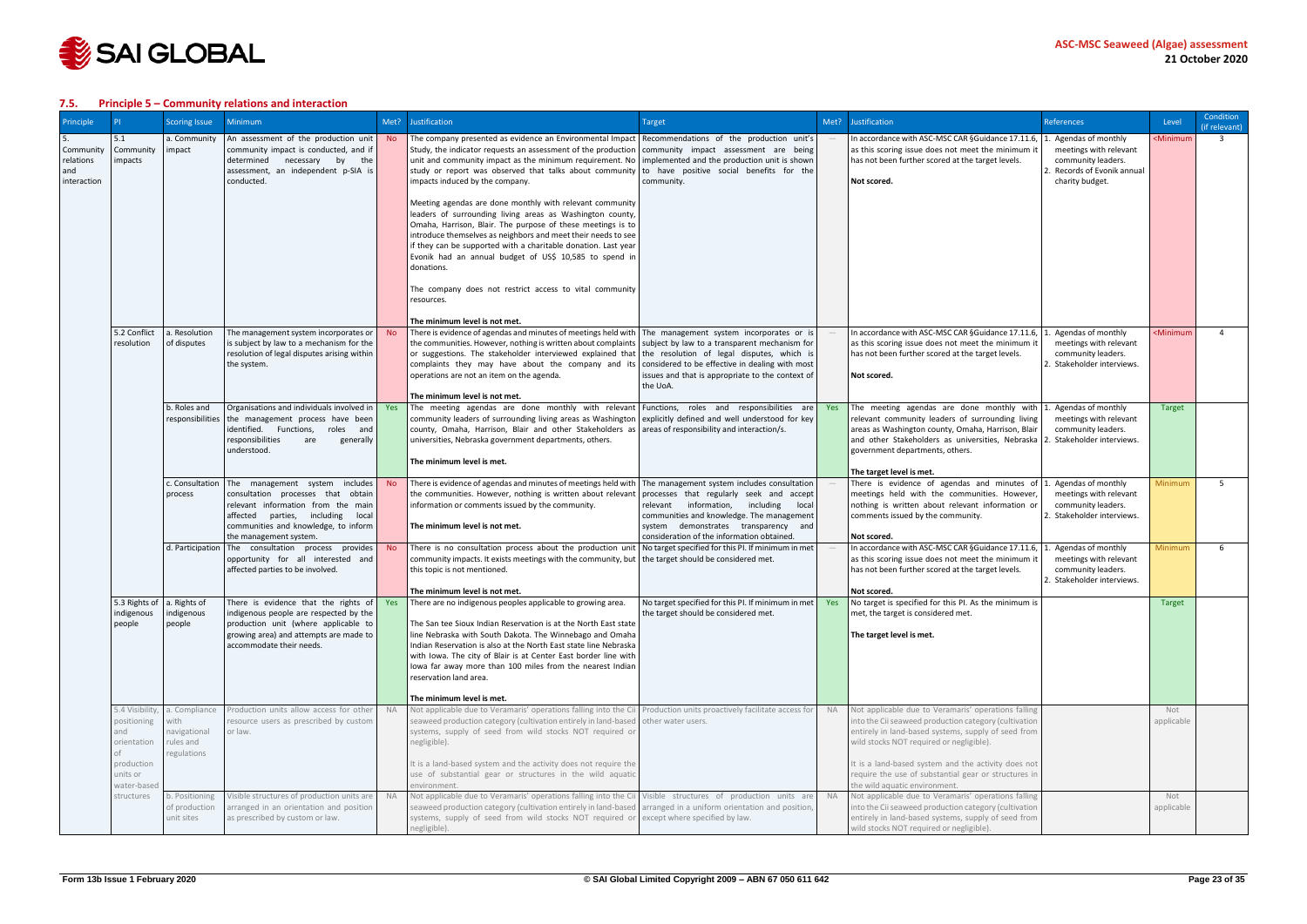

| Principle |                                                    | Scoring Issue                                          | <b>Minimum</b>                                                                                                         | Met?      | Justification                                                                                                                                                                                                                                                                                              | <b>Target</b>                                                                                                                                                            | Met?      | <b>Justification</b>                                                                                                                                                                                                                                                                                                                  | References                                                              | Level             | Condition<br>(if relevant) |
|-----------|----------------------------------------------------|--------------------------------------------------------|------------------------------------------------------------------------------------------------------------------------|-----------|------------------------------------------------------------------------------------------------------------------------------------------------------------------------------------------------------------------------------------------------------------------------------------------------------------|--------------------------------------------------------------------------------------------------------------------------------------------------------------------------|-----------|---------------------------------------------------------------------------------------------------------------------------------------------------------------------------------------------------------------------------------------------------------------------------------------------------------------------------------------|-------------------------------------------------------------------------|-------------------|----------------------------|
|           |                                                    |                                                        |                                                                                                                        |           | It is a land-based system and the activity does not require the<br>use of substantial gear or structures in the wild aquatic<br>environment                                                                                                                                                                |                                                                                                                                                                          |           | It is a land-based system and the activity does not<br>require the use of substantial gear or structures in<br>the wild aquatic environment.                                                                                                                                                                                          |                                                                         |                   |                            |
|           | 5.5<br>n and<br>recovery of<br>substantial<br>gear | Identificatio Identification<br>of substantial<br>gear | There is evidence that all substantial gear<br>is identifiable to production unit.                                     | <b>NA</b> | Not applicable due to Veramaris' operations falling into the Cii<br>seaweed production category (cultivation entirely in land-based<br>systems, supply of seed from wild stocks NOT required or<br>negligible).<br>It is a land-based system and the activity does not require the                         | No target specified for this PI. If minimum in met<br>the target should be considered met.                                                                               | <b>NA</b> | Not applicable due to Veramaris' operations falling<br>into the Cii seaweed production category (cultivation<br>entirely in land-based systems, supply of seed from<br>wild stocks NOT required or negligible).<br>It is a land-based system and the activity does not                                                                |                                                                         | Not<br>applicable |                            |
|           |                                                    |                                                        |                                                                                                                        |           | use of substantial gear or structures in the wild aquatic<br>environment                                                                                                                                                                                                                                   |                                                                                                                                                                          |           | require the use of substantial gear or structures in<br>the wild aquatic environment.                                                                                                                                                                                                                                                 |                                                                         |                   |                            |
|           |                                                    | b. Gear<br>recovery                                    | There is evidence that gear recovery is<br>conducted by the production unit.                                           | <b>NA</b> | Not applicable due to Veramaris' operations falling into the Cii The production unit ensures that they maintain<br>seaweed production category (cultivation entirely in land-based the proper equipment and /or mechanisms for<br>systems, supply of seed from wild stocks NOT required or<br>negligible). | recovering lost gear.                                                                                                                                                    | <b>NA</b> | Not applicable due to Veramaris' operations falling<br>into the Cii seaweed production category (cultivation<br>entirely in land-based systems, supply of seed from<br>wild stocks NOT required or negligible).                                                                                                                       |                                                                         | Not<br>applicable |                            |
|           |                                                    |                                                        |                                                                                                                        |           | It is a land-based system and the activity does not require the<br>use of substantial gear or structures in the wild aquatic<br>environment                                                                                                                                                                |                                                                                                                                                                          |           | It is a land-based system and the activity does not<br>require the use of substantial gear or structures in<br>the wild aquatic environment.                                                                                                                                                                                          |                                                                         |                   |                            |
|           |                                                    | c. Float use                                           | Float use is recorded by the production<br>unit. Floats are securely attached so that<br>they do not become loose.     | <b>NA</b> | Not applicable due to Veramaris' operations falling into the Cii<br>seaweed production category (cultivation entirely in land-based<br>systems, supply of seed from wild stocks NOT required or<br>negligible).                                                                                            | No target specified for this PI. If minimum in met<br>the target should be considered met.                                                                               | <b>NA</b> | Not applicable due to Veramaris' operations falling<br>into the Cii seaweed production category (cultivation<br>entirely in land-based systems, supply of seed from<br>wild stocks NOT required or negligible).                                                                                                                       |                                                                         | Not<br>applicable |                            |
|           |                                                    |                                                        |                                                                                                                        |           | It is a land-based system and the activity does not require the<br>use of substantial gear or structures in the wild aquatic<br>environment                                                                                                                                                                |                                                                                                                                                                          |           | It is a land-based system and the activity does not<br>require the use of substantial gear or structures in<br>the wild aquatic environment.                                                                                                                                                                                          |                                                                         |                   |                            |
|           | 5.6 Noise,<br>light and<br>odor                    | a. Noise, light<br>and odor                            | There are some measures that can help<br>minimize operational noise, light and<br>odor as appropriate to local custom. | Yes       | The production unit prepared a graphic showing the noise<br>generated by each machinery of downstream and fermentation<br>area. The minimum level is met.                                                                                                                                                  | There is evidence that noise, light and odor No<br>originating from the production unit are<br>minimized in areas where it may impact others<br>or as prescribed by law. |           | The noise measurement values are shown in<br>Decibels of the areas where the equipment and<br>machinery are located. However, no written<br>explanation or interpretation of results is presented<br>to know if the noise has been managed to minimize<br>and meet the target level of the indicator.<br>The target level is not met. | Records of noise<br>generated.<br>Records of locations of<br>machinery. | Minimum           | $\overline{7}$             |
|           | 5.7<br>Abandoned                                   | a. Abandoned<br>production                             | There is a mechanism in place for clearing<br>up any unused production units.                                          | Yes       | There are no abandoned or unused production units on land or<br>any water-based structure requiring clearing up.                                                                                                                                                                                           | No target specified for this PI. If minimum in met   Yes<br>the target should be considered met.                                                                         |           | No target is specified for this PI. As the minimum is<br>met, the target is considered met.                                                                                                                                                                                                                                           |                                                                         | <b>Target</b>     |                            |
|           | production<br>units                                | units                                                  |                                                                                                                        |           | The minimum level is met.                                                                                                                                                                                                                                                                                  |                                                                                                                                                                          |           | The target level is met.                                                                                                                                                                                                                                                                                                              |                                                                         |                   |                            |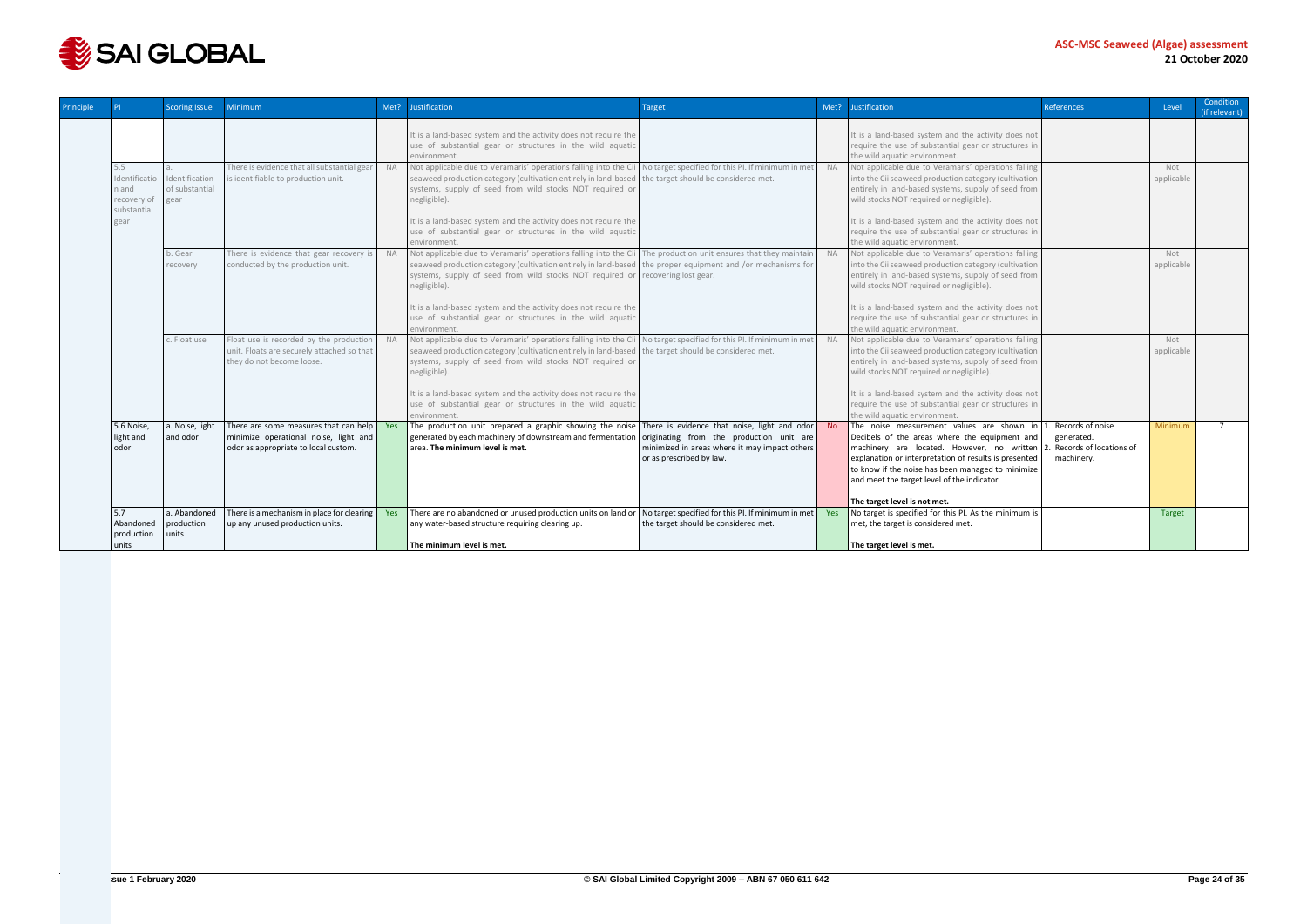

# <span id="page-24-0"></span>**8. Summary of scoring table**

| Principle      |          | Performance Indicator                                                         | Level                                                                                                                                                                                                                                                                                                                                                                                                                                                                                                                                                                                                                                                                                                                                                                                                                                                                                                                                                                                                                                                                                                                                                                                                                                                                                                                                               | No. of<br><b>Conditions</b>                                                                     | Pass?     |                | No. of<br>Conditions | Pass?                             |
|----------------|----------|-------------------------------------------------------------------------------|-----------------------------------------------------------------------------------------------------------------------------------------------------------------------------------------------------------------------------------------------------------------------------------------------------------------------------------------------------------------------------------------------------------------------------------------------------------------------------------------------------------------------------------------------------------------------------------------------------------------------------------------------------------------------------------------------------------------------------------------------------------------------------------------------------------------------------------------------------------------------------------------------------------------------------------------------------------------------------------------------------------------------------------------------------------------------------------------------------------------------------------------------------------------------------------------------------------------------------------------------------------------------------------------------------------------------------------------------------|-------------------------------------------------------------------------------------------------|-----------|----------------|----------------------|-----------------------------------|
|                | $PI$ 1.1 | <b>Stock Status</b>                                                           | Not applicable                                                                                                                                                                                                                                                                                                                                                                                                                                                                                                                                                                                                                                                                                                                                                                                                                                                                                                                                                                                                                                                                                                                                                                                                                                                                                                                                      |                                                                                                 |           | Not applicable |                      |                                   |
| $\mathbf{1}$   | PI 1.2   | Harvest strategy                                                              | At Client Draft report<br><b>NA</b><br><b>NA</b><br>Not applicable<br>Not applicable<br>Not applicable<br>Not applicable<br>Not applicable<br>Not applicable<br>Not applicable<br>Not applicable<br><b>Target</b><br><b>Target</b><br><b>Target</b><br><b>Target</b><br>$\mathbf{0}$<br>Yes<br><b>Target</b><br><b>Target</b><br><b>Target</b><br><b>Target</b><br>Not applicable<br>Not applicable<br>Not applicable<br>Not applicable<br><b>Target</b><br><b>Target</b><br>$\mathbf{0}$<br>Yes<br><b>Target</b><br><b>Target</b><br><b>Target</b><br><b>Target</b><br>Minimum<br><b>Target</b><br>Minimum<br><b>Target</b><br><b>Target</b><br><b>Target</b><br><b>No</b><br><b>Target</b><br><b>Target</b><br>(total<br>conditions<br><b>Target</b><br><b>Target</b><br>$\overline{4}$<br>above<br><b>Target</b><br><b>Target</b><br>permitted<br>level)<br><b>Target</b><br><b>Target</b><br>Minimum<br>Minimum<br>Minimum<br>Minimum<br><minimum<br><b>Target</b><br/><b>Target</b><br/><minimum<br><b>No</b><br/><i>(critical</i><br/><b>Target</b><br/><b>Target</b><br/>conditions<br/>Not applicable<br/>Not applicable<br/>and total<br/>3<br/>(2 critical)<br/>conditions<br/>Not applicable<br/>Not applicable<br/>above<br/>permitted<br/>Minimum<br/>Minimum<br/>level)<br/><b>Target</b><br/><b>Target</b></minimum<br></minimum<br> | <b>NA</b>                                                                                       | <b>NA</b> |                |                      |                                   |
|                | PI 1.3   | Genetic impact on wild stock                                                  |                                                                                                                                                                                                                                                                                                                                                                                                                                                                                                                                                                                                                                                                                                                                                                                                                                                                                                                                                                                                                                                                                                                                                                                                                                                                                                                                                     |                                                                                                 |           |                |                      |                                   |
|                | PI 2.1   | Habitat                                                                       |                                                                                                                                                                                                                                                                                                                                                                                                                                                                                                                                                                                                                                                                                                                                                                                                                                                                                                                                                                                                                                                                                                                                                                                                                                                                                                                                                     |                                                                                                 |           |                |                      |                                   |
|                | PI 2.2   | Ecosystem structure and function                                              |                                                                                                                                                                                                                                                                                                                                                                                                                                                                                                                                                                                                                                                                                                                                                                                                                                                                                                                                                                                                                                                                                                                                                                                                                                                                                                                                                     | At Public Comment Draft Report (PCDR)<br>$\bf{0}$<br>$\bf{0}$<br>$\overline{2}$<br>$\mathbf{1}$ |           |                |                      |                                   |
|                | PI 2.3   | <b>ETP</b> species                                                            |                                                                                                                                                                                                                                                                                                                                                                                                                                                                                                                                                                                                                                                                                                                                                                                                                                                                                                                                                                                                                                                                                                                                                                                                                                                                                                                                                     |                                                                                                 |           |                |                      |                                   |
|                | PI 2.4   | Other species                                                                 |                                                                                                                                                                                                                                                                                                                                                                                                                                                                                                                                                                                                                                                                                                                                                                                                                                                                                                                                                                                                                                                                                                                                                                                                                                                                                                                                                     |                                                                                                 |           |                |                      |                                   |
| $\overline{2}$ | PI 2.6   | Pest(s) and disease(s) and management                                         |                                                                                                                                                                                                                                                                                                                                                                                                                                                                                                                                                                                                                                                                                                                                                                                                                                                                                                                                                                                                                                                                                                                                                                                                                                                                                                                                                     |                                                                                                 |           | <b>Yes</b>     |                      |                                   |
|                | PI 2.7   | Energy efficiency                                                             |                                                                                                                                                                                                                                                                                                                                                                                                                                                                                                                                                                                                                                                                                                                                                                                                                                                                                                                                                                                                                                                                                                                                                                                                                                                                                                                                                     |                                                                                                 |           |                |                      |                                   |
|                | PI 2.8   | Translocations                                                                |                                                                                                                                                                                                                                                                                                                                                                                                                                                                                                                                                                                                                                                                                                                                                                                                                                                                                                                                                                                                                                                                                                                                                                                                                                                                                                                                                     |                                                                                                 |           |                |                      |                                   |
|                | PI 2.9   | Introduction of alien species                                                 |                                                                                                                                                                                                                                                                                                                                                                                                                                                                                                                                                                                                                                                                                                                                                                                                                                                                                                                                                                                                                                                                                                                                                                                                                                                                                                                                                     |                                                                                                 |           |                |                      |                                   |
|                | PI 3.1   | Legal and/or customary framework                                              |                                                                                                                                                                                                                                                                                                                                                                                                                                                                                                                                                                                                                                                                                                                                                                                                                                                                                                                                                                                                                                                                                                                                                                                                                                                                                                                                                     |                                                                                                 |           |                |                      |                                   |
| 3              | PI 3.2   | Decision-making processes                                                     |                                                                                                                                                                                                                                                                                                                                                                                                                                                                                                                                                                                                                                                                                                                                                                                                                                                                                                                                                                                                                                                                                                                                                                                                                                                                                                                                                     |                                                                                                 |           |                |                      | <b>Yes</b>                        |
|                | PI 3.3   | Compliance and enforcement                                                    |                                                                                                                                                                                                                                                                                                                                                                                                                                                                                                                                                                                                                                                                                                                                                                                                                                                                                                                                                                                                                                                                                                                                                                                                                                                                                                                                                     |                                                                                                 |           |                |                      |                                   |
|                | PI 4.1   | Child labor                                                                   |                                                                                                                                                                                                                                                                                                                                                                                                                                                                                                                                                                                                                                                                                                                                                                                                                                                                                                                                                                                                                                                                                                                                                                                                                                                                                                                                                     |                                                                                                 |           |                |                      |                                   |
|                | PI 4.2   | Forced, bonded or compulsory labor                                            |                                                                                                                                                                                                                                                                                                                                                                                                                                                                                                                                                                                                                                                                                                                                                                                                                                                                                                                                                                                                                                                                                                                                                                                                                                                                                                                                                     |                                                                                                 |           |                |                      | Yes                               |
|                | PI 4.3   | Discrimination                                                                |                                                                                                                                                                                                                                                                                                                                                                                                                                                                                                                                                                                                                                                                                                                                                                                                                                                                                                                                                                                                                                                                                                                                                                                                                                                                                                                                                     |                                                                                                 |           |                |                      | (no critical                      |
|                | PI 4.4   | Health, safety and insurance                                                  |                                                                                                                                                                                                                                                                                                                                                                                                                                                                                                                                                                                                                                                                                                                                                                                                                                                                                                                                                                                                                                                                                                                                                                                                                                                                                                                                                     |                                                                                                 |           |                |                      | conditions                        |
| $\overline{4}$ | PI 4.5   | Fair and decent wages                                                         |                                                                                                                                                                                                                                                                                                                                                                                                                                                                                                                                                                                                                                                                                                                                                                                                                                                                                                                                                                                                                                                                                                                                                                                                                                                                                                                                                     |                                                                                                 |           |                |                      | and total<br>conditions<br>within |
|                | PI 4.6   | Freedom of association and collective<br>bargaining                           |                                                                                                                                                                                                                                                                                                                                                                                                                                                                                                                                                                                                                                                                                                                                                                                                                                                                                                                                                                                                                                                                                                                                                                                                                                                                                                                                                     |                                                                                                 |           |                |                      |                                   |
|                | PI 4.7   | Disciplinary practices                                                        |                                                                                                                                                                                                                                                                                                                                                                                                                                                                                                                                                                                                                                                                                                                                                                                                                                                                                                                                                                                                                                                                                                                                                                                                                                                                                                                                                     |                                                                                                 |           |                |                      | permitted<br>levels)              |
|                | PI 4.8   | Working hours                                                                 |                                                                                                                                                                                                                                                                                                                                                                                                                                                                                                                                                                                                                                                                                                                                                                                                                                                                                                                                                                                                                                                                                                                                                                                                                                                                                                                                                     |                                                                                                 |           |                |                      |                                   |
|                | PI 4.9   | Environmental and social training                                             |                                                                                                                                                                                                                                                                                                                                                                                                                                                                                                                                                                                                                                                                                                                                                                                                                                                                                                                                                                                                                                                                                                                                                                                                                                                                                                                                                     |                                                                                                 |           |                |                      |                                   |
|                | PI 5.1   | Community impacts                                                             |                                                                                                                                                                                                                                                                                                                                                                                                                                                                                                                                                                                                                                                                                                                                                                                                                                                                                                                                                                                                                                                                                                                                                                                                                                                                                                                                                     |                                                                                                 |           |                |                      |                                   |
|                | PI 5.2   | Conflict resolution                                                           |                                                                                                                                                                                                                                                                                                                                                                                                                                                                                                                                                                                                                                                                                                                                                                                                                                                                                                                                                                                                                                                                                                                                                                                                                                                                                                                                                     |                                                                                                 |           |                |                      | <b>Yes</b>                        |
|                | PI 5.3   | Rights of indigenous groups                                                   |                                                                                                                                                                                                                                                                                                                                                                                                                                                                                                                                                                                                                                                                                                                                                                                                                                                                                                                                                                                                                                                                                                                                                                                                                                                                                                                                                     |                                                                                                 |           |                |                      | (no critical                      |
| 5              | PI 5.4   | Visibility, positioning and orientation of<br>farms or water-based structures |                                                                                                                                                                                                                                                                                                                                                                                                                                                                                                                                                                                                                                                                                                                                                                                                                                                                                                                                                                                                                                                                                                                                                                                                                                                                                                                                                     |                                                                                                 |           |                |                      | conditions<br>and total           |
|                | PI 5.5   | Identification and recovery of<br>substantial gear                            |                                                                                                                                                                                                                                                                                                                                                                                                                                                                                                                                                                                                                                                                                                                                                                                                                                                                                                                                                                                                                                                                                                                                                                                                                                                                                                                                                     |                                                                                                 |           |                |                      | conditions<br>within              |
|                | PI 5.6   | Noise, light and odor                                                         |                                                                                                                                                                                                                                                                                                                                                                                                                                                                                                                                                                                                                                                                                                                                                                                                                                                                                                                                                                                                                                                                                                                                                                                                                                                                                                                                                     |                                                                                                 |           |                |                      | permitted                         |
|                | PI 5.7   | Decommissioning of abandoned farms<br>or water-based structures               |                                                                                                                                                                                                                                                                                                                                                                                                                                                                                                                                                                                                                                                                                                                                                                                                                                                                                                                                                                                                                                                                                                                                                                                                                                                                                                                                                     |                                                                                                 |           |                |                      | levels)                           |

| ASC-MSC Standard §Table 4. Maximum number of conditions allowed for a certified UoA. |  |       |     |  |  |  |  |  |  |  |
|--------------------------------------------------------------------------------------|--|-------|-----|--|--|--|--|--|--|--|
| Production system category (as in Table 2)                                           |  |       |     |  |  |  |  |  |  |  |
| Principle                                                                            |  | $B_i$ | Bii |  |  |  |  |  |  |  |
| P1                                                                                   |  |       |     |  |  |  |  |  |  |  |
| P <sub>2</sub>                                                                       |  |       |     |  |  |  |  |  |  |  |
| P3                                                                                   |  |       |     |  |  |  |  |  |  |  |
| P <sub>4</sub>                                                                       |  |       |     |  |  |  |  |  |  |  |
| P <sub>5</sub>                                                                       |  |       |     |  |  |  |  |  |  |  |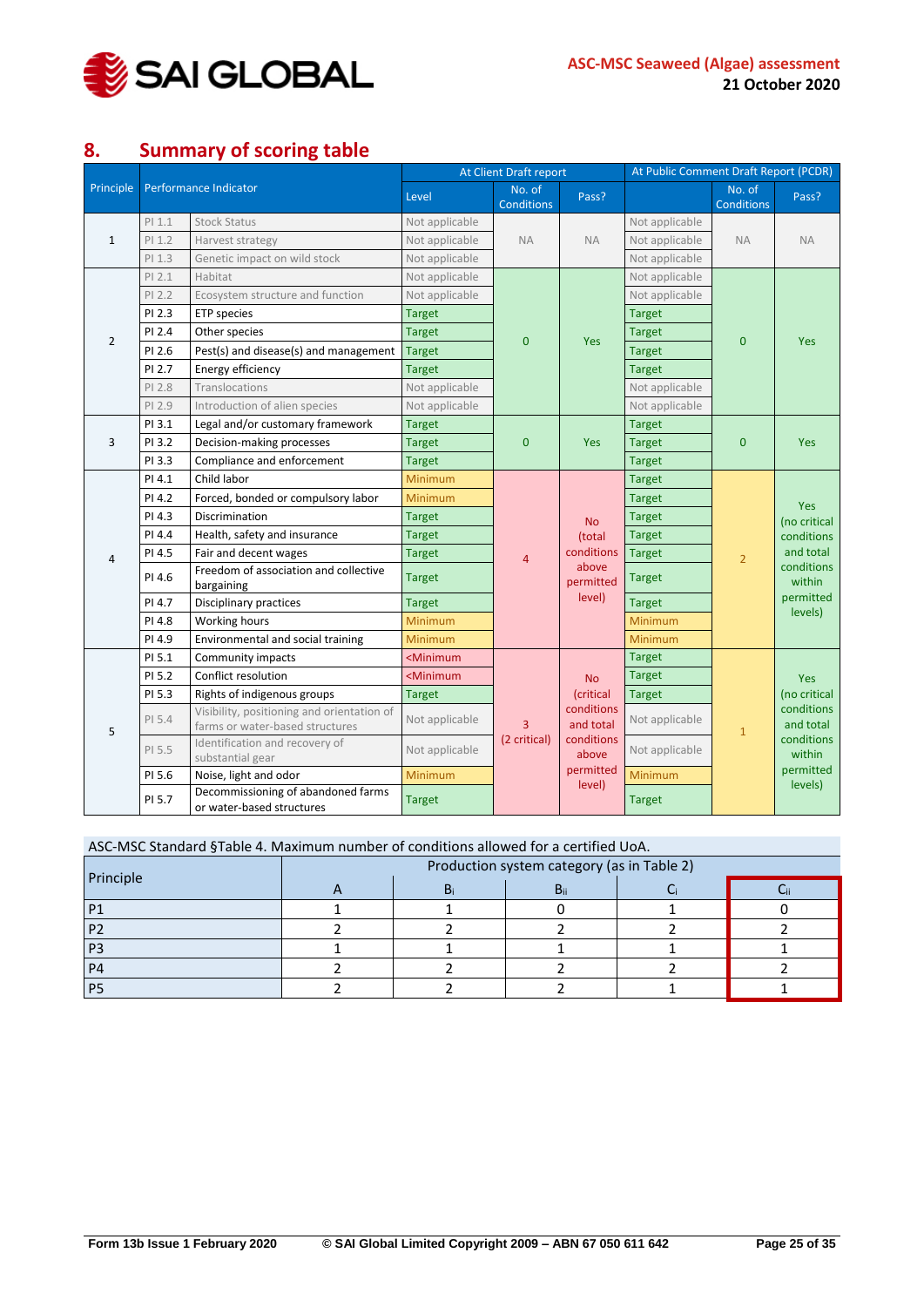

# **9. Summary of critical conditions**

<span id="page-25-0"></span>

| Condition<br>number | <b>Condition</b>                                                                                                                                                                                                                                                                                                                                                                                                                                                                                                                                                                                                                                                                                                                                                                   | Timeframe                                                                      | Performance<br>Indicator | Scoring<br><i>issue</i> | <b>Related to</b><br>previously<br>raised<br>condition? | <b>Client response</b>                                                                                                                                                                                                                                                                                                                                                                                                                                                                                                                                                                                                                                                                                                         | Rationale for closing conditions                                                                                                                                                                                                                                                                                                                                                                                                                                                                                    |
|---------------------|------------------------------------------------------------------------------------------------------------------------------------------------------------------------------------------------------------------------------------------------------------------------------------------------------------------------------------------------------------------------------------------------------------------------------------------------------------------------------------------------------------------------------------------------------------------------------------------------------------------------------------------------------------------------------------------------------------------------------------------------------------------------------------|--------------------------------------------------------------------------------|--------------------------|-------------------------|---------------------------------------------------------|--------------------------------------------------------------------------------------------------------------------------------------------------------------------------------------------------------------------------------------------------------------------------------------------------------------------------------------------------------------------------------------------------------------------------------------------------------------------------------------------------------------------------------------------------------------------------------------------------------------------------------------------------------------------------------------------------------------------------------|---------------------------------------------------------------------------------------------------------------------------------------------------------------------------------------------------------------------------------------------------------------------------------------------------------------------------------------------------------------------------------------------------------------------------------------------------------------------------------------------------------------------|
| 1                   | 1. The client must provide evidence of an assessment<br>of the production unit's community impacts.                                                                                                                                                                                                                                                                                                                                                                                                                                                                                                                                                                                                                                                                                | 3 months<br>(from date<br>Critical<br>Conditions<br>are sent to<br>the client) | PI 5.1                   | a                       | No                                                      | 1. The client provided an assessment of the The critical condition was closed on the<br>production unit's community impacts conducted   basis there is now evidence of the<br>as part of the client action plan for this critical<br>condition.<br>2. Additional document provided in support of<br>closing the critical condition included:<br>o A summary of a Safety, Health, and<br>Environmental (SHE) Assessment conducted<br>prior to the construction of the site.<br>Several press releases from the local<br>newspapers documenting the positive social<br>impact of Veramaris.<br>Certificate of Occupancy from the City of<br>Blair issued after all buildings and permits<br>were reviewed and deemed acceptable. | client's having assessed the production<br>unit's community impacts.<br>The Social Impact Assessment deemed<br>the impacts to be either positive, or low<br>or very low risk such that no<br>recommendations requiring<br>were<br>raised. Furthermore, the client was<br>able to provide evidence that the<br>production unit has positive social<br>benefits for the community.<br>The requirements of the minimum and                                                                                             |
|                     | Thereafter, and if deemed necessary by the<br>assessment of the production unit's community<br>impacts, the client must provide evidence of an<br>independent p-SIA having been conducted.                                                                                                                                                                                                                                                                                                                                                                                                                                                                                                                                                                                         | + 3 months<br>if an<br>independent<br>p-SIA is<br>required                     |                          |                         |                                                         | Not applicable. The assessment of the production<br>unit's community impacts did not deem an<br>independent p-SIA to be necessary.                                                                                                                                                                                                                                                                                                                                                                                                                                                                                                                                                                                             | target levels are both now met such<br>that the critical condition is closed, and<br>no further non-critical condition is<br>required.                                                                                                                                                                                                                                                                                                                                                                              |
| $\overline{2}$      | The client must provide evidence that:<br>a. the community has access to effective, fair and<br>confidential grievance procedures.<br>c. the management system includes consultation<br>processes that obtain relevant information from<br>the main affected parties, including local<br>communities and knowledge, to inform the<br>management system including:<br>having and following a conflict resolution<br>policy that provides a mechanism for<br>presentation, treatment and resolution of any<br>complaints lodged;<br>community testimonials demonstrating that<br>ii.<br>this policy has been implemented and there is<br>a shared understanding of procedures for<br>filing complaints, and;<br>iii. a record of everyone that has received a copy<br>of the policy. | 3 months<br>(from date<br>Critical<br>Conditions<br>are sent to<br>the client) | PI 5.2                   | a<br>$\mathsf{C}$       | No.                                                     | The client provided a document outlining the The critical condition was closed on the<br>Complaint Resolution Process in place in the City of<br>Blair including a flow chart of how conflicts are<br>resolved and a link to the website where complaints<br>may be submitted.<br>Complaints may be made:<br>• to the City of Blair via a phone call, email or online<br>complaint form.<br>• directly to Evonik and Veramaris by phone call or<br>email.<br>$\bullet$ during<br>any Washington County Planning<br>Commission meeting, any City Council meeting, any are publicly available online.<br>Washington<br>County Gateway<br>Economic<br>Development meeting, or any Washington County<br>Board meeting.             | basis there is now evidence of the<br>community having access to a<br>grievance procedure appropriate to<br>the production unit under assessment.<br>The management system includes<br>regular consultation with stakeholders<br>through its various Boards and<br>Commissions.<br>Furthermore,<br>the<br>management system demonstrates<br>transparency in that meeting minutes<br>The lack of complaints in relation to the<br>production unit under assessment is a<br>positive thing and is potentially related |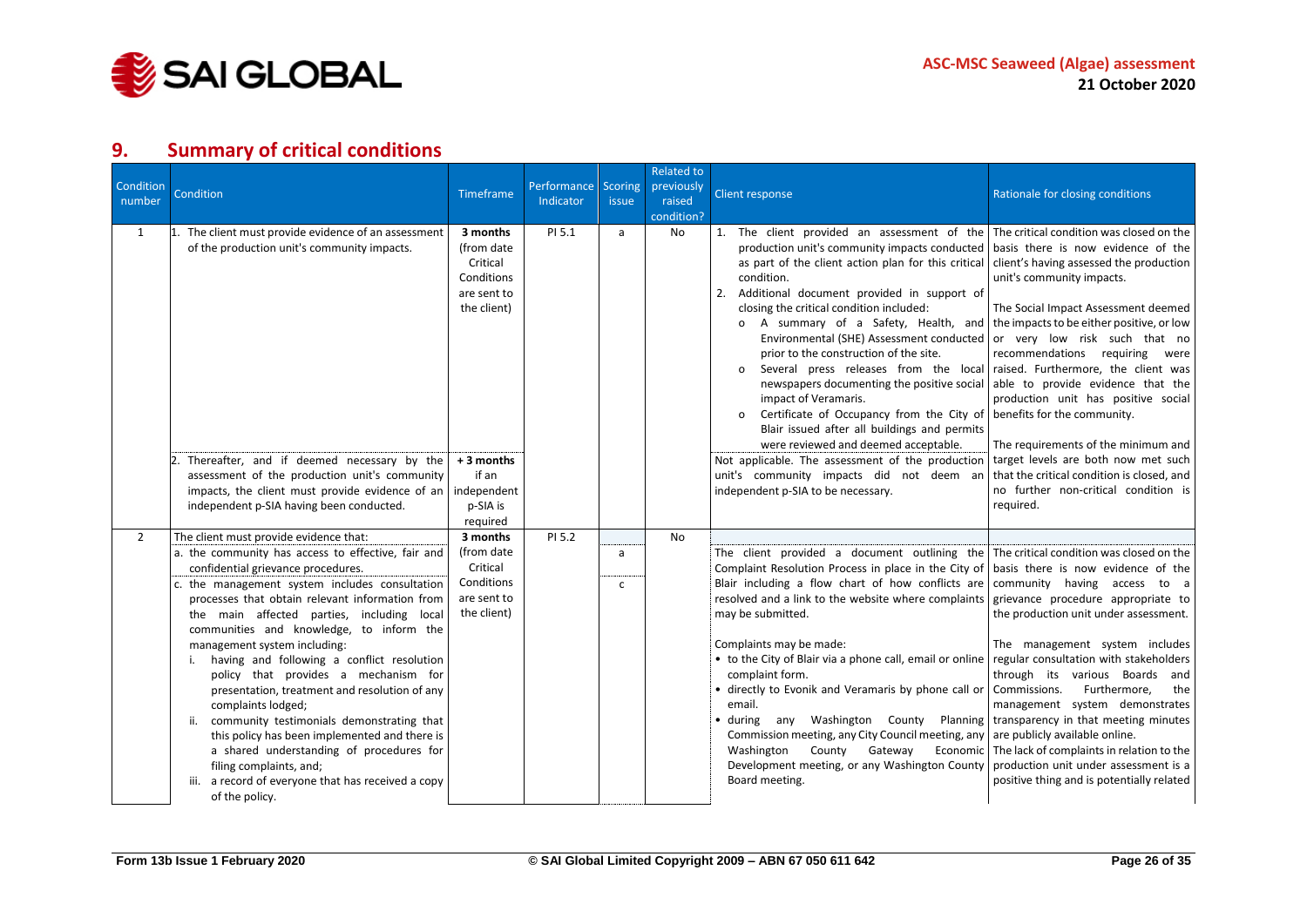

| Condition<br>number | Condition                                                                                                   | <b>Timeframe</b> | Performance Scoring<br>Indicator | issue | Related to<br>previously<br>raised<br>condition? | Client response                                                                                                                                                                                                                                                                                                                                                                                                                                                                                                                                                                                                                                                                                                                                                                                                                                                                                                                                                                                                                                                                                                                         | Rationale for closing conditions                                            |
|---------------------|-------------------------------------------------------------------------------------------------------------|------------------|----------------------------------|-------|--------------------------------------------------|-----------------------------------------------------------------------------------------------------------------------------------------------------------------------------------------------------------------------------------------------------------------------------------------------------------------------------------------------------------------------------------------------------------------------------------------------------------------------------------------------------------------------------------------------------------------------------------------------------------------------------------------------------------------------------------------------------------------------------------------------------------------------------------------------------------------------------------------------------------------------------------------------------------------------------------------------------------------------------------------------------------------------------------------------------------------------------------------------------------------------------------------|-----------------------------------------------------------------------------|
|                     | d. The consultation process provides opportunity for<br>all interested and affected parties to be involved. |                  |                                  | h     |                                                  | The County Board and City Council meet biweekly, the $\vert$ to the overall positive social impacts<br>Planning Commission meets monthly, and Gateway attributed to the facility.<br>Economic Development meeting meets bimonthly<br>(Evonik's Site Manager, is a member of this Board), so   Overall, the assessment team is<br>the community has a chance to voice concerns statisfied that the requirements of the<br>multiple times a month at different meetings. Note.   minimum and target levels are both<br>Many meeting minutes are available online at: now met such that the critical<br>http://www.co.washington.ne.us/meetings.html<br>While no complaints have been lodged against<br>Veramaris specifically, the client provided numerous<br>examples of the complaints process in action where<br>complaints have been submitted to the City of Blair<br>against other companies and ultimately resolved.<br>The document illustrates that the complaints<br>mechanism is easily accessible to the community at all<br>times with there being many avenues that allow<br>members of the community voice their concerns | condition is closed, and no further non-<br>critical condition is required. |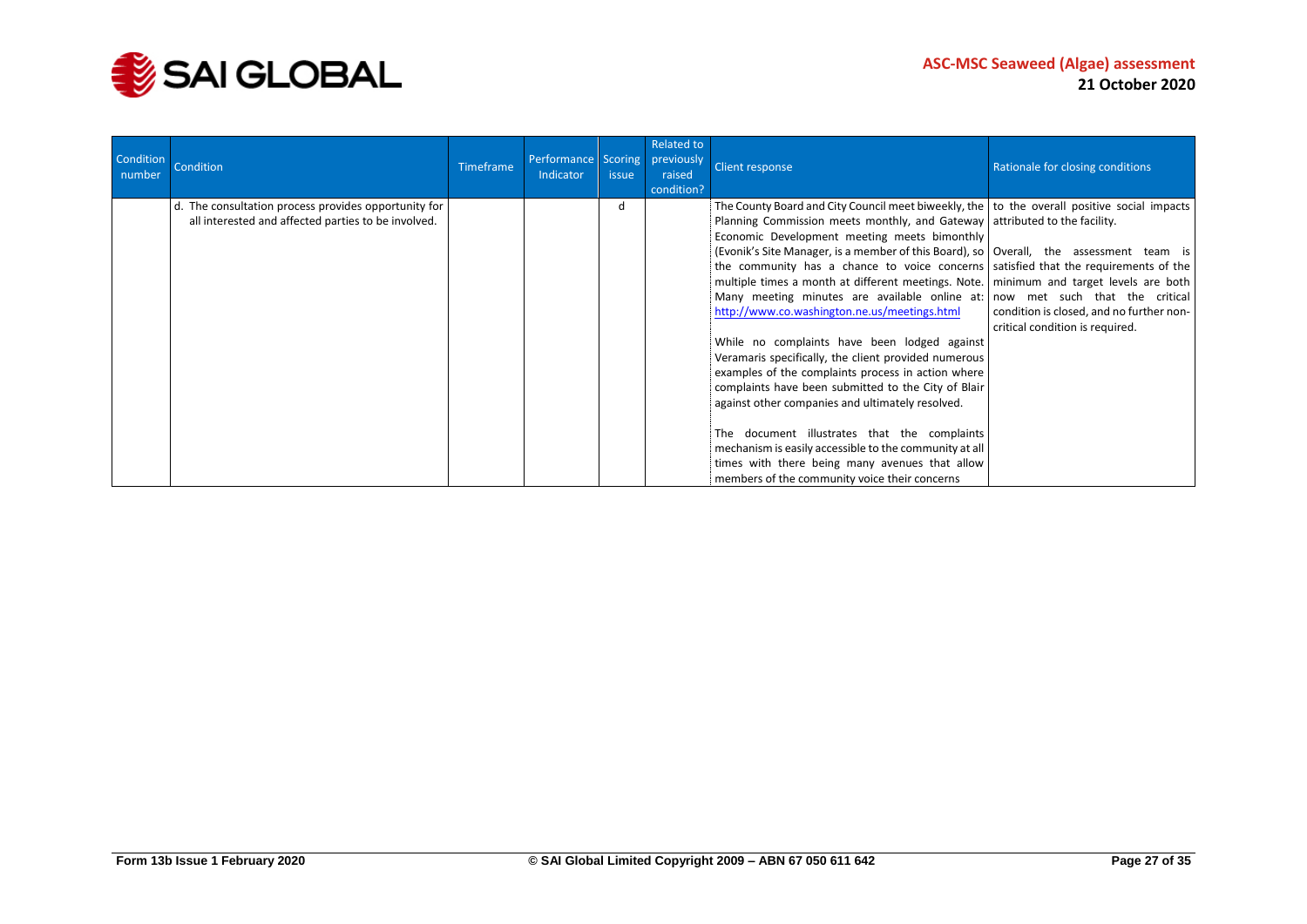

#### **10. Summary of conditions**

The assessment team are required to create a schedule of conditions stating the specific requirements that are to be met within a specified timeframe for each performance that has met the minimum level but failed to meet the target level.

Those conditions are drafted to follow the narrative of the scoring issue(s) not met and result in improved performance to the target level within a specified timeframe of not more than one year. Although this timeframe may be extended if achieving the target level may take longer even if the best possible actions are taken [ASC-MSC CAR §17.12.2, §17.2.3 and §17.2.3.1].

<span id="page-27-0"></span>

| Condition<br>number | Condition                                                                                                                                                                                                                                                                                                                                                                                                                                                                                                                       | <b>Timeframe</b> | Performance Scoring<br>Indicator | issue | <b>Related to</b><br>previously<br>raised<br>condition? | <b>Action Plan</b><br>(provided by the client in the review of the Client Draft<br>Report)                                                                                                                                                                                                                                                                                                                                                                                                                                                                                                                                                                                                                                                                                                                                                                                                                                                                                                                                                                                                                                                                                                                                                                                                                                                                                                                                                                       | Rationale for closing conditions<br>(to be updated during surveillance)                                                                                                                                                                                                                                                                  |
|---------------------|---------------------------------------------------------------------------------------------------------------------------------------------------------------------------------------------------------------------------------------------------------------------------------------------------------------------------------------------------------------------------------------------------------------------------------------------------------------------------------------------------------------------------------|------------------|----------------------------------|-------|---------------------------------------------------------|------------------------------------------------------------------------------------------------------------------------------------------------------------------------------------------------------------------------------------------------------------------------------------------------------------------------------------------------------------------------------------------------------------------------------------------------------------------------------------------------------------------------------------------------------------------------------------------------------------------------------------------------------------------------------------------------------------------------------------------------------------------------------------------------------------------------------------------------------------------------------------------------------------------------------------------------------------------------------------------------------------------------------------------------------------------------------------------------------------------------------------------------------------------------------------------------------------------------------------------------------------------------------------------------------------------------------------------------------------------------------------------------------------------------------------------------------------------|------------------------------------------------------------------------------------------------------------------------------------------------------------------------------------------------------------------------------------------------------------------------------------------------------------------------------------------|
| 3                   | The client must provide evidence that the risk of child<br>labor and young worker abuse has been minimized<br>including that the production unit has in place:<br>A written policy or declaration stating that:<br>the organization is against child labor and will<br>not employ anybody younger than 15 years old.<br>The actions to be taken if child labor or young<br>worker abuse is discovered.<br>How risks of child labor are minimized.<br>iii.<br>A system that monitors the policy and its<br>b.<br>implementation. | 1 year           | 4.1                              | a     | No                                                      | a. A description of the root cause(s) of the condition.<br>Veramaris and Evonik are against child labor and that a policy now exists stating that the<br>they don't employ any children/minors. This is<br>specified in each company's Code of Conduct.<br>However, a specific, standalone child labor policy age.<br>was not present. Therefore, Evonik must provide<br>evidence that the risk of child labor and young The policy also includes actions to<br>worker abuse has been minimized including that<br>the production unit has in place:<br>A. A written policy or declaration stating that:<br>the organization is against child labor and<br>will not employ anybody younger than 15<br>years old.<br>The actions to be taken if child labor or are now met such that the condition is<br>young worker abuse is discovered.<br>iii. How risks of child labor are minimized.<br>B. A system that monitors the policy and its<br>implementation.<br>b. The corrective action(s) to be taken and how<br>these will address the condition to meet the<br>target level.<br>A standalone policy stating that Evonik is against<br>child labor will be drafted. This will include a<br>written declaration stating that the organization is<br>against child labor and will not employ anybody<br>younger than 15 years old. The policy will also<br>address actions to be taken if child labor is<br>discovered, how to minimize the risk of child labor, | The condition was closed on the basis<br>organization is against child labor and<br>will not hire any child under 15 years of<br>minimize the risk of child labor, steps to<br>be taken if child labor is discovered,<br>and a system that monitors the policy<br>and implementation.<br>The requirements of the target level<br>closed. |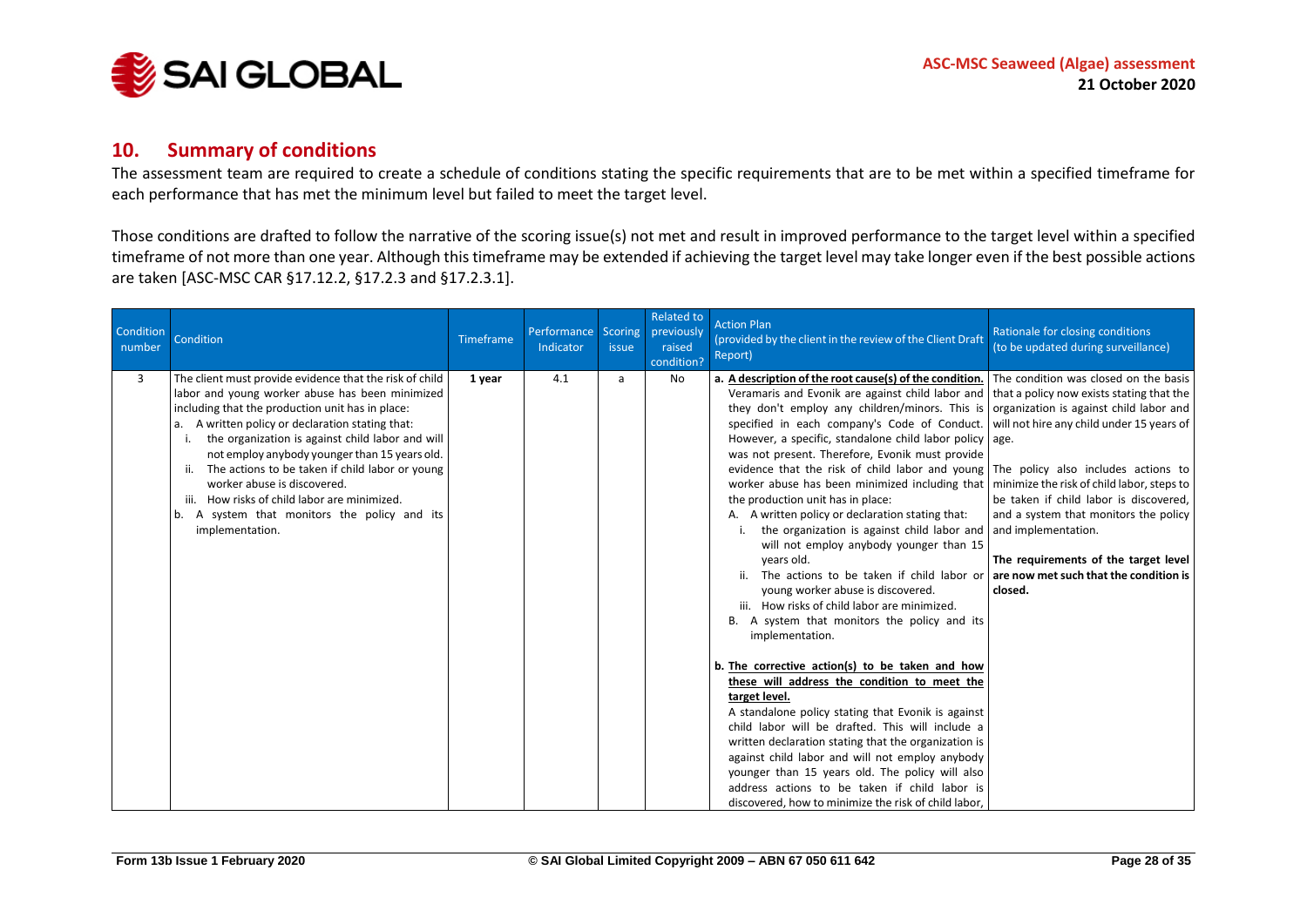

| Condition<br>number | Condition                                                                                                                                                                                                                                                                              | Timeframe | Performance Scoring<br>Indicator | <i>issue</i> | Related to<br>previously<br>raised<br>condition? | <b>Action Plan</b><br>(provided by the client in the review of the Client Draft<br>Report)                                                                                                                                                                                                                                                                                                                                                                                                                                                                                                                                                                                                                                                                                                         | Rationale for closing conditions<br>(to be updated during surveillance)                                                                                                                                                                                                                                   |
|---------------------|----------------------------------------------------------------------------------------------------------------------------------------------------------------------------------------------------------------------------------------------------------------------------------------|-----------|----------------------------------|--------------|--------------------------------------------------|----------------------------------------------------------------------------------------------------------------------------------------------------------------------------------------------------------------------------------------------------------------------------------------------------------------------------------------------------------------------------------------------------------------------------------------------------------------------------------------------------------------------------------------------------------------------------------------------------------------------------------------------------------------------------------------------------------------------------------------------------------------------------------------------------|-----------------------------------------------------------------------------------------------------------------------------------------------------------------------------------------------------------------------------------------------------------------------------------------------------------|
|                     |                                                                                                                                                                                                                                                                                        |           |                                  |              |                                                  | and a system that monitors the policy and<br>implementation.<br>c. Who will undertake the actions in the plan to<br>meet the condition(s).<br>Evonik HR and Legal department<br>d. The specified time period within which the<br>condition(s) will be addressed.<br>A draft of the policy is targeted to be completed by<br>~Sept. 15th and will be shared with the audit team.<br>e. How progress to meeting condition(s) will be<br>shown to the audit team.<br>The policy will be shared with the audit team on<br>~Sept. 15th.<br>f. Funding and/or resources of other entities<br>needed to close the condition.<br>Time from Evonik HR and Legal department to draft<br>policy                                                                                                               |                                                                                                                                                                                                                                                                                                           |
| 4                   | The client must provide evidence that the risk of<br>forced, bonded or compulsory labor has been<br>minimized including that:<br>a. A clear policy against forced, bonded and<br>compulsory labor is in place.<br>b. All workers have received a copy of and<br>understand the policy. | 1 year    | 4.2                              | a            | <b>No</b>                                        | a. A description of the root cause(s) of the condition.<br>A clear policy that is against forced, bonded, and<br>compulsory labor was missing. Veramaris and<br>Evonik are against forced, bonded, and compulsory<br>labor, and this is stated in their Codes of Conduct.<br>However, a standalone policy was not in place and<br>needs to be so in order to satisfy this requirement.<br>b. The corrective action(s) to be taken and how<br>these will address the condition to meet the<br>target level.<br>A standalone policy stating that Evonik is against<br>forced, bonded, and compulsory labor will be<br>drafted. The workers at the Blair site will receive a<br>copy.<br>c. Who will undertake the actions in the plan to<br>meet the condition(s).<br>Evonik HR and Legal department | The condition was closed on the basis<br>that a policy now exists stating that the<br>organization is against forced, bonded<br>and compulsory labor and that workers<br>have received a copy of the policy.<br>The requirements of the target level<br>are now met such that the condition is<br>closed. |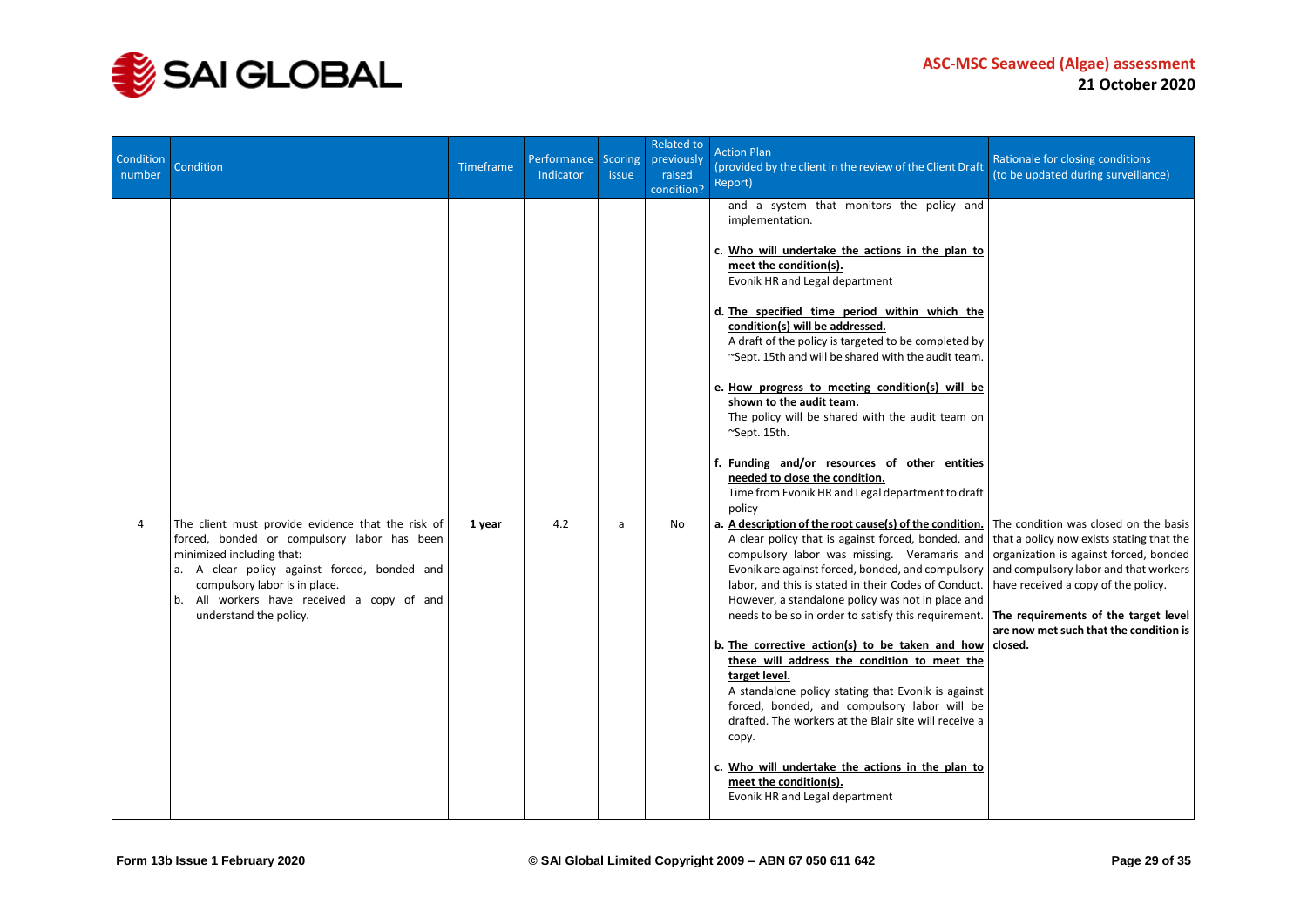

| Condition<br>number | Condition                                                                                                                                                                                                                                                                                                                               | Timeframe | Performance Scoring<br>Indicator | <i>issue</i> | Related to<br>previously<br>raised<br>condition? | <b>Action Plan</b><br>(provided by the client in the review of the Client Draft<br>Report)                                                                                                                                                                                                                                                                                                                                                                                                                                                                                                                                                                                                                                                                                                                                                                                                                                                                                                                                                                                                                                                                                                                                                                                                                                                                                                                                                                                                                                      | Rationale for closing conditions<br>(to be updated during surveillance)                                                                 |
|---------------------|-----------------------------------------------------------------------------------------------------------------------------------------------------------------------------------------------------------------------------------------------------------------------------------------------------------------------------------------|-----------|----------------------------------|--------------|--------------------------------------------------|---------------------------------------------------------------------------------------------------------------------------------------------------------------------------------------------------------------------------------------------------------------------------------------------------------------------------------------------------------------------------------------------------------------------------------------------------------------------------------------------------------------------------------------------------------------------------------------------------------------------------------------------------------------------------------------------------------------------------------------------------------------------------------------------------------------------------------------------------------------------------------------------------------------------------------------------------------------------------------------------------------------------------------------------------------------------------------------------------------------------------------------------------------------------------------------------------------------------------------------------------------------------------------------------------------------------------------------------------------------------------------------------------------------------------------------------------------------------------------------------------------------------------------|-----------------------------------------------------------------------------------------------------------------------------------------|
|                     |                                                                                                                                                                                                                                                                                                                                         |           |                                  |              |                                                  | d. The specified time period within which the<br>condition(s) will be addressed.<br>A draft of the policy is targeted to be completed by<br>~Sept. 15th and will be shared with the audit team.<br>e. How progress to meeting condition(s) will be<br>shown to the audit team.<br>The policy will be shared with the audit team on<br>~Sept. 15th.<br>f. Funding and/or resources of other entities<br>needed to close the condition.<br>Time from Evonik HR and Legal department to draft<br>policy                                                                                                                                                                                                                                                                                                                                                                                                                                                                                                                                                                                                                                                                                                                                                                                                                                                                                                                                                                                                                            |                                                                                                                                         |
| 5                   | The client must provide evidence that the<br>organization abides by industry norms. Overtime is<br>not regular. Workers are provided with at least one<br>day off following every six consecutive days of<br>working including that working hours do not exceed<br>48 hours including 12 overtime hours per week on a<br>regular basis. | 1 year    | 4.8                              | a            | <b>No</b>                                        | a. A description of the root cause(s) of the condition. The condition has not yet been closed<br>The client must provide evidence that the<br>organization abides by industry norms. Overtime is are not yet met.<br>not regular. Workers are provided with at least one<br>day off following every six consecutive days of This represents the second action plan<br>working including that working hours do not as the first was rejected by the audit<br>exceed 48 hours including 12 overtime hours per team.<br>week on a regular basis. Based on the information<br>looked at by the CAB auditor, it was claimed that The amended Client Action Plan has<br>the workers were having too much overtime.<br>b. The corrective action(s) to be taken and how<br>these will address the condition to meet the<br>target level.<br>The Evonik plant allows for overtime according to<br>local legislation. Based on the shift work schedule,<br>overtime is required during one week, but it is<br>offset during the next week. Therefore for a two<br>week period, scheduled overtime is less than 12<br>hours per week. However, employees can pick up<br>additional overtime, which is voluntary. With the<br>voluntary overtime, overtime could exceed the<br>limits allowed by the ILO guidelines. In order to<br>address this, an agreement with the overtime rules<br>will be documented and signed by the employees.<br>If there is agreement in place which documents the<br>overtime guidelines and is signed by the | as the requirements of the target level<br>been accepted and progress will be<br>assessed at, or before, the 1st<br>surveillance audit. |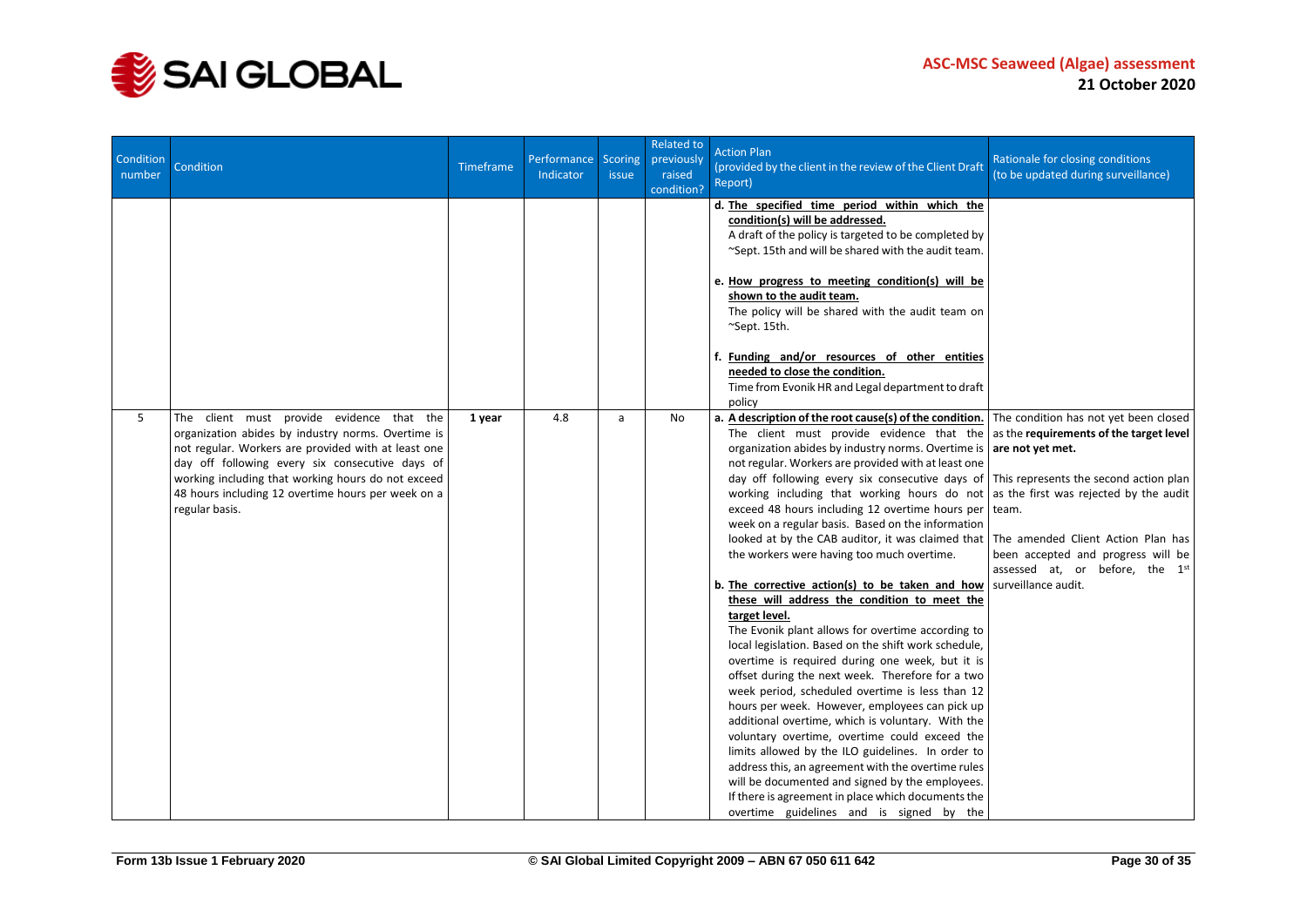

| Condition<br>number | Condition                                                                                                                                                                                                                                                                                                                                                                                                                                                                                                                                                                                                   | <b>Timeframe</b> | Performance<br>Indicator | <b>Scoring</b><br><i>issue</i> | Related to<br>previously<br>raised<br>condition? | <b>Action Plan</b><br>(provided by the client in the review of the Client Draft<br>Report)                                                                                                                                                                                                                                                                                                                                                                                                                                                                                                                                                                                                                                                                                                         | Rationale for closing conditions<br>(to be updated during surveillance)                                                                                                                                                                     |
|---------------------|-------------------------------------------------------------------------------------------------------------------------------------------------------------------------------------------------------------------------------------------------------------------------------------------------------------------------------------------------------------------------------------------------------------------------------------------------------------------------------------------------------------------------------------------------------------------------------------------------------------|------------------|--------------------------|--------------------------------|--------------------------------------------------|----------------------------------------------------------------------------------------------------------------------------------------------------------------------------------------------------------------------------------------------------------------------------------------------------------------------------------------------------------------------------------------------------------------------------------------------------------------------------------------------------------------------------------------------------------------------------------------------------------------------------------------------------------------------------------------------------------------------------------------------------------------------------------------------------|---------------------------------------------------------------------------------------------------------------------------------------------------------------------------------------------------------------------------------------------|
|                     |                                                                                                                                                                                                                                                                                                                                                                                                                                                                                                                                                                                                             |                  |                          |                                |                                                  | employees, then the requirements for PI 4.8 would<br>be covered.<br>c. Who will undertake the actions in the plan to<br>meet the condition(s).<br>Evonik/Veramaris team<br>d. The specified time period within which the<br>condition(s) will be addressed.<br>Target to complete by the end of December 2020,<br>hopefully even earlier.<br>e. How progress to meeting condition(s) will be<br>shown to the audit team.<br>A document will be drafted which details the<br>overtime guidelines. This will be signed by the<br>employees and presented to the auditors.<br>f. Funding and/or resources of other entities<br>needed to close the condition.<br>Some time will be needed to document the<br>overtime guidelines and have these guidelines<br>reviewed and signed by the employees.   |                                                                                                                                                                                                                                             |
| 6                   | The client must provide evidence of environmental<br>and social awareness and training, in production unit<br>workers, sufficient for them to properly dispose of<br>waste, and prevent and manage chemical and<br>hydrocarbon spills, or to lodge a grievance. Including<br>that the production unit:<br>a. Has policies in place to ensure continuing<br>education of workers.<br>Provides incentives that encourage workers to<br>b.<br>participate in educational initiatives.<br>Demonstrates that workers have the appropriate<br>c.<br>level of understanding of environmental and<br>social issues. | 1 year           | 4.9                      | a                              | No                                               | a. A description of the root cause(s) of the condition.<br>The client must provide evidence of environmental<br>and social awareness and training, in production<br>unit workers, sufficient for them to properly<br>dispose of waste, and prevent and manage<br>chemical and hydrocarbon spills, or to lodge a<br>grievance. Including that the production unit:<br>A. Has policies in place to ensure continuing<br>education of workers.<br>B. Provides incentives that encourage workers to<br>participate in educational initiatives.<br>C. Demonstrates that workers have the<br>appropriate level of understanding of<br>environmental and social issues.<br>From the audit report, it was noted that no<br>evidence of a policy to ensure continuing education<br>of workers was observed. | The condition has not yet been closed<br>as the requirements of the target level<br>are not yet met.<br>The Client Action Plan has been<br>accepted and progress will be assessed<br>at, or before, the 1 <sup>st</sup> surveillance audit. |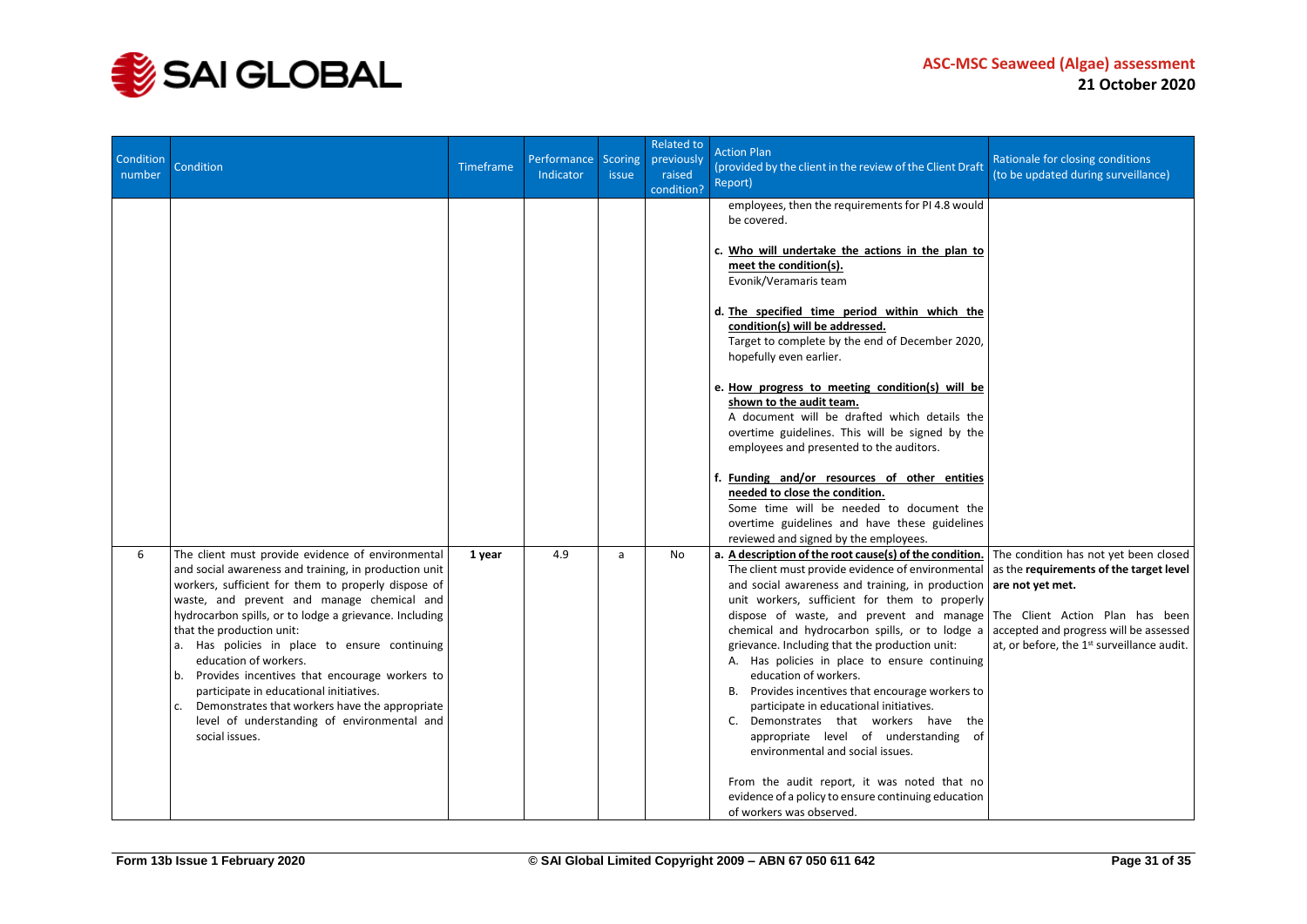

| Condition<br>number | Condition                                                                                                                                                                                                                                                                                              | Timeframe | Performance Scoring<br>Indicator | <i>issue</i> | <b>Related to</b><br>previously<br>raised<br>condition? | <b>Action Plan</b><br>(provided by the client in the review of the Client Draft<br>Report)                                                                                                                                                                                                                                                                                                                                                                                                                                                                                                                                                                                                                                                                                                                                                                                                                                                                                                                                                                                                                                                                                                                                                                                                                    | Rationale for closing conditions<br>(to be updated during surveillance)                                                                                                                                                                     |
|---------------------|--------------------------------------------------------------------------------------------------------------------------------------------------------------------------------------------------------------------------------------------------------------------------------------------------------|-----------|----------------------------------|--------------|---------------------------------------------------------|---------------------------------------------------------------------------------------------------------------------------------------------------------------------------------------------------------------------------------------------------------------------------------------------------------------------------------------------------------------------------------------------------------------------------------------------------------------------------------------------------------------------------------------------------------------------------------------------------------------------------------------------------------------------------------------------------------------------------------------------------------------------------------------------------------------------------------------------------------------------------------------------------------------------------------------------------------------------------------------------------------------------------------------------------------------------------------------------------------------------------------------------------------------------------------------------------------------------------------------------------------------------------------------------------------------|---------------------------------------------------------------------------------------------------------------------------------------------------------------------------------------------------------------------------------------------|
|                     |                                                                                                                                                                                                                                                                                                        |           |                                  |              |                                                         | b. The corrective action(s) to be taken and how<br>these will address the condition to meet the<br>target level.<br>All training records and educational opportunities<br>will be fully documented and shared with the<br>auditors. It has been discussed within the<br>Evonik/Veramaris team that the Evonik site is likely<br>already doing the necessary training and<br>educational opportunities to fulfill the target, but it<br>wasn't properly documented or shown during the<br>audit. After showing all existing training records<br>and educational opportunities, if it is deemed that<br>the target still isn't met, a more complete policy<br>ensuring continuing education can be drafted.<br>c. Who will undertake the actions in the plan to<br>meet the condition(s).<br>Evonik HR and ESH officer.<br>d. The specified time period within which the<br>condition(s) will be addressed.<br>Target to complete by the end of December 2020,<br>hopefully even earlier.<br>e. How progress to meeting condition(s) will be<br>shown to the audit team.<br>Team will come back with all training records and<br>educational opportunities for the site.<br>f. Funding and/or resources of other entities<br>needed to close the condition.<br>Time required by the HR and ESH officer on site. |                                                                                                                                                                                                                                             |
| $\overline{7}$      | The client must provide evidence that noise, light and<br>odor originating from the production unit are<br>minimized in areas where it may impact others or as<br>prescribed by law including that they:<br>a. Have managed to minimize noise, light and odor<br>originating from the production unit. | 1 year    | 5.6                              | a            | No                                                      | a. A description of the root cause(s) of the condition.<br>The client must provide evidence that noise, light<br>and odor originating from the production unit are<br>minimized in areas where it may impact others or<br>as prescribed by law including that they:<br>A. Have managed to minimize noise, light and<br>odor originating from the production unit.                                                                                                                                                                                                                                                                                                                                                                                                                                                                                                                                                                                                                                                                                                                                                                                                                                                                                                                                             | The condition has not yet been closed<br>as the requirements of the target level<br>are not yet met.<br>The Client Action Plan has been<br>accepted and progress will be assessed<br>at, or before, the 1 <sup>st</sup> surveillance audit. |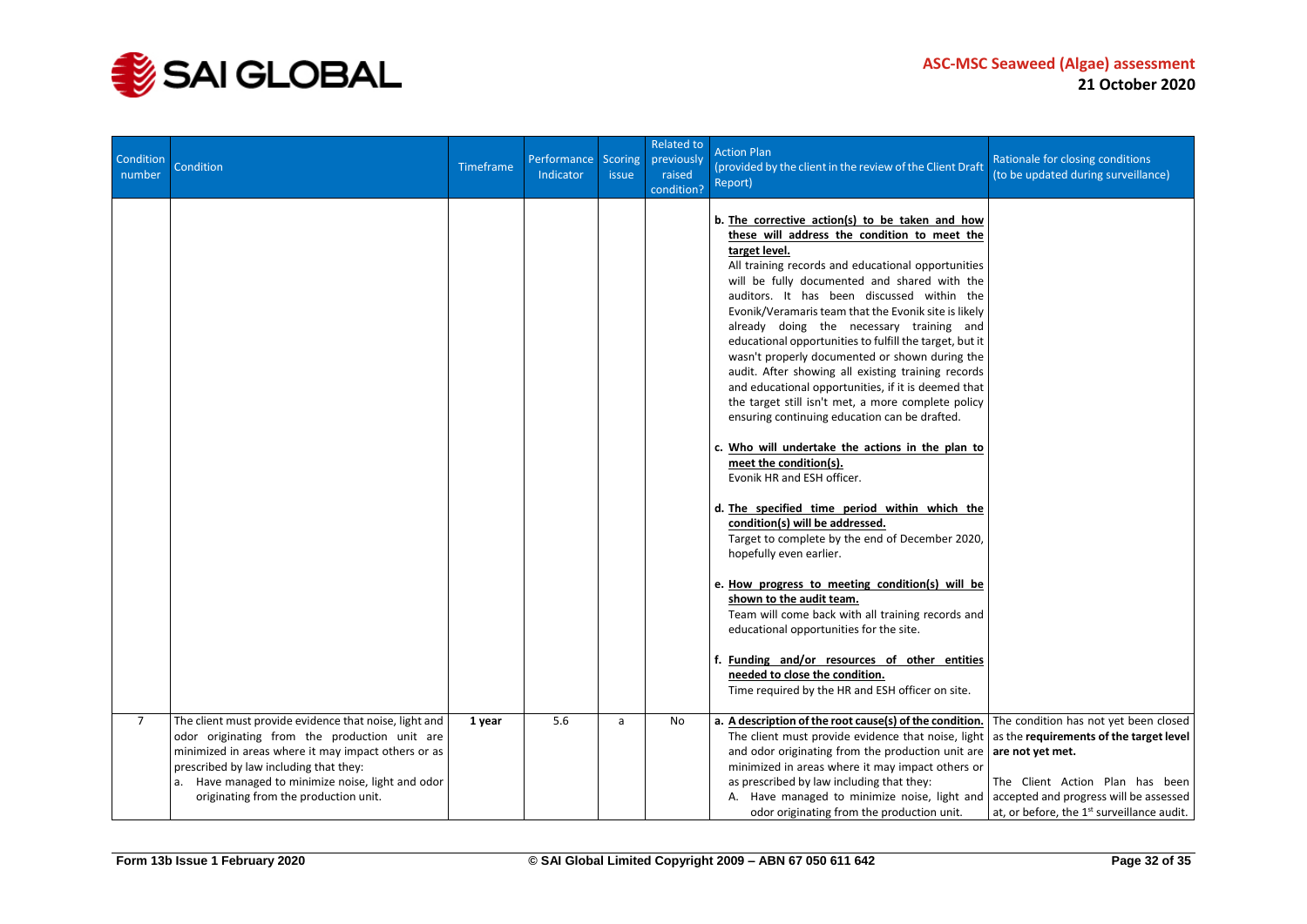

| Condition<br>number | Condition                                                                                                                         | Timeframe | Performance Scoring<br>Indicator | <i>issue</i> | Related to<br>previously<br>raised<br>condition? | <b>Action Plan</b><br>(provided by the client in the review of the Client Draft<br>Report)                                                                                                                                                                                                                                                                                                                            | Rationale for closing conditions<br>(to be updated during surveillance) |
|---------------------|-----------------------------------------------------------------------------------------------------------------------------------|-----------|----------------------------------|--------------|--------------------------------------------------|-----------------------------------------------------------------------------------------------------------------------------------------------------------------------------------------------------------------------------------------------------------------------------------------------------------------------------------------------------------------------------------------------------------------------|-------------------------------------------------------------------------|
|                     | Have and maintain designated storage areas and<br>b.<br>containers, which are appropriate for the<br>materials that create odors. |           |                                  |              |                                                  | B. Have and maintain designated storage areas<br>and containers, which are appropriate for the<br>materials that create odors.                                                                                                                                                                                                                                                                                        |                                                                         |
|                     |                                                                                                                                   |           |                                  |              |                                                  | In the audit report no written explanation or<br>interpretation of noise results is presented to know<br>if the noise has been managed to minimize and<br>meet the target level of the indicator.                                                                                                                                                                                                                     |                                                                         |
|                     |                                                                                                                                   |           |                                  |              |                                                  | b. The corrective action(s) to be taken and how<br>these will address the condition to meet the<br>target level.<br>Build off of the initial Safety, Health, and<br>Environmental study and the existing noise data to<br>complete a full report addressing noise, light, and<br>odor. Prepare updated report with explanation on<br>what has been done to minimize detrimental<br>effects of noise, light, and odor. |                                                                         |
|                     |                                                                                                                                   |           |                                  |              |                                                  | c. Who will undertake the actions in the plan to<br>meet the condition(s).<br>EHS office along with support from Veramaris<br>team.                                                                                                                                                                                                                                                                                   |                                                                         |
|                     |                                                                                                                                   |           |                                  |              |                                                  | d. The specified time period within which the<br>condition(s) will be addressed.<br>By end of Feb 2021.                                                                                                                                                                                                                                                                                                               |                                                                         |
|                     |                                                                                                                                   |           |                                  |              |                                                  | e. How progress to meeting condition(s) will be<br>shown to the audit team.<br>Updates on the noise, light, and odor study can be<br>shared with the audit team as they are obtained.                                                                                                                                                                                                                                 |                                                                         |
|                     |                                                                                                                                   |           |                                  |              |                                                  | f. Funding and/or resources of other entities<br>needed to close the condition.<br>Time needed to put together the updated noise,<br>light, and odor study and write the report.                                                                                                                                                                                                                                      |                                                                         |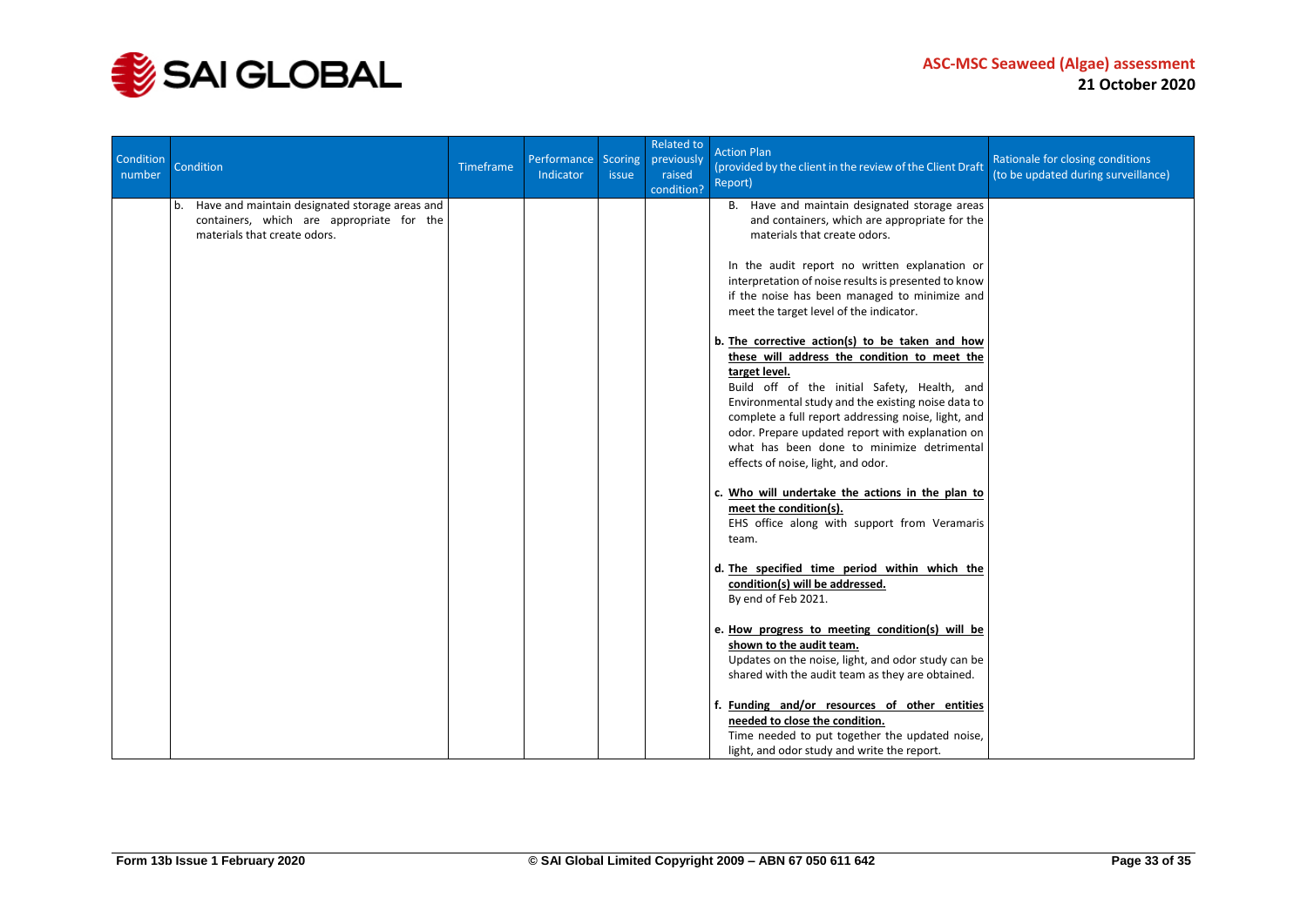

# **11. Traceability (CAR 17.14)**

<span id="page-33-0"></span>

| 1. Review and document:                                                          | <b>Description</b>                                                                                                                                                                                                   |                                                                                                                              |                                                                                                                              |                                                   |  |  |
|----------------------------------------------------------------------------------|----------------------------------------------------------------------------------------------------------------------------------------------------------------------------------------------------------------------|------------------------------------------------------------------------------------------------------------------------------|------------------------------------------------------------------------------------------------------------------------------|---------------------------------------------------|--|--|
| 1a. The flow of certified product from harvest to sale within the UoA.           | Algal oil starts with algae cell cultures which are cultured indoors in enclosed facility. Cultures are transferred to larger vats until harvest                                                                     |                                                                                                                              |                                                                                                                              |                                                   |  |  |
|                                                                                  | parameters are met; then algal oil is extracted and stored until ready for shipment.                                                                                                                                 |                                                                                                                              |                                                                                                                              |                                                   |  |  |
|                                                                                  | 1b. The associated traceability system which allows product to be traced from   Paper batch records and SOPs accompany all the batches produced. This has critical information and details of the batch produced. In |                                                                                                                              |                                                                                                                              |                                                   |  |  |
| first point of sale back to the harvesting/culturing facilities in the UoA.      | addition, PI System Explorer is the software that tracks process conditions over time and lets the operators and engineers to go back                                                                                |                                                                                                                              |                                                                                                                              |                                                   |  |  |
| 1c. The traceability documentation at each stage of handling certified product   | and see process trends over time. Laboratory data for all batches are kept using LIMS (Laboratory Information Management System)                                                                                     |                                                                                                                              |                                                                                                                              |                                                   |  |  |
| and how product can be linked from each document (e.g. through batch             | software.                                                                                                                                                                                                            |                                                                                                                              |                                                                                                                              |                                                   |  |  |
| codes, lot codes, etc.                                                           |                                                                                                                                                                                                                      |                                                                                                                              |                                                                                                                              |                                                   |  |  |
| 1d. A detailed description of the systems used to segregate and identify         | There are no other similar products in the facility, only one type of algae is cultured for oil extraction warehouse has documents and                                                                               |                                                                                                                              |                                                                                                                              |                                                   |  |  |
| certified product at each stage of handling.                                     | records for each batch where they keep the bill of lading and shipping schedule for all outbound shipments                                                                                                           |                                                                                                                              |                                                                                                                              |                                                   |  |  |
|                                                                                  | Currently                                                                                                                                                                                                            | Potentially                                                                                                                  |                                                                                                                              |                                                   |  |  |
| 2. Identify if the following risks are currently or potentially applicable       | applicable?                                                                                                                                                                                                          | applicable?                                                                                                                  | If answer to current or potential risk is yes clearly Describe any traceability, segregation, or other<br>document the risk. | systems in place to manage and minimize the risk. |  |  |
|                                                                                  | (Yes/No)                                                                                                                                                                                                             | (Yes/No)                                                                                                                     |                                                                                                                              |                                                   |  |  |
| 2a. The possibility of mixing or substitution of certified and non-certified     | No                                                                                                                                                                                                                   | No                                                                                                                           | No risk. The facility only produces the product that is                                                                      |                                                   |  |  |
| product, including product of the same or similar appearance or species,         |                                                                                                                                                                                                                      |                                                                                                                              | the subject of this assessment.                                                                                              |                                                   |  |  |
| produced within the same UoA.                                                    |                                                                                                                                                                                                                      |                                                                                                                              |                                                                                                                              |                                                   |  |  |
| 2b. The possibility of mixing or substitution of certified and non-certified     | No                                                                                                                                                                                                                   | No                                                                                                                           | Possible risk downstream in chains but not prior to                                                                          |                                                   |  |  |
| product, type of production/harvest, including product of the same or similar    |                                                                                                                                                                                                                      |                                                                                                                              | entry to Chain of Custody. The facility only produces                                                                        |                                                   |  |  |
| appearance or species, present during production, harvest, transport,            |                                                                                                                                                                                                                      |                                                                                                                              | the product that is the subject of this assessment.                                                                          |                                                   |  |  |
| storage, or processing activities.                                               |                                                                                                                                                                                                                      |                                                                                                                              |                                                                                                                              |                                                   |  |  |
| 2c. The possibility of subcontractors being used to handle, transport, store, or | Yes                                                                                                                                                                                                                  | $\overline{\phantom{0}}$                                                                                                     | The product is produced by Evonik under a sub-                                                                               | The operations of Evonik were included in the     |  |  |
| process certified products.                                                      |                                                                                                                                                                                                                      |                                                                                                                              | contractor agreement but there is no resulting risk as scope of this assessment.                                             |                                                   |  |  |
|                                                                                  |                                                                                                                                                                                                                      |                                                                                                                              | the operations of Evonik were included in the scope                                                                          |                                                   |  |  |
|                                                                                  |                                                                                                                                                                                                                      |                                                                                                                              | of this assessment.                                                                                                          |                                                   |  |  |
| 2d. Any other opportunities where certified product could potentially be         | No                                                                                                                                                                                                                   | <b>No</b>                                                                                                                    | As above, the facility only produces the product that                                                                        |                                                   |  |  |
| mixed, substituted, or mislabelled with non-certified product before the point   |                                                                                                                                                                                                                      |                                                                                                                              | is the subject of this assessment such that there are                                                                        |                                                   |  |  |
| where product enters the Chain of Custody.                                       |                                                                                                                                                                                                                      |                                                                                                                              | no opportunities for certified product to be mixed,                                                                          |                                                   |  |  |
|                                                                                  |                                                                                                                                                                                                                      |                                                                                                                              | substituted, or mislabelled with non-certified                                                                               |                                                   |  |  |
|                                                                                  |                                                                                                                                                                                                                      |                                                                                                                              | product before entry to the Chain of Custody.                                                                                |                                                   |  |  |
| 3. Determination                                                                 | Yes/No                                                                                                                                                                                                               | <b>Justification</b>                                                                                                         |                                                                                                                              |                                                   |  |  |
| 3a. Are traceability and segregations systems in place are sufficient to address | Yes                                                                                                                                                                                                                  | Given the absence of risk of mixing of certified and uncertified product prior to the entry point to chain of custody, the   |                                                                                                                              |                                                   |  |  |
| the risks and to ensure all products identified and sold as certified originate  |                                                                                                                                                                                                                      | traceability and segregations systems in place are sufficient to address the risks and to ensure all products identified and |                                                                                                                              |                                                   |  |  |
| from the UoA?                                                                    |                                                                                                                                                                                                                      | sold as certified originate from the UoA.                                                                                    |                                                                                                                              |                                                   |  |  |
| 3b. Is a separate chain of custody certification required for the UoA before     | No<br>Given that there is not risk of mixing of certified and uncertified product prior to the entry point to chain of custody,                                                                                      |                                                                                                                              |                                                                                                                              |                                                   |  |  |
| products can be sold as certified?                                               | separate CoC certification is not required.                                                                                                                                                                          |                                                                                                                              |                                                                                                                              |                                                   |  |  |
| 3c. Confirm whether products are eligible to enter further chains of custody.    | Yes<br>Given the above, products originating from the UoA are eligible to enter further chains of custody.                                                                                                           |                                                                                                                              |                                                                                                                              |                                                   |  |  |
| 3d. If a separate chain of custody certification is not required, document the   | —                                                                                                                                                                                                                    |                                                                                                                              | As legal ownership of the product changes from Veramaris (USA) LLC to Veramaris VOF, this has been determined to be          |                                                   |  |  |
| intended point of first sale.                                                    |                                                                                                                                                                                                                      |                                                                                                                              | the intended point of first "sale".                                                                                          |                                                   |  |  |
| 3e. If a separate chain of custody certification is not required, document the   | —                                                                                                                                                                                                                    |                                                                                                                              | As intended point of first "sale" is the point of transfer of ownership from Veramaris (USA) LLC to Veramaris VOF.it is      |                                                   |  |  |
| point from which chain of custody is required to begin.                          |                                                                                                                                                                                                                      |                                                                                                                              | from this point that chain of custody is required to begin.                                                                  |                                                   |  |  |